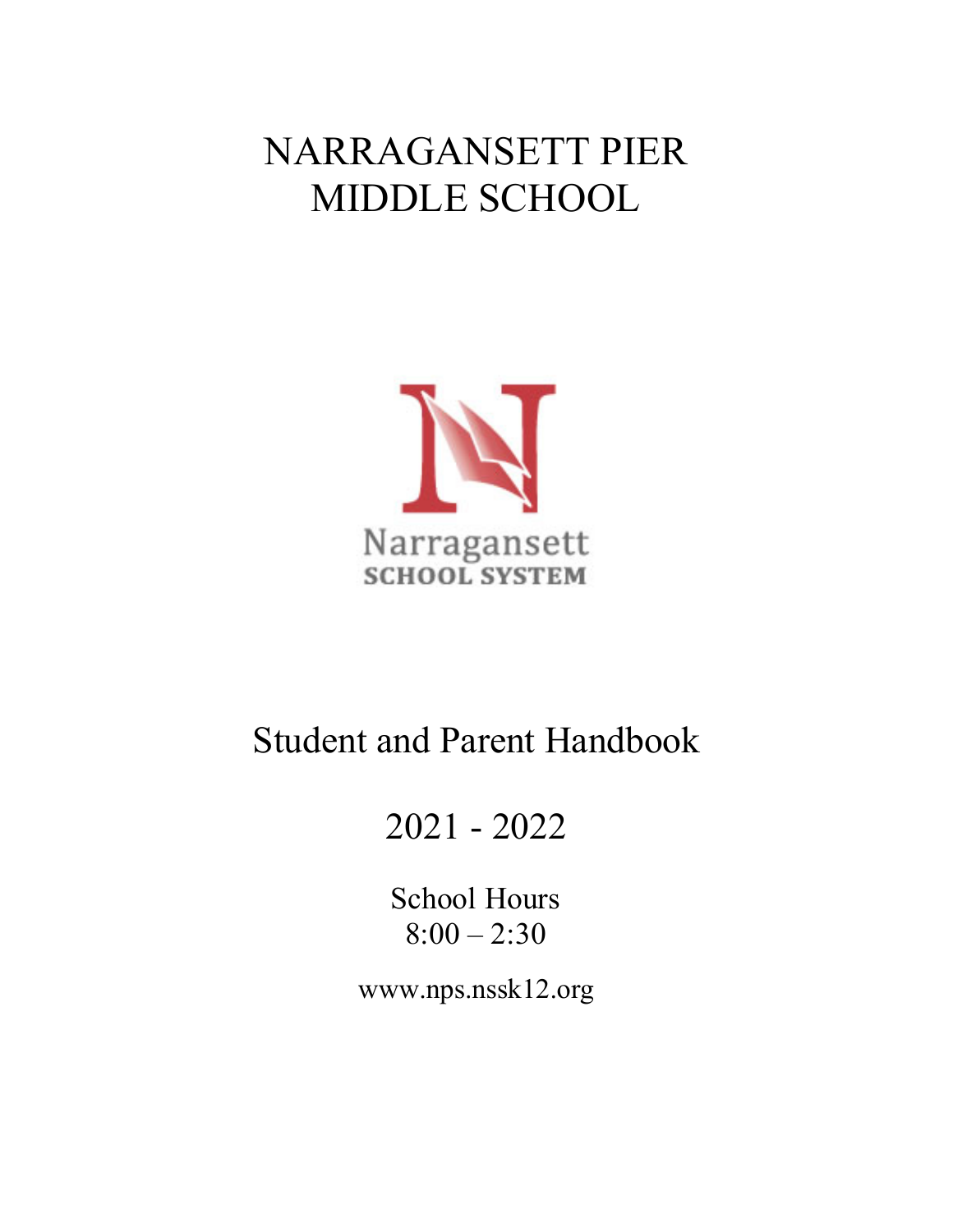# **CONTENTS**

| <b>Human Resources</b>                                     | $\overline{2}$ |
|------------------------------------------------------------|----------------|
| Principal's Message                                        | 3              |
| <b>Mission Statement</b>                                   | $\overline{4}$ |
| <b>Vision Statement</b>                                    | $\overline{4}$ |
| <b>Faculty and Staff</b>                                   | 6              |
| <b>School Policies and Procedures</b>                      | 8              |
| Academic Policies and Procedures                           | 18             |
| Code of Behavior                                           | 20             |
| <b>Sports Participation</b>                                | 31             |
| <b>State and Federal Policies</b>                          | 32             |
| Facilities and Maintenance Updates and Notifications       | 34             |
| Index                                                      | 36             |
| Notice to Parents Regarding Release of Educational Records | 37             |
| Handbook Sign off Sheet                                    | 38             |
| Responsible Use Policy - Computer and Technology           | 39             |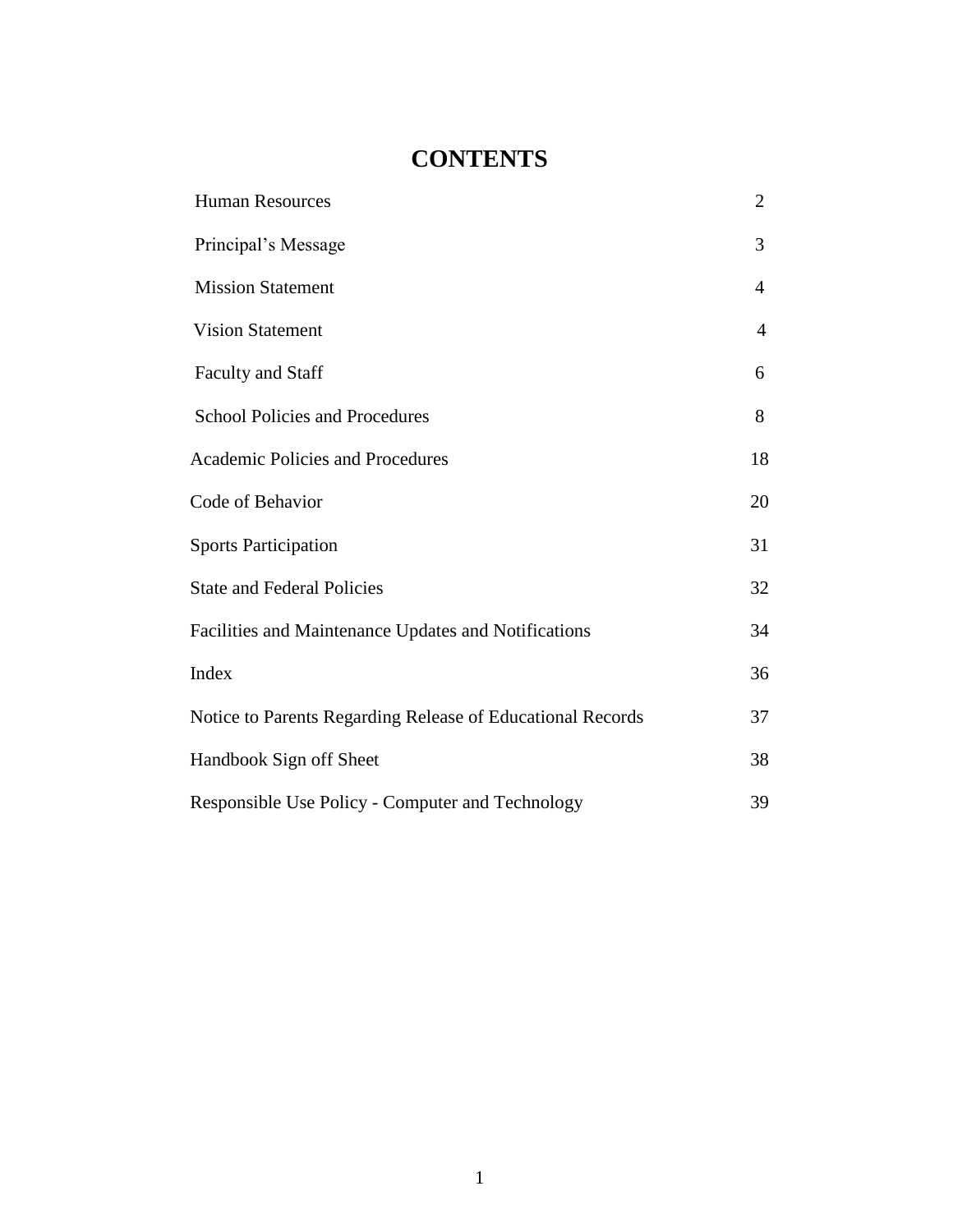#### III.Human Resources

#### B.Statement of Nondiscrimination and Affirmative Action

The Narragansett School System does not discriminate on the basis of race, color, national origin, sex, disability, or age in admission or access to, or treatment or employment in its programs and activities and provides equal access to all sponsored programs and activities. The following person has been designated to handle inquiries regarding the non-discrimination policies:

#### **Title II/ADA Coordinator: Melissa Denton, Director of Student Services**

25 Fifth Ave., Narragansett, R.I., 02882 (401)782-0653, District email address: mdenton@nssk12.org

### **Title VI Coordinator: Karen Hagan, Director Finance & Administration**

25 Fifth Ave., Narragansett, R.I., 02882 (401)782-0653, District email address: khagan@nssk12.org

#### **Title IX Coordinator: Karen Hagan, Director Finance & Administration**

25 Fifth Ave., Narragansett, R.I., 02882 (401)782-0653, District email address: khagan@nssk12.org

#### **Section 504 Coordinator: Melissa Denton, Director of Student Services**

25 Fifth Ave., Narragansett, R.I., 02882 (401) 792-9450, District email address: mdenton@nssk12.org

For further information on notice of non-discrimination, visit:

- 1. <https://www2.ed.gov/about/offices/list/ocr/index.html>
- 2. Connecticut, Maine, Massachusetts, New Hampshire, Rhode Island, Vermont Office for Civil Rights,Boston Office U.S. Department of Education 8th Floor5 Post Office Square Boston, MA 02109-3921 Telephone: (617) 289-0111 Facsimile: (617) 289-0150 Email: [OCR.Boston@ed.gov](mailto:OCR.Boston@ed.gov)

Revised - January 2021 Revised - February, 1999 Reference: Title IX Federal Regulations RI Gen. Laws § 16-38-1.1 - Discrimination Because of Sex RI Gen. Laws § 42-87-1 et seq. - Civil Rights of People with Disabilities Commissioner's Decision: North Kingstown Band Room Adopted: May, 1976 Amended: May 1979 Revised: September 19, 1990 Amended: 1st Reading: November 16, 2005 2nd Reading: December 21, 2005 Revised: 1st Reading: May 18, 2016 2nd Reading: November 16, 2016 Narragansett School System Narragansett, Rhode Island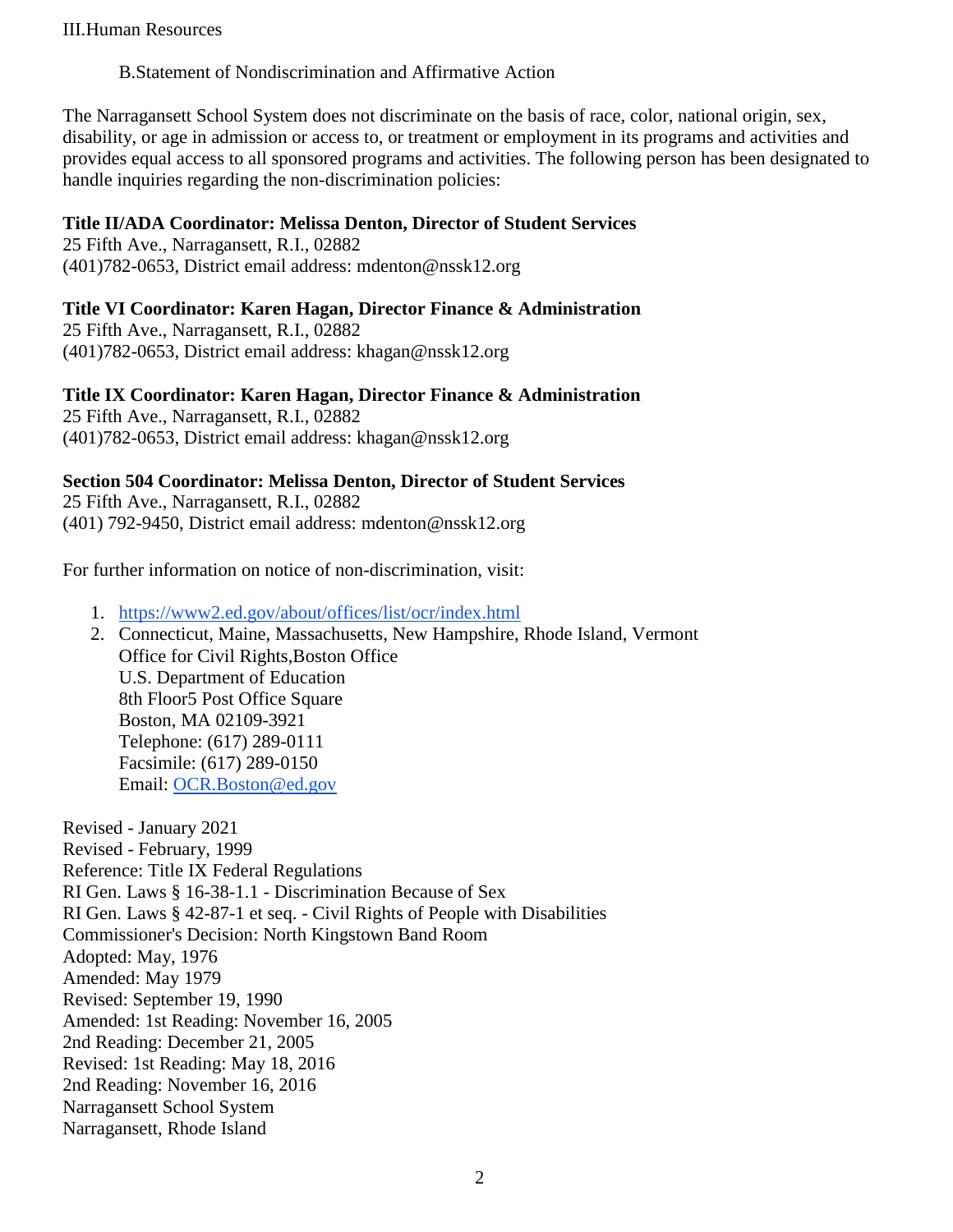

**NARRAGANSETT MIDDLE PIER SCHOOL**  235 SOUTH PIER ROAD NARRAGANSETT, RHODE ISLAND 02882 Telephone (401) 792-9430 Fax (401) 792-9436 TT/Voice Relay/800-RI55555

# **Message from the Principal**

*On behalf of the faculty and staff, I would like to welcome you to the Narragansett Pier Middle School for the 2021-2022 school year. This school year we look forward to returning to school as we knew it before the Covid 19 pandemic and also acknowledge that we need to account for the effects of school being so different*  last year. Our schedule and programming for this school year is prepared to meet the challenges of those *academic, social, and emotional effects.* 

*As middle school students, we encourage you to be active learners and participants in the Pier School culture. We want the years you spend with us to be the best they can be as you discover your interests, strengths and challenges.* 

*The following pages in this handbook explain what you will need to know to make these years successful. Take time to read these pages with your family to fully understand the programs and expectations of your school.* 

*My best wishes for a successful and productive year.*

*Regards, Marianne Kirby*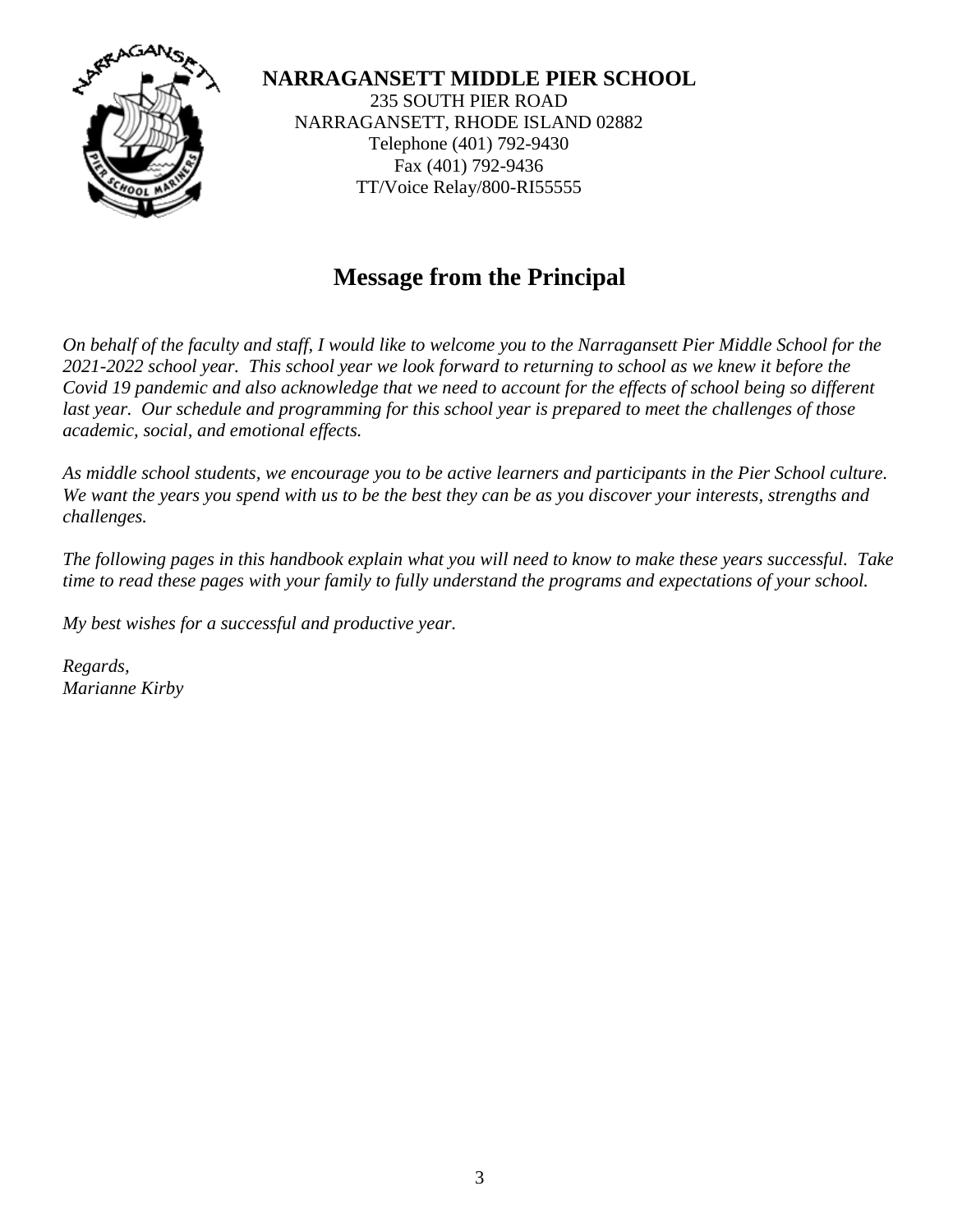# Mission

The mission of the Narragansett Pier School is to guide our fifth through eighth grade middle level students through a period of growth and change intellectually, emotionally, physically and socially.

# Vision

In order for Narragansett Pier School to continue its journey as a high performing middle school, it must have a clear sense of the goals it seeks to reach, the students and community it serves, and the contributions that all must make in order to achieve this vision. As a result, the NPS community will:

- o treat all people with respect, and foster a climate of appreciation for diversity.
- o be a place where learning is the focus, and there are high expectations for all learners.
- o be a place of continual change and evolution as we strive to help all students learn and grow as responsible citizens of our community.
- o be a place where communication is valued and supported as a way to ensure cohesiveness and continual focus on our mission and goals.
- o be a place to grow leaders among all groups in the community.
- o maintain a clean, safe, and healthy environment through good maintenance, a clear health and wellness policy, and constant vigilance with regard to security issues.
- o celebrate and value the success of its community members.

# **Students**

An exemplary school recognizes the importance of each individual student. As a result, each student understands that he or she is an important and valued member of the community. Therefore, all students will:

- be active members of the community and develop a sense of belonging through participation in the life of the school.
- be active participants in a variety of rich educational experiences.
- meet or exceed high academic expectations.
- will set and meet high expectations for themselves.
- will be respectful, tolerant members of the community.

# **Staff**

An exemplary school recognizes the critical role of each staff member in the success of all students. As a result, all staff members will:

- have clearly stated, high expectations for student success and will work individually, collaboratively, and collegially to foster the success of all members of the community.
- model their commitment to lifelong learning through focused professional development and reflection resulting in the use of "best practices" in instruction, discipline, and human relations.
- communicate openly among and between grade levels and other identified groups and individuals as a way to ensure cohesiveness and continual focus on our mission and goals.
- value and work toward curriculum consistency and support instructional improvement efforts.
- be responsible members of the community as shown through active participation in the life of the school.
- utilize tools such as the NPMS website, student handbook, monthly newsletter, parent LISTSERV (email notification system), progress reports, report cards, parent conferences, annual open house, and other direct means of communication.
- provide notification of school events, programs, testing results, academic progress or concerns.
- welcome parents as valuable members of the school community.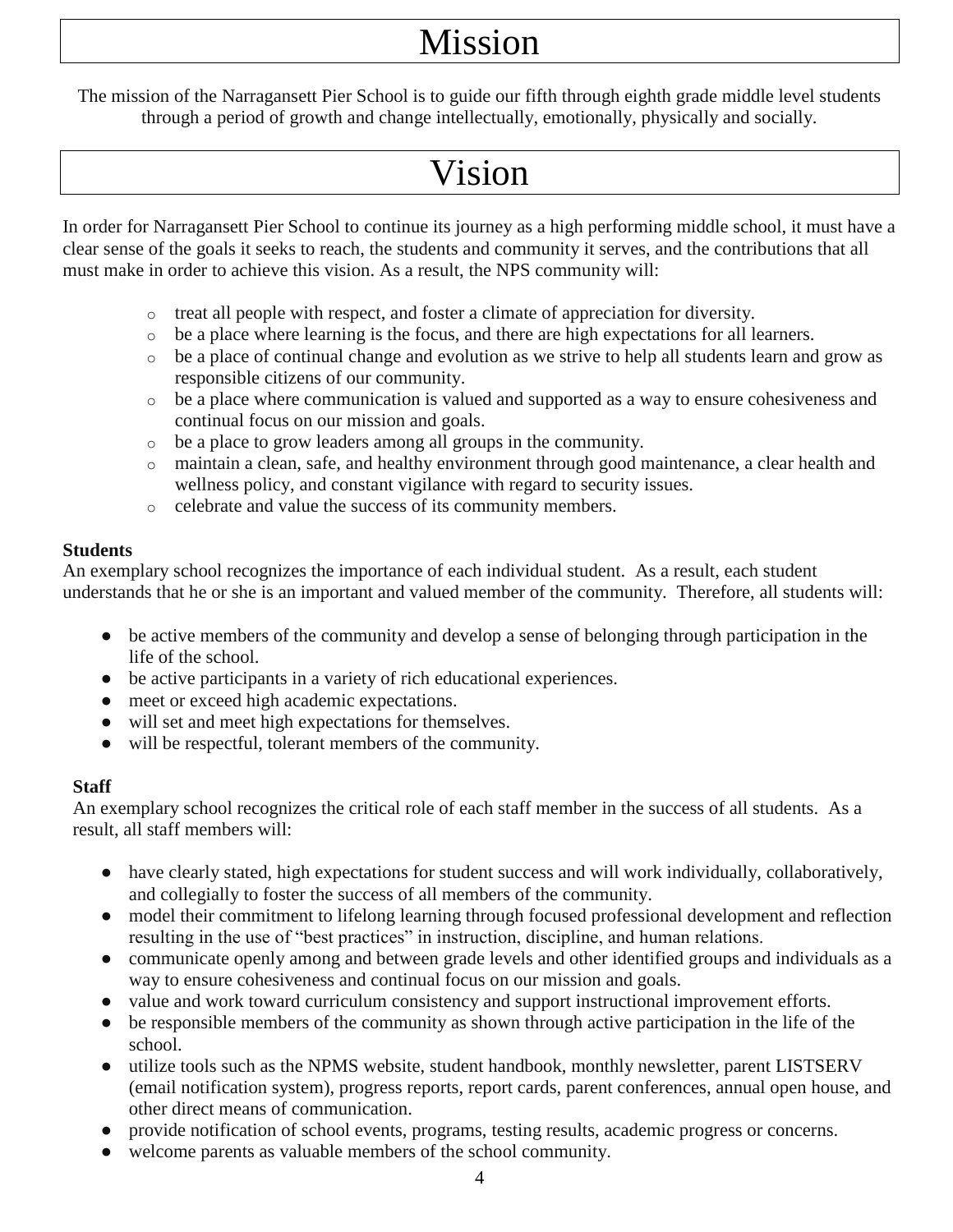### **Parents**

An exemplary school recognizes the importance of family involvement in the success of all students and the school itself. As a result, all families will:

- take an active interest in their child's academic progress.
- facilitate parent and staff communication by utilizing tools such as the NPMS website, student handbook, monthly newsletter, parent LISTSERV, (email notification system), progress reports, report cards, parent conferences, annual open house, and other direct means of communication.
- develop a sense of belonging to the school community through active participation in the life of the school.
- have the opportunity to participate in volunteer activities at the school, pending background check.
- be respectful, supportive members of the school community.

### **Middle School Telephone Numbers**

FAX Number (401) 792-9436

Main Office (401) 792-9430 (press 0) Attendance (401) 792-9430 (press 1) Guidance Office (401) 792-9430 (press 2)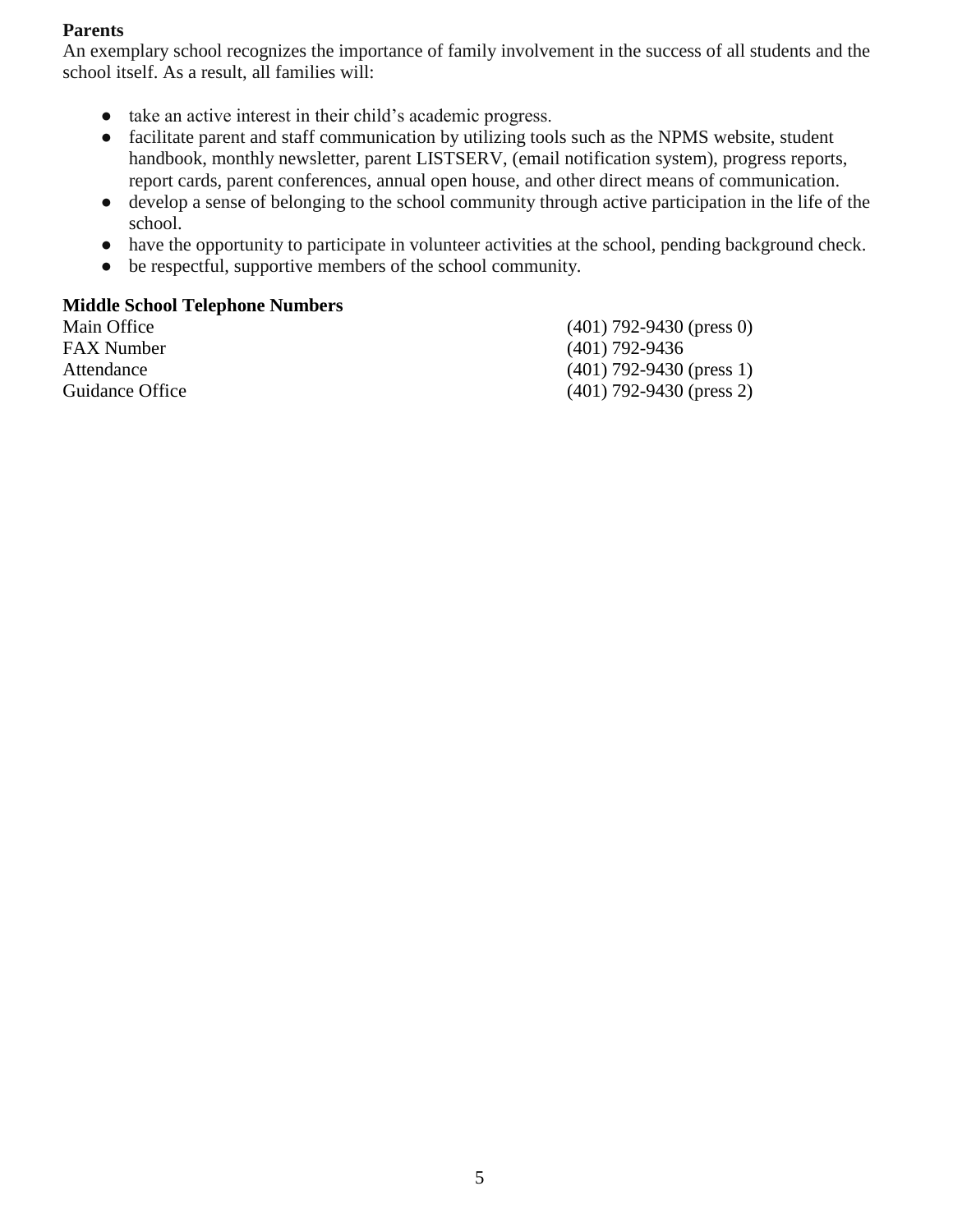# Faculty and Staff

#### **Administration**

Marianne Kirby Principal Emily Chartier Dean of Students

Rebecca Angell Social Worker Jennifer Benson Psychologist Jacob Bromberg Technology Michael Millen **Athletic Director** Athletic Director Emily Swift Social Worker

Terry Burke Art Lynn DiTusa Grade 7/8 ELA Jessica Drinkwater Lit Specialist Jen Fishman Comp. Sci. Lynn Galligan Grade 5/6 ELA Katie Griffin Grade 6 Spec. Ed. Hannah Hackett Grade 5/6 ELA Daniel Healy Band

#### **Professional Staff**

Lauren Durney Evaluation Team Chairperson /Induction Coach Peggy Fair School Nurse Teacher Ann Marie Glanville Speech/Language Pathologist Linda Jordan Occupational Therapist Jessica LaValley District Literacy Coach Stefanie Mezzanotte Guidance Counselor Vanessa Miller District Technology Coach Linda Murphy District Mathematics Coach Melissa O'Neil District Literacy Specialist Donna Wallace Physical Therapist

#### **Faculty and Staff**

Julie Camara Grade 7/8 Special Education Katie Chapman Grade 7/8 Mathematics Chris Dolos Grade 7/8 Science Andrianna Falcone Teaching Assistant Karla Flaherty Grade 5/6 Mathematics Velena Foster Teaching Assistant Michael Goudreau Grade 7/8 Social Studies Kevin Holden Grade 7/8 Social Studies Michelle Holmes **Grade** 5/6 Science Colin Hoyle Grade 7/8 Mathematics Christina Izzi Foreign Language/ELL Ryan Kanaczet Grade 5/6 Social Studies Joseph Kutcher Grade 7/8 Science Martha LaBelle Physical Education/Health Fritz Lanz Math Interventionist Arthur Lee Teaching Assistant Jennifer Loiselle Reading Interventionist Rebecca Marcello **Teaching Assistant** Christine McDonough Grade 5/6 Special Education Elizabeth McKanna Grade 5/6 Social Studies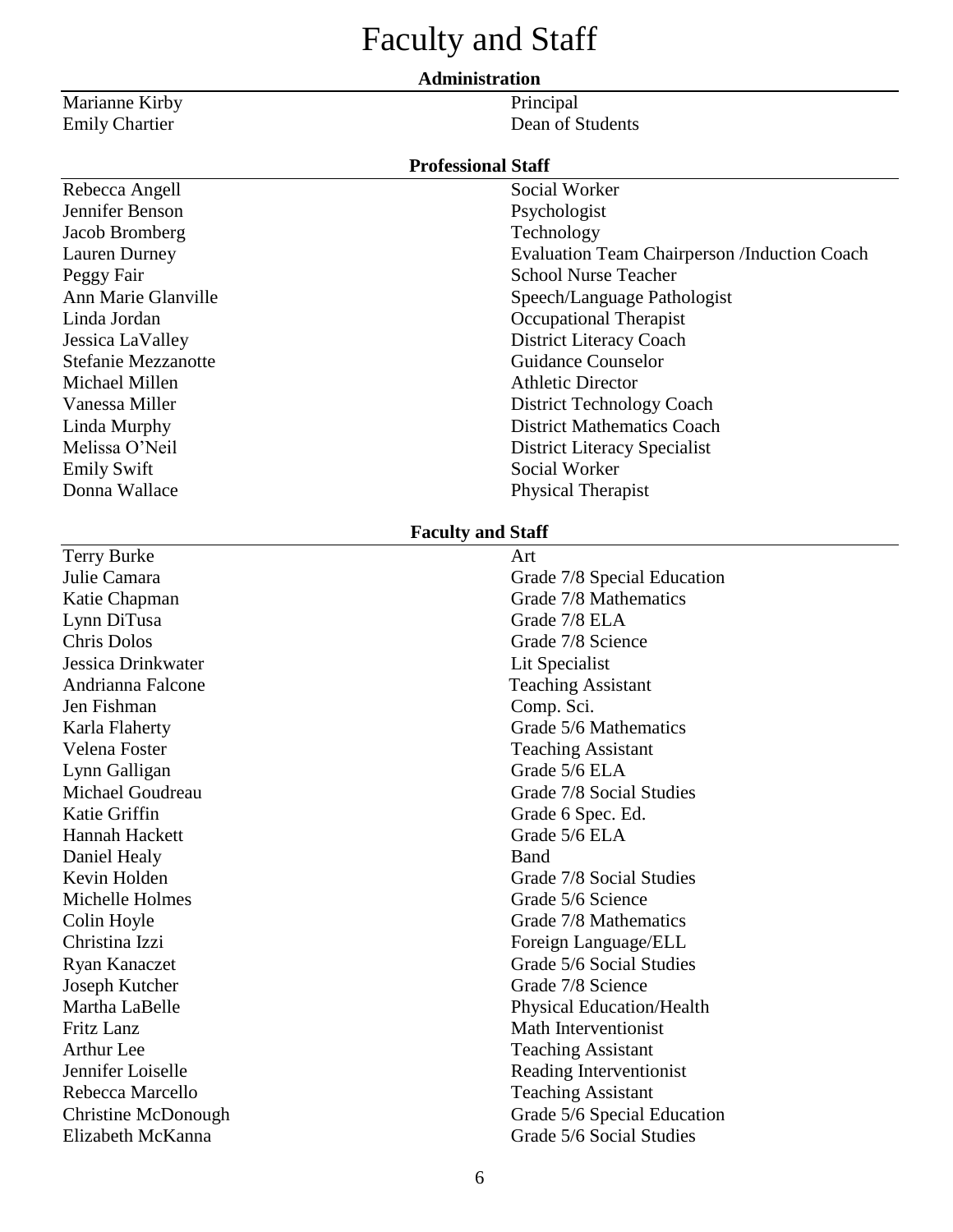Ashlynne Messier Physical Education Amy Muzraol Teaching Assistant Stephanie Miko-Rydzaj Teaching Assistant Holly Mills Teaching Assistant Joan Mouradjian Librarian Caley Mulcahy Special Education Melissa O'Neil **Literacy** Specialist Nancy Pesante Grade 5/6 Science Kristen Provost Special Education Lennon Schroeder Foreign Language Robert Shields 7/8 ELA Michael Simeone Music Christine Tetreault Teaching Assistant

Sheila McPartlin Grade 5/6 Mathematics David Smith. Physical Education/Health

#### **Clerical Staff**

| Laura Hoxsie   | Secretary |
|----------------|-----------|
| Nicole Zelenak | Secretary |

#### **Operations/Maintenance/Custodial Staff**

Stephen P. Gormley Director of Operations Alex Graham Custodian Carla Hull Custodian David Hordern Custodian

# **SCHOOL COMMITTEE**

Tammy McNeiece, Chairperson tmcneiece@nssk12.org Diane Nobles, Vice Chairperson dnobles@nssk12.org Josh LaPlante jlaplante@nssk12.org Alex Menzie amenzie@nssk12.org Justin Skenyon jskenyon@nssk12.org

# **CENTRAL OFFICE ADMINISTRATION**

Dr. Peter Cummings, Superintendent of Schools (401) Karen Hagan, Director of Finance and Administration (401) Alyssa Paglia, Controller (401) 792-9450 (press 5)

# **STUDENT SERVICES**

| Melissa Denton, Director of Student Services       | $(401)$ 792-9426 |
|----------------------------------------------------|------------------|
| Jill Hague, Assistant Director of Student Services | $(401)$ 792-9426 |

# **OPERATIONS & TRANSPORTATION**

| Stephen P. Gormley, Director of Operations | $(401)$ 792-9430 |
|--------------------------------------------|------------------|
| Derek DePalo, Transportation Supervisor    | $(401)$ 792-9440 |
| Leigh Rainey, Food Services Administrator  | $(401)$ 792-9425 |

Mary Jane Gray **Administrative Assistant** Darren Smith District Maintenance Mechanic Matt Therien Day Mechanic/Electrician

| $(401)$ 792-9450 (press 8 -1) |  |
|-------------------------------|--|
| $(401)$ 792-9450 (press 8 -2) |  |
| $(101)$ 702.0150 $(20005)$    |  |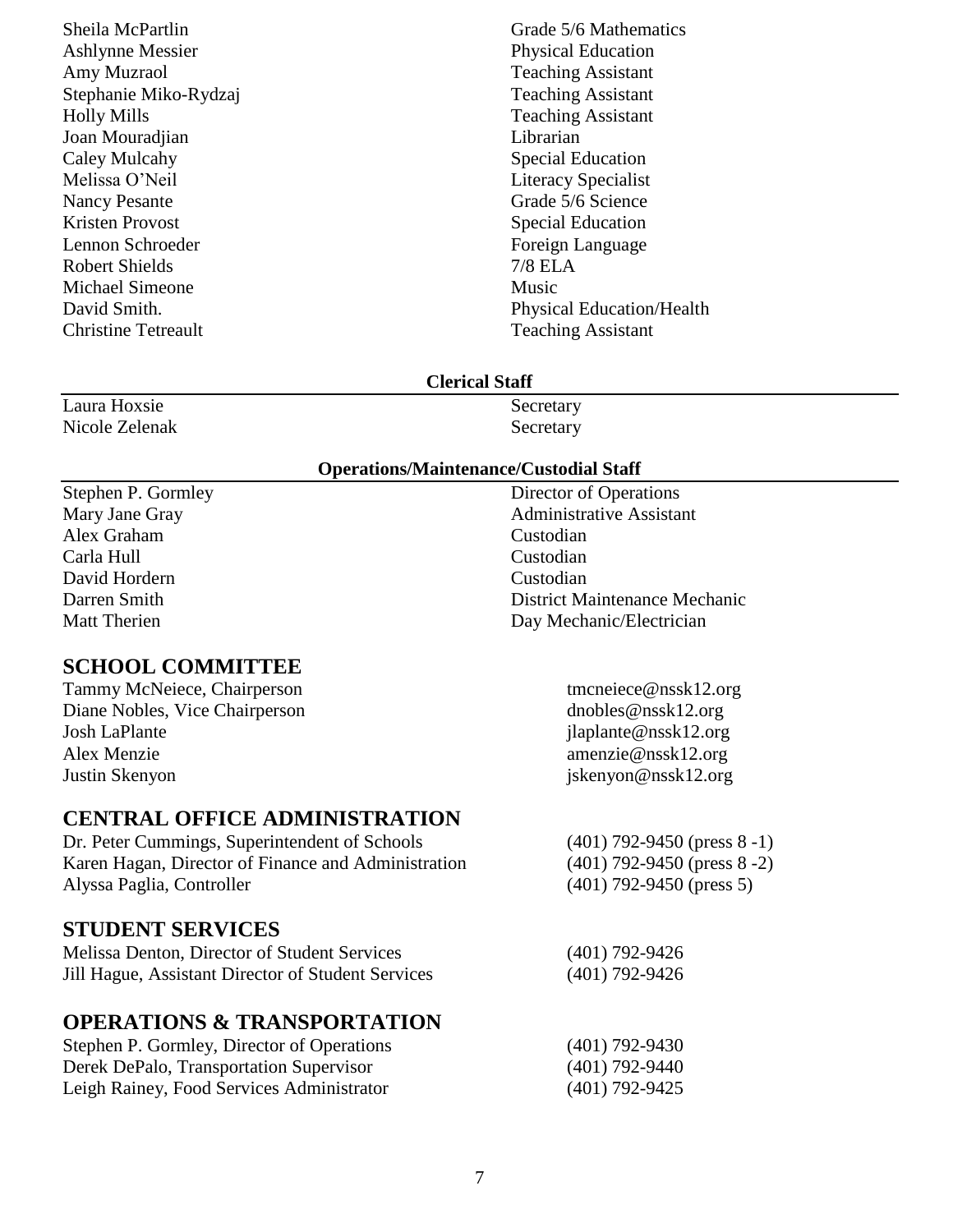# School Policies and Procedures **PARENT SECTION**

**Emergency Information:** So that we can contact you in case of any emergency, be sure that we are provided with current phone numbers for our records where you or your designee can be reached any time that school is in session. Please call us during the year if any of the information changes, especially a phone number.

#### **Attendance**

It is the policy of the Narragansett School System to expect regular and consistent attendance in school. Consistent attendance is essential to the learning process and cannot be overemphasized. Absences from school disrupt the continuity of the learning process. Parents are expected to assist the school by supporting the attendance policy. Family trips should be planned for school vacation periods. As much as possible, doctor's appointments should be scheduled for after school hours.

#### **School Hours: 8:00 a.m. – 2:30 p.m.**

**Absence:** If your child is unable to attend school, you should contact the Pier School (792-9430) no later than 9:00 a.m. If we do not receive a call, and your child is not present at the beginning of the school day, we will call the home. If we are unable to speak directly to you on the phone, a dated written excuse on the day he/she returns to school is required.

Students shall be excused from school for the following reasons:

- ❖ Personal illness
- ❖ COVID-19 symptoms
- ❖ Medical appointments
- ❖ Serious family matters
- ❖ Observance of major religious holiday
- ❖ School approved trips or events
- ❖ Court appearances
- ❖ Any circumstance deemed extenuating by the administration

It is understood that discipline consequences may be applied for unexcused absences. Furthermore, excused or unexcused absences disrupt the continuity of the learning process and may affect your child's classroom average.

**Tardiness:** Tardiness is also a deterrent to school achievement. In order for tardiness to be excused, the reason for the tardiness must be communicated in writing by the parent that day. Valid reasons for tardiness are the same as those for excused absences. If your child had a doctor/dentist appointment, please provide a medical excuse note from the doctor's office. If your child arrives after 8:15 a.m., he/she must report to the office before going to the classroom. A tardy slip will be given to the student to bring to the classroom teacher.

A student who exceeds three unexcused late arrivals per quarter may be assigned an administrative detention on the fourth through seventh unexcused tardy; on the eighth unexcused tardy the student may be assigned in school suspension (ISS).

**Truancy Court Program:** The Narragansett School System is a part of the statewide Truancy Program. The purpose of this program is to reduce the truancy rate in our schools while emphasizing the importance of our students attending school regularly and on time. Students may be referred to RI Truancy Court when they have been absent 10% or more of the school days per academic calendar year and/or are habitually late to school without proper medical documentation.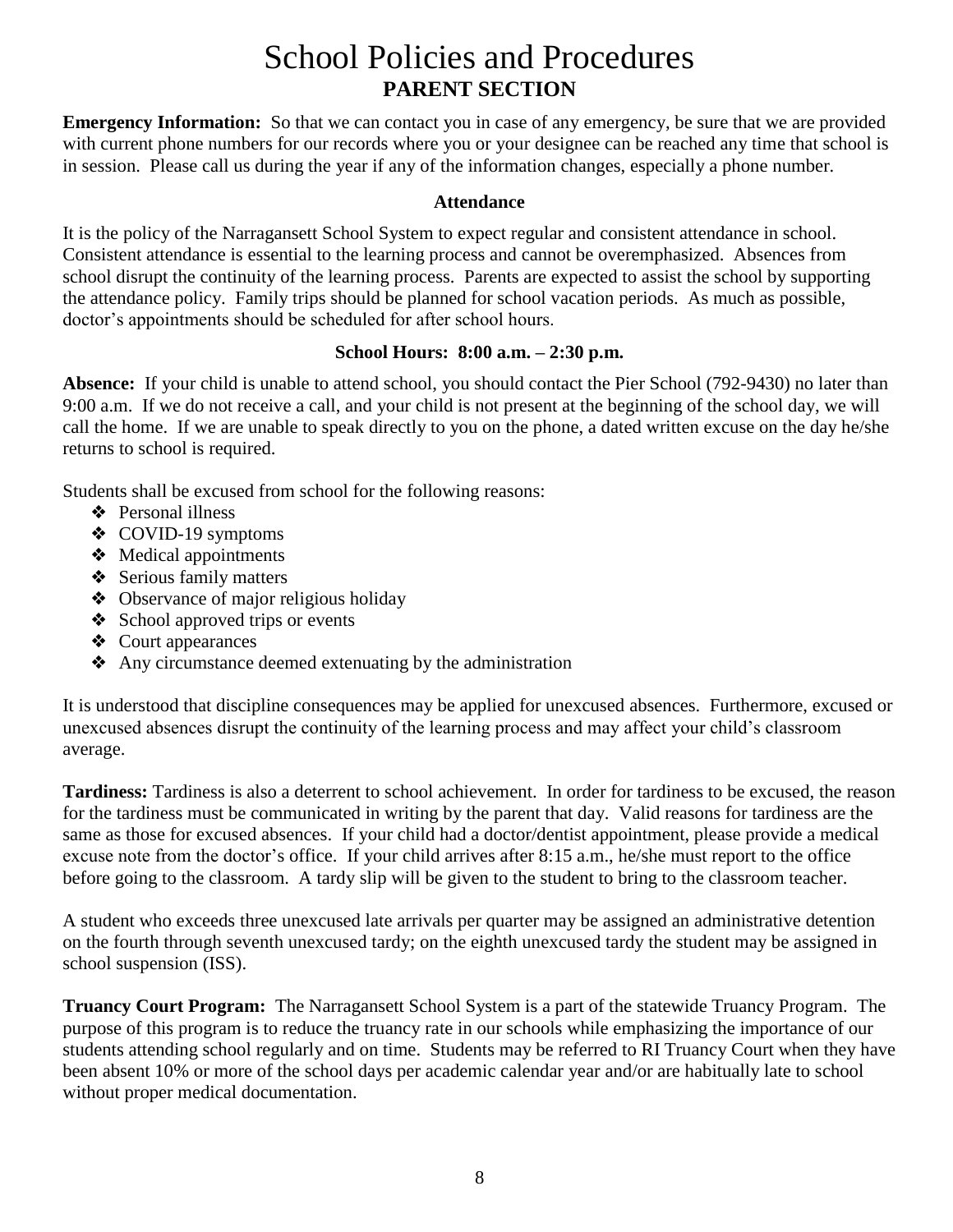**Participation in Extracurricular Activities:** In order to participate in any extracurricular activity sponsored by Narragansett Pier Middle School, students must be present for three consecutive academic periods on the day of the practice, event, game, match, performance, etc. Students who are absent on Friday are unable to participate in any extra-curricular activity on the weekend. Administration has the right to make exceptions in case of extenuating circumstances defined in advance of the absence from school.

# **STUDENT SECTION**

# **ADVISORY**

The Narragansett Pier School provides a nurturing environment that is child-centered and conducive to the unique learning needs of our students. Advisor/Advisee programs are considered to be an essential element of developmentally responsive middle schools. It has been established that when students make lasting connections with one adult, academic and personal outcomes improve. At the Pier School, teachers and guidance counselors together will implement an advisor/advisee program that is designed to provide support and caring throughout our students' middle school years. Each child within the school will establish a positive relationship with at least one adult in the school. The Pier School is committed to provide time weekly for teachers to connect in a personal way with a small group of students to provide advice and encouragement. Because we believe that our students need to be life-long learners, work cooperatively with others, appreciate diversity, and become active, responsible citizens, we believe the advisor/advisee program will be instrumental in our students' positive academic and personal development. Through meaningful activities, the advisor/advisee program will further develop our students' sense of belonging with adults, other students, and the community.

# **ASSEMBLIES**

We believe that students can learn in many different ways. One way to reinforce some of the things that are taught in regular classes is through assemblies. We regularly use our cafeteria or gymnasium to have special presentations of visiting guest speakers and presenters. Please keep in mind that when students are a member of an audience, they are required to be on their best behavior and to show proper appreciation of the performance or presentation.

### **ATTENDANCE**

### **Upon arrival at school you should do the following promptly:**

- 1. Go to your locker. Jackets and hats are to be left in your locker.
- 2. On the first day of school, report to your homeroom immediately. Subsequently, students will report to their first period class in lieu of homeroom.
- 3. Once you report to homeroom/first period you should not leave your assigned area without permission. While in the homeroom/first period, attendance will be taken and morning exercises will be observed.

**Late Arrival at School:** If you are late for school you must report to the main office for a tardy slip. When you arrive at your assigned area, you should present the tardy slip to your teacher. When you are tardy, you must have a note signed by a parent or be signed into school by a parent. If you exceed 3 unexcused tardies per quarter you may be assigned an administrative detention on the  $4<sup>th</sup>$  through  $7<sup>th</sup>$  unexcused tardy. On the eighth unexcused tardy, you may be assigned in school suspension (ISS).

# **DISTANCE LEARNING/ VIRTUAL ABSENCES**

School is mandatory, whether in person or virtually. If it is a virtual day of school, attendance is required.

# **AUTOMATED EXTERNAL DEFIBRILLATORS (AED)**

Automated external defibrillators are located within Narragansett Pier Middle School. The intent is that they will be used by trained school and community members to promptly treat sudden cardiac arrest. Three AED's are housed in easily accessible and well-marked cabinets in the foyer, outside the gym and in the west wing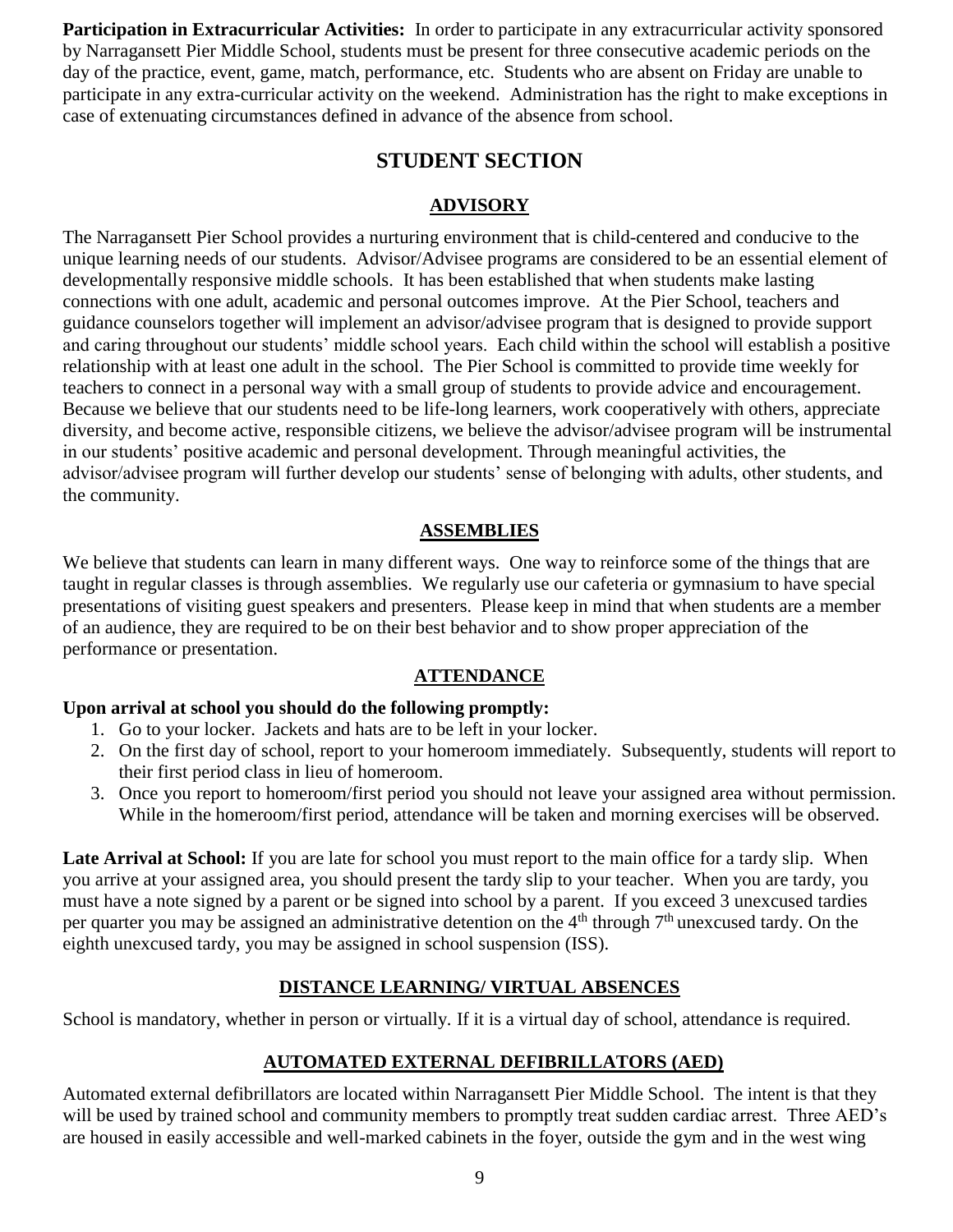hallway. Tampering with the cabinets or AED's for any other reason than intended is a serious offense. The school nurse has an additional AED stored in the clinic for coaches for sports and athletic events. Anyone interested in becoming certified in First Aid and CPR/AED, should contact the American Red Cross, The American Heart Association or the school nurse about classes.

### **COMPUTER/TECHNOLOGY RESPONSIBLE USE POLICY**

The purpose of this document is to establish a policy for the responsible use of the computer network and associated technology as a tool for learning in the school system of Narragansett, Rhode Island. In summary, the policy affirms that the employees and students may use the computer network to do any action or receive and/or communicate any language that the employee or student could not do in person. Any act or work prohibited by federal, state, and/or local law including the Narragansett School System (NSS) is forbidden by this policy. Additionally, the policy reflects that there is no expectation of privacy in the use of email or internet communications when such communications occur over NSS provided equipment by NSS employees, students, or others.

Internet access and technology is widely available to students and teachers in the school system. Before access may be obtained, the *Responsible Use Policy* must be read carefully and the consent form must be signed and returned to the school. The District is pleased to bring this access to the school system and believe the internet offers vast, diverse, and unique resources to both students and teachers.

For specific details surrounding the guidelines for *Responsible Use, Access to Inappropriate Material, Inappropriate Network Usage,* and *Supervision* and *Monitoring*, please go to our website at www.nssk12.org/technology.

# **CONSCIOUS DISCIPLINE**

The Narragansett School System will continue to implement and provide professional development opportunities around Conscious Discipline for staff and parents. Dr. Becky Bailey developed this program to support and build intrinsic motivation to support the School Family. Conscious Discipline is a way of organizing schools and classrooms around the concept of a School Family. Each member of the family—both adult and child—learns the skills needed to successfully manage life tasks such as learning, forming relationships, communicating effectively, being sensitive to others' needs and getting along with others. We look forward to building the Narragansett family and sharing the Conscious Discipline practices with all of our families and students.

# **DANCES**

Dances may be scheduled throughout the school year for students in grades 7 and 8. In order to attend a dance, a student may not receive any detentions or disciplinary referrals to the office during the week of the dance. Students who do attend must remain for the entire duration of the dance. They may not arrive late or leave early. A student who is absent or suspended from school on the day of a dance may not attend. Typically, dances will be from 7PM – 9PM. Parents are asked to pick up students promptly at 9:00 P.M. Students are not allowed to walk home. Dances are for Pier Middle School students in grades 7 and 8 only.

### **DISTANCE LEARNING**

#### **Instructional Expectations During Distance Learning Days**

District Objectives for Remote Instruction

● During pre-determined PD/Distance Learning days, Virtual Instruction for Narragansett students will focus on asynchronous, individual work for remediation or enrichment. Tasks will be available for students to access the day previous to PD/Distance Learning days and Teacher Assistants will be available to work with students while classroom teachers attend professional development.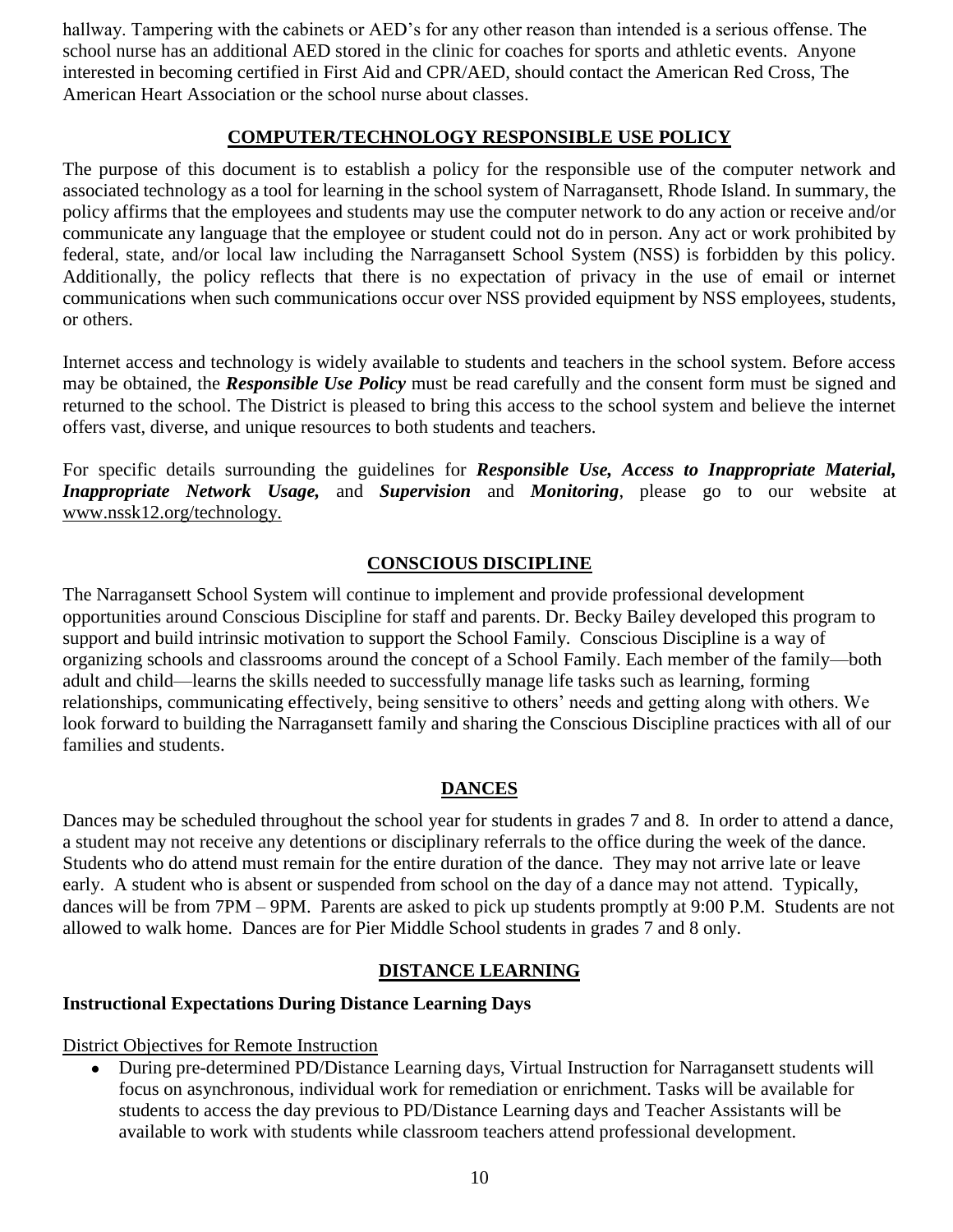• *If there is a need to return to* partial or full distance learning, Virtual Instruction for Narragansett students will continue to emphasize the importance for social connection while advancing the curriculum. Lesson content will be structured to focus on RIDE's published priority content standards while providing continued remediation/intervention and opportunities for enrichment for all.

# Platforms

- PowerSchool Learning
	- o Teachers will continually update their PowerSchool Learning pages during Distance Learning using a format or template that is consistent throughout the school.
	- o A clear set of rules and expectations will be posted for students on a separate distance learning page that reflect expectations in the regular classroom.
- Zoom
	- o Teachers will use Zoom, with targeted and intentional purpose, as their video conferencing tool.
	- o Students will practice specific expectations and safety measures for video conferencing time as posted on the PowerSchool Learning page

# Lesson Structure

- **Syllabus.** Teachers will continue to use a general syllabus for all their classes that outlines learning objectives for the semester and overall grading policy. Should we move to distance learning, teachers will revise the syllabus to reflect the priority content standards released in the spring of 2020, or other guidelines provided by RIDE.
- **Two-Week Overview.** For extended periods of distance learning, teachers will utilize the two-week overview template created by district coaches which includes essential questions, links to zoom meeting times, resources, task information, materials and instructional videos.
- **Lesson Planning Templates.** Teachers will use lesson plan templates developed by the district coaches specific to content areas and lesson progression to ensure consistency in delivery of instruction and rigor of content.
	- o Teachers will employ blended and personalized learning strategies and tools that can be used interchangeably during in-class and/or virtual learning. (For example: Self-pacing opportunities, Hyperdocs, Interactive Slide Decks, Teacher-created Instructional Videos, and formative assessment).
	- o Teachers will structure delivery of live lessons with a diverse range of short segments to increase student engagement by breaking lessons into 5 - 10 minute segments alternating between modalities with a balance between synchronous and asynchronous learning.
		- Sample modalities for synchronous instruction (Zoom conferences) can include social/emotional check-ins, live whole class teacher instruction, student poll, breakout sessions or small-group work, answering teacher questions in whole-group chat during zoom meetings, student presentations and sharing, etc.
		- Sample modalities for asynchronous instruction can include social/emotional check-ins, individual tasks to check for understanding, individual tasks for reflection, teachercreated instructional video, google doc collaboration, virtual gallery walks, etc.
- **Assessment**. During distance learning, there will be an emphasis on formative assessment and feedback to emphasize the value of remote instruction and to value student work.

Teacher Expectations in preparation for and throughout Distance Learning

- Continuation of established norms into virtual classroom
- Explicit and consistent rituals and routines
- Establish or continue PLCs, teaching teams or CPTs for collaboration
	- o Plan collaboratively for instruction based on data gathered and prioritize high-quality curriculum and differentiated supports for students.
	- o Collaboratively create shared due dates, long-term projects and assessments with course-level colleagues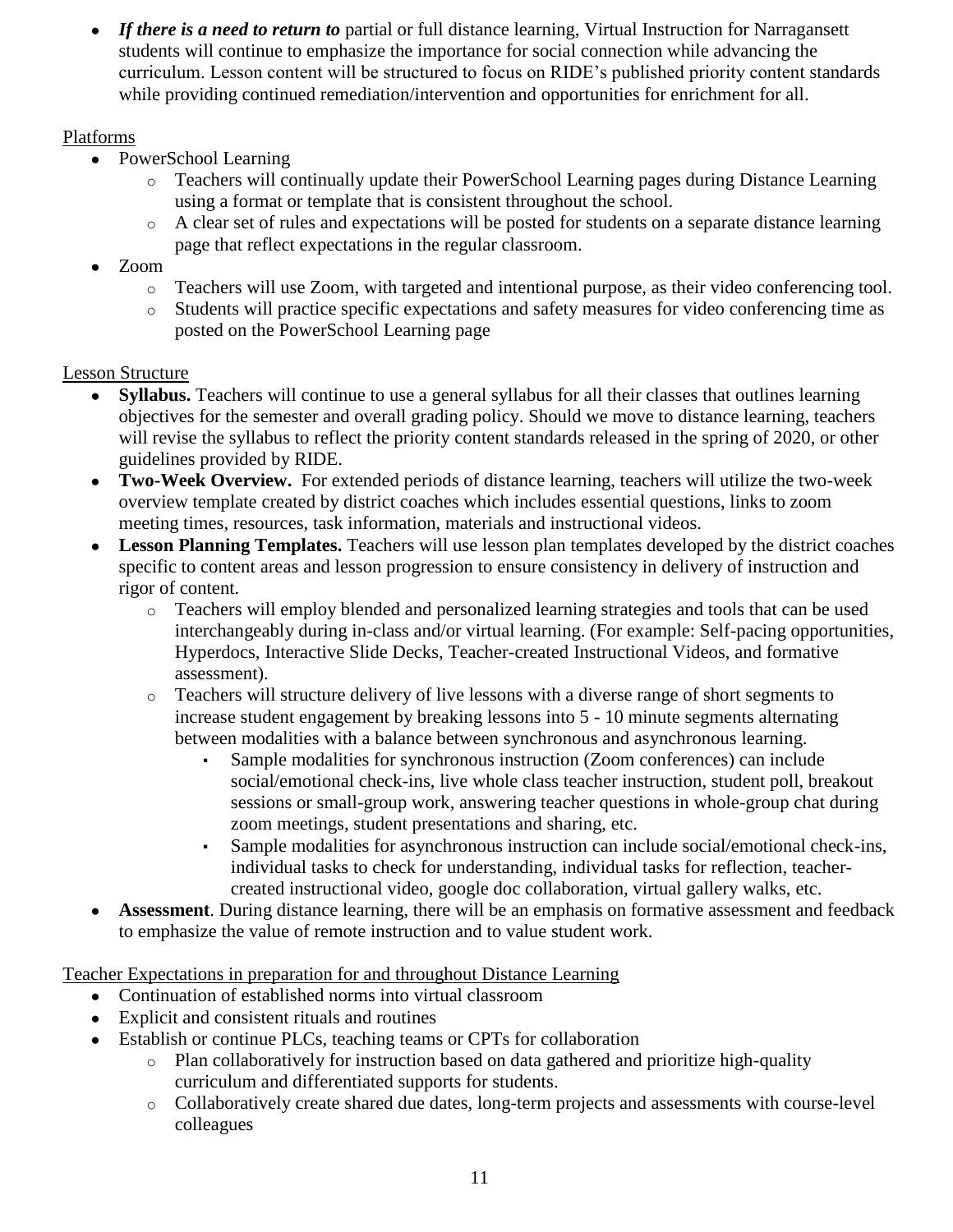- Work with administration, teacher leaders and colleagues to develop building-level goals for consistency in the following areas:
	- o Clear and consistent communication with students and parents such as email protocol, or established office hours.
	- o Create a clear and consistent system for taking and tracking attendance
	- o Grading policies during distance learning

Student Expectations in preparation for and throughout Distance Learning

- Be present and on-time for your classes
- Actively participate in the classwork
- Have your work ready and at your fingertips before class begins
- Establish a quiet routine or space for your "school space"
	- o Set up a light
	- o Sit at a desk
	- o Have pens, pencils, paper, headphones whatever you need within arm's length of "your spot"
- Ask for help or set up a time to meet one on one with your teacher via email
- Complete your homework prior to the next day's class period

# **EARLY DISMISSAL OR NON-BUS DISMISSAL**

If you wish to take your child from school at dismissal time or earlier in case of any unusual occurrence (doctor's appointment, dental appointment, etc.) you may do so at the main office and we will call for your child. Parents are requested to sign the early dismissal book in the main office. In the case of an early dismissal, please notify us in advance by note. Our regular dismissal time is 2:30 PM.

For security reasons, you may not dismiss your child from school by phone. If your child is considered a walker to and from school, the school must have this information in writing. No student who rides the bus will be allowed to walk unless there is written communication from a parent/guardian.

# **FIELD TRIPS**

We acknowledge that field trips are a valuable extension of any school program. However, a field trip is a privilege and we reserve the right to exclude any child whose participation might cause a disproportionate amount of supervision or might interfere with the enjoyment, learning or safety of other students. In the event of a field trip, all students are required to have written permission on file.

# **GUIDANCE**

The Guidance Counselor's role at the Pier School is to assist students with their development both academically and socially. The counselor will always be on hand to aid teachers, parents and students in seeking solutions to problems involving middle school students. Students, parents and teachers are encouraged to seek the counselor's assistance in the problems encountered by the student population at Pier Middle School. Counselors are available to:

- Orient new students to the Pier School.
- Interpret test data for students and parents.
- Assist parents in understanding their child's learning cycle.
- Assist parents and students in dealing with neighborhood, bus, or school problems.
- Provide students with career information.
- Provide students with vocational and technical school information.
- Work with groups of students.
- Assist individual students with personal problems.
- Attend MDT, IEP, and 504 meetings.
- Work with outside agencies.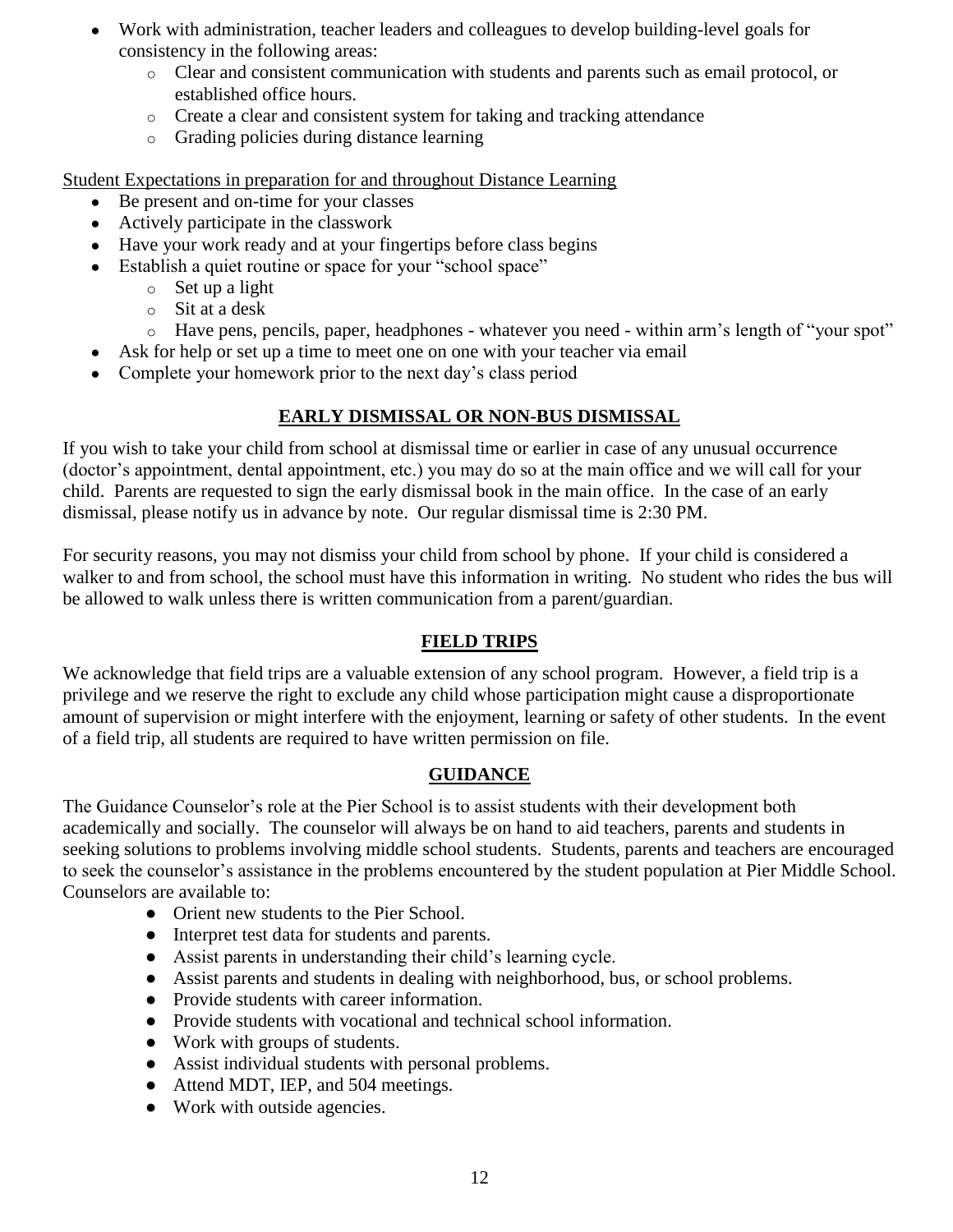#### **LOCKERS**

All students are provided with one locker for clothing, books, and school supplies. Please insure that your locker is securely locked at all times and that you keep all belongings in the locker. These lockers are and remain the property of the Town of Narragansett and are in the care, custody and control of the Narragansett School Committee. The school administration has the right and responsibility to search lockers when there are reasonable grounds to believe that prohibited articles may be contained therein and to confiscate such articles. Every effort will be made to have the student present except in circumstances where either (a) the student is unavailable; or (b) having the student present might jeopardize the safety or welfare of those present in the school building; then the student will be notified by the following day. The school department will not assume responsibility for the loss or theft of any personal belongings kept in a student's locker.

#### **LOST OR DAMAGED PROPERTY**

The school cannot accept responsibility for stolen money, cell phones, iPods or other articles. Students should become increasingly responsible for their own property as well as that of the school. Labeling articles will assist in the return of lost items. We strongly advise that students not bring excessive amounts of money or valuables to school. We often have unclaimed clothing and other articles in our lost and found section of the cafeteria or the main foyer.

### **LUNCH**

You will eat lunch at one of the following times:

| The cost of lunch is: Lunch - \$3.00 |                                        |  | <b>Reduced Lunch - 40¢</b> | Milk - 60¢ |
|--------------------------------------|----------------------------------------|--|----------------------------|------------|
|                                      | $4th$ Lunch $12:40-1:10$ Gr. 5 or 6    |  |                            |            |
|                                      | $3rd$ Lunch $12:10-12:40$ Gr. 5 or 6   |  |                            |            |
|                                      | $2nd$ Lunch $11:45 - 12:10$ Gr. 7 or 8 |  |                            |            |
|                                      | $1st$ Lunch $11:20-11:45$ Gr. 7 or 8   |  |                            |            |

Each student will be assigned to a specific cafeteria with their cohort. Students are to remain with their cohort for the assigned lunch period.

If there are any allergies, kindly notify our school nurse.

While in the lunchroom, you should behave respectfully with each other and the adults supervising the area. When finished with lunch, you should clean your tabletop and the area around and under your table, and you should behave in an orderly manner until dismissal.

In all cases, food and drink should never be taken out of the cafeteria and rough play is not allowed while outdoors. Also, once you go out, remain outside until the end of the recess.

Additionally, "Grab & Go Breakfast" is available to all students during homeroom/first period. The cost is \$1.25, milk included. Bottled water, juices, and milk are also available at varied prices.

Free and reduced price lunches are available for children whose families meet income based criteria as established by Federal Law. Applications for free or reduced meals will be provided to students at the beginning of each year and are also available online at<http://nssk12.org/> under the "Forms" tab. *Families that were eligible in prior years must reapply at the beginning of each new school year to verify that they are still eligible with their current income. If an application is not received by 10/17/2021, the student's status as free or reduced will expire until a new application is received.* Families are encouraged to apply at any point during the school year, especially if changes to income occur.

Breakfast and lunch may be purchased with cash, check, or credit by funding a student account at [https://www.myschoolbucks.com.](https://www.myschoolbucks.com/) Checks should be made payable to Narragansett School Food Service.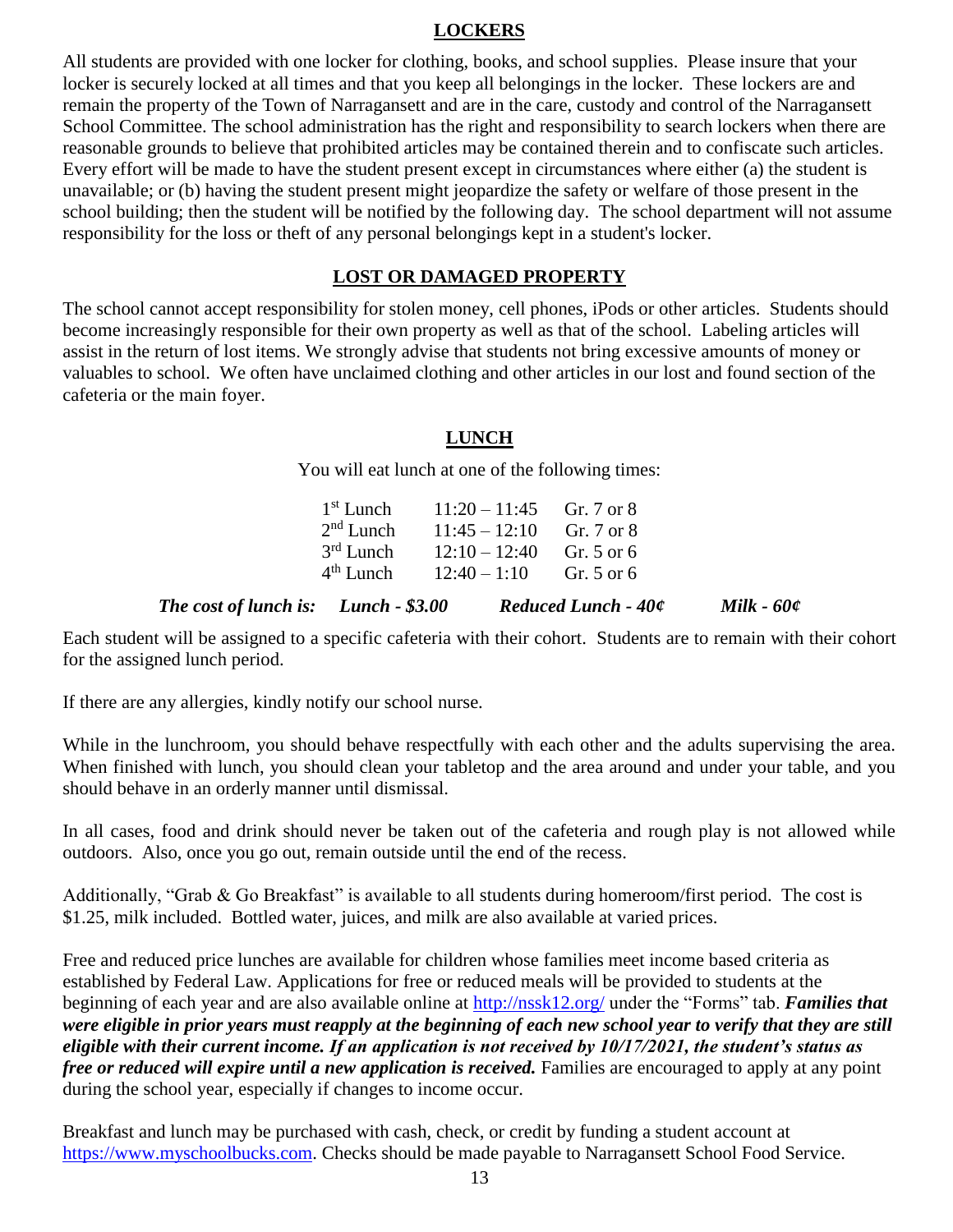Students with a negative balance on their lunch account will be allowed to charge a lunch on credit as long as repayment is received within two (2) school days. Once a student has charged a total of ten dollars (\$10.00) and no payment has been received, further steps will be taken as outlined in the Meal Charge Standard Procedures at<http://nssk12.org/> under "About Us-Meal Charge Policy".

# **MAKE-UP TIME/TEACHER DETENTION**

Any of your teachers may keep you after school for make-up work or make-up time in case you have missed some work or class time or for behavioral reasons, providing they have given **24-hour notice and/or contacted your parents.** If you have been assigned teacher detention, you are responsible to report without delay to that teacher directly at dismissal. Failure to report for teacher detention may result in the assignment of two one-hour office detentions and a discipline referral will be included in your file. A conference with the Assistant Principal may be held.

# **MANDATORY SAFETY DRILLS/A.L.I.C.E, TRAINING**

The Narragansett School System has school safety as a top priority. As mandated by the state, we are required to have the following drills during the school year: fire drills, evacuation drills, and lockdown drills. Students are to assume that all alarms indicate an actual emergency and must respond immediately. Students should follow any instructions - written, oral or posted - which might be given by teachers or staff. At the beginning of the school year teachers will review the safety procedures with students. Additionally, NPS will conduct A.L.I.C.E. training, which is a nationwide school safety protocol. These trainings are focused on how to educate the students, teachers and staff on what to do and how to act in case an unwanted intruder gains access to the building. Also, doors to the building are locked during the school day and security cameras are in place to help monitor the safety of all in the building.

#### **NUTRITION**

### **Wellness Policy**

The Narragansett School District promotes healthy schools by supporting wellness, good nutrition, and regular physical activity as part of the total learning environment. The District supports a healthy environment where children learn and participate in positive dietary and lifestyle practices. By facilitating learning through the support and promotion of good nutrition and physical activity, schools contribute to the basic health status of students. Improved health contributes to optimal student performance potential. The Health and Wellness Committee will include representation from all schools in the Narragansett School District, including staff, parents and community members. The goal of this policy is to:

- 1. Provide a comprehensive learning environment for developing and practicing lifelong wellness behaviors.
- 2. Support and promote proper dietary habits contributing to students' health status and academic performance.
- 3. Support and promote efforts that communicate correct food safety practices.
- 4. Support opportunities for students to engage in physical activity.
- 5. Include programs to support the positive emotional and mental health of our students and staff.
- 6. Establish and maintain a district-wide Wellness Committee as required in RI General Law 16-21-28.

#### **Nutrition**

#### Nutrition Standards Intent/Rationale

The Narragansett School District strongly encourages the sale or distribution of nutrient dense foods for all school functions and activities. Nutrient dense foods are those foods that provide students with calories rich in the nutrient content needed to be healthy. In an effort to support the consumption of nutrient dense foods in the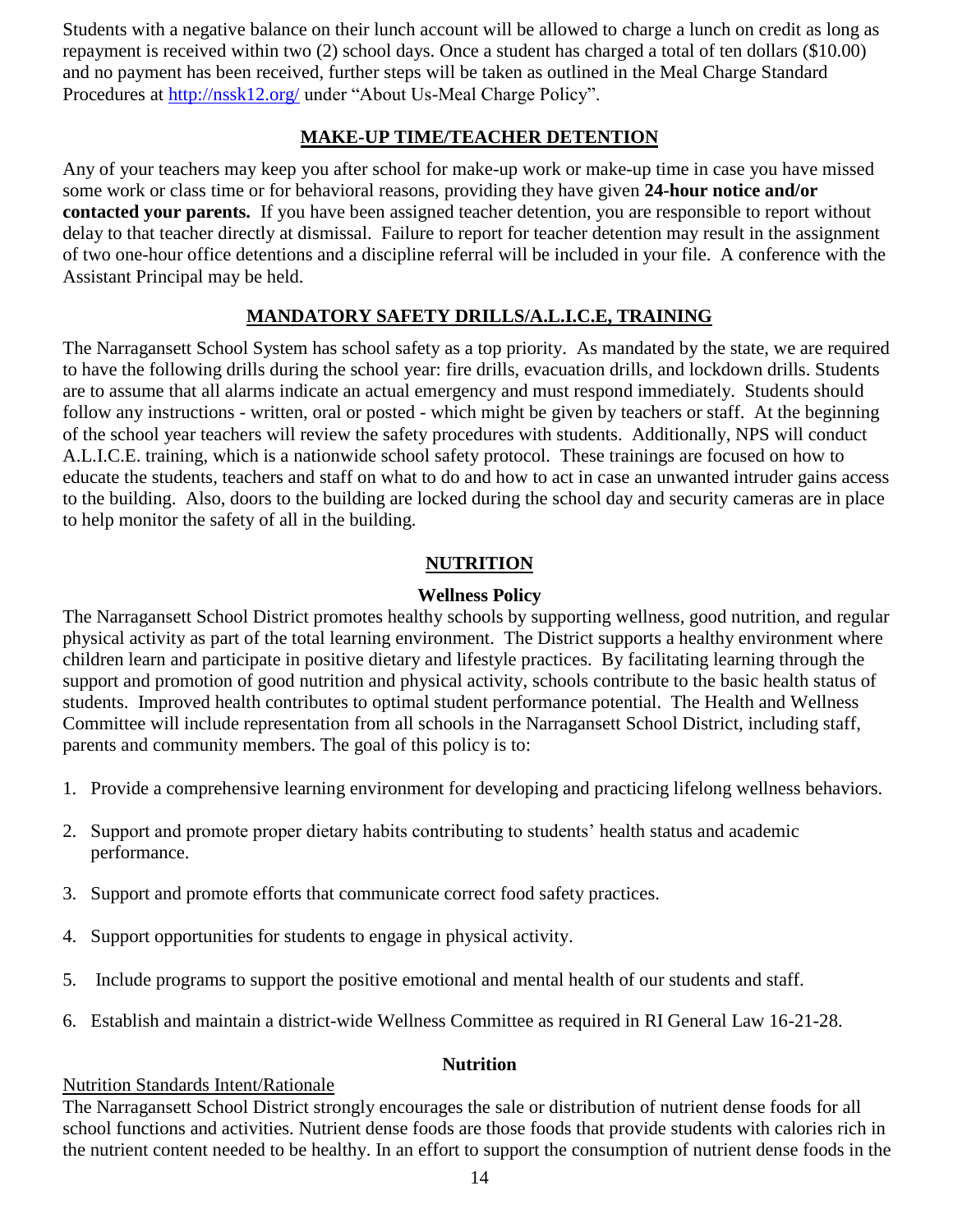school setting, the district has adopted the following nutrition standards governing the sale of food, beverages, and candy on school grounds. Schools are encouraged to study these standards and develop building policy using the following District Nutrition Standards as minimal guidelines.

#### Food Sold and Provided Outside the USDA Reimbursable School Meal Program

Food:

- Encourage the consumption of nutrient dense foods, i.e. whole grains, fresh fruits and vegetables.
- Any given food item for sale will have no more than 30% of its total calories derived from fat.
- Any given food item for sale will have no more than 10% of its total calories derived from saturated fat.

Beverages:

- Students will be provided with access to drinking water throughout the day. Drinking water fountains are available to students and staff throughout the buildings. Students are allowed to bring water into the classrooms.
- Only Milk, Water and beverages containing 100% fruit juices, may be sold on school grounds. This applies to any area where students have access. Soda will not be sold on school grounds.
- District schools will sell only low fat white and flavored milk (1%) or fat free milk.

# Fundraising/Concessions

All fundraising projects are encouraged to follow the District Nutrition Standards in their projects. The Narragansett School District will promote healthy fundraising alternatives such as book sales, school supply sales or fundraisers that promote physical activity. Home prepared products such as cakes, cookies, brownies, etc., will not be allowed to be sold in order to support a healthy school environment, to avoid the potential of food borne illness, and to reduce allergic reactions.

Any groups, organizations or individuals who wish to sell food outside of the school day (PTO events, sports events) shall be notified of the Narragansett School District's Wellness Policy and encouraged to comply with the standards, but will not be mandated to follow the policy. In an effort to provide the healthy environment desired, these groups are encouraged to purchase items through the School Food Services Provider and to utilize the services and expertise of a certified food manager for events.

- No candy will be sold for fundraising
- Non-food based fundraisers are encouraged
- Fundraisers that promote physical activity are encourage

# Celebrations and Curriculum based Activities

In an effort to maximize instructional time, take into consideration students with food allergies and other medical conditions, and to ensure proper handling of food, the policy of the Narragansett School District in this area includes:

- No candy should be sent into school. Should candy be sent into the school, it will be returned to the student to take home.
- Food that coordinates with a curriculum activity (such as multi-cultural, Colonial Food Tasting, etc) will be purchased from a vendor which complies with food safety regulations (acceptable food includes pre-packaged products or restaurant items).
- The Narragansett School District prohibits the use of food as rewards and incentives in the classroom and in the school environment. For events such as birthday recognition, parents are encouraged to send in small items such as pencils, stickers, etc. (if they wish). If a parent chooses to bring in a healthy snack for the birthday celebration, it should be purchased from a vendor which complies with food safety regulations.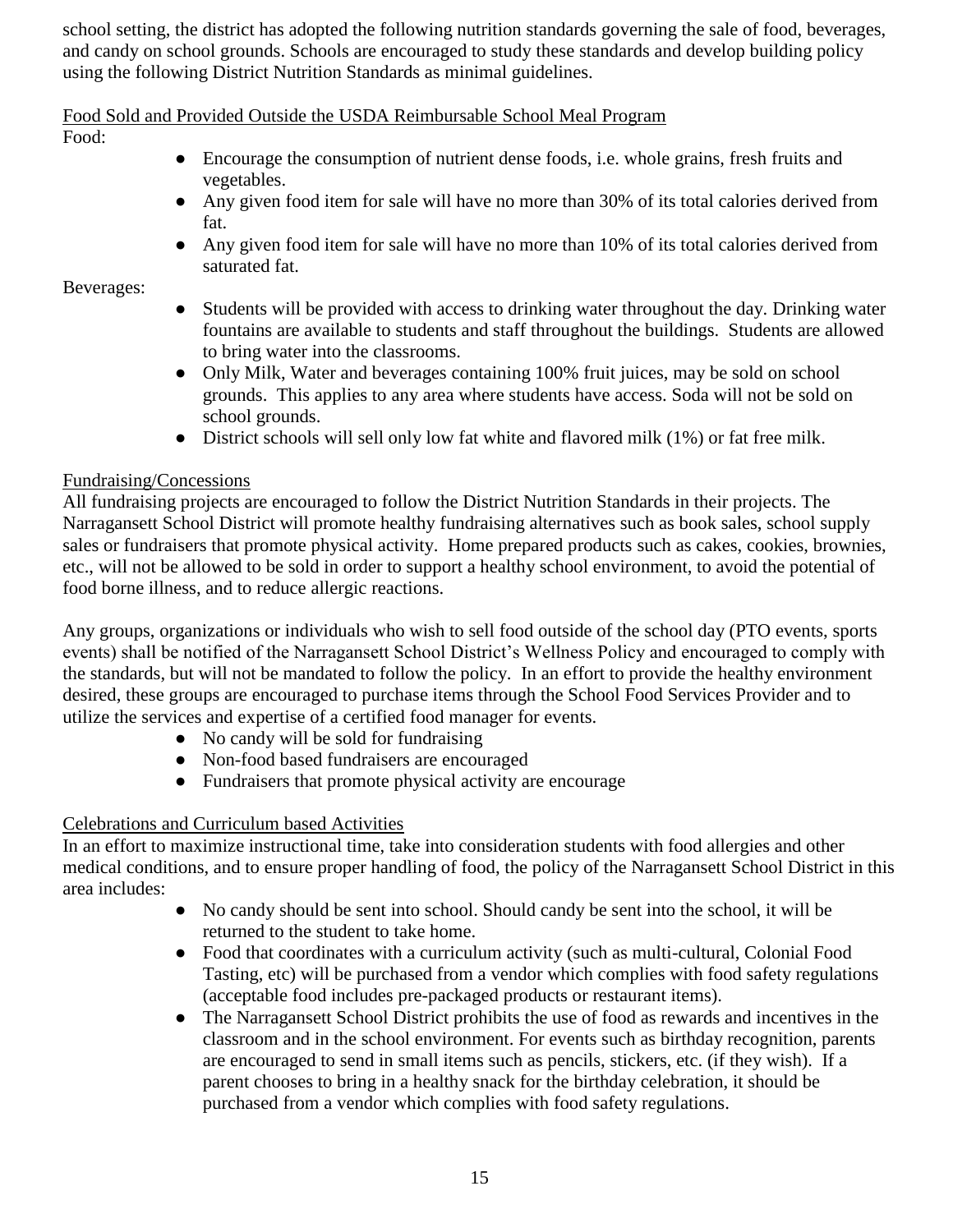- Food may be used when found to be essential by a student's educational program team. In such cases every effort should be made to make the incentive as nutritionally sound as possible and take medical conditions into consideration.
- If there is a question about a food related activity, the building administrators may be contacted and will make decisions regarding that activity. Any questions concerning Food and Nutrition and Food Safety, may be directed to the Food Service Director.

Please see District Policy V A 6 B "Wellness" for more details regarding the following topics on our website at www.nssk12.org:

- The USDA Reimbursable School Meal Program
- Cafeteria Environment
- Food Safety
- Food Allergies
- Nutrition Education
- Physical Activity

# **PUBLIC RELATIONS**

The Narragansett Pier School is committed to informing parents and the general public about many exciting activities happening in our school. Therefore, local newspapers will often be invited to our school to cover newsworthy events. When appropriate, pictures will be taken for publication. A photo/video agreement form is located on page 38.

The Narragansett School Department has chosen to adopt the **ALERTNOW Rapid Notification Service** to enhance parental communication. This service will allow us to send a voice and/or email message to all of our students' parents for all of the contact numbers you provide us with within minutes if an emergency occurs at school. We will be using **ALERTNOW** for emergency notifications, inclement weather cancellations or delays and early dismissals due to inclement weather.

# **RECYCLING**

In order to be as responsible as possible regarding waste management, appropriate containers are set up for students and adults to recycle paper, cans, plastics, etc.

# **SCHOOL PHONE**

Classroom and cafeteria phones are for **emergency use only** with the permission of the classroom teacher or cafeteria supervisor. **If there is a home emergency, parents may request to speak to the Principal or Assistant Principal.** 

Any student found tampering with any school phone (i.e. calling 911 as a prank) may be suspended.

# **SPECIAL EDUCATION ADVISORY COUNCIL**

The Narragansett Special Education Advisory Committee (NSEAC) is a committee of parents and teachers concerned with the education of students with disabilities. The NSEAC sponsors a variety of workshops dealing with the educational needs of all students.

Membership of the NSEAC is open to parents of students receiving special services, teachers, administrators and other concerned individuals. The purpose of the committee is to offer advice and support.

# **SPECIAL EDUCATION SERVICES**

Special education services are provided for those students with identified disabilities. If a child qualifies for Special Education, the services are provided according to the child's needs and the Individual Education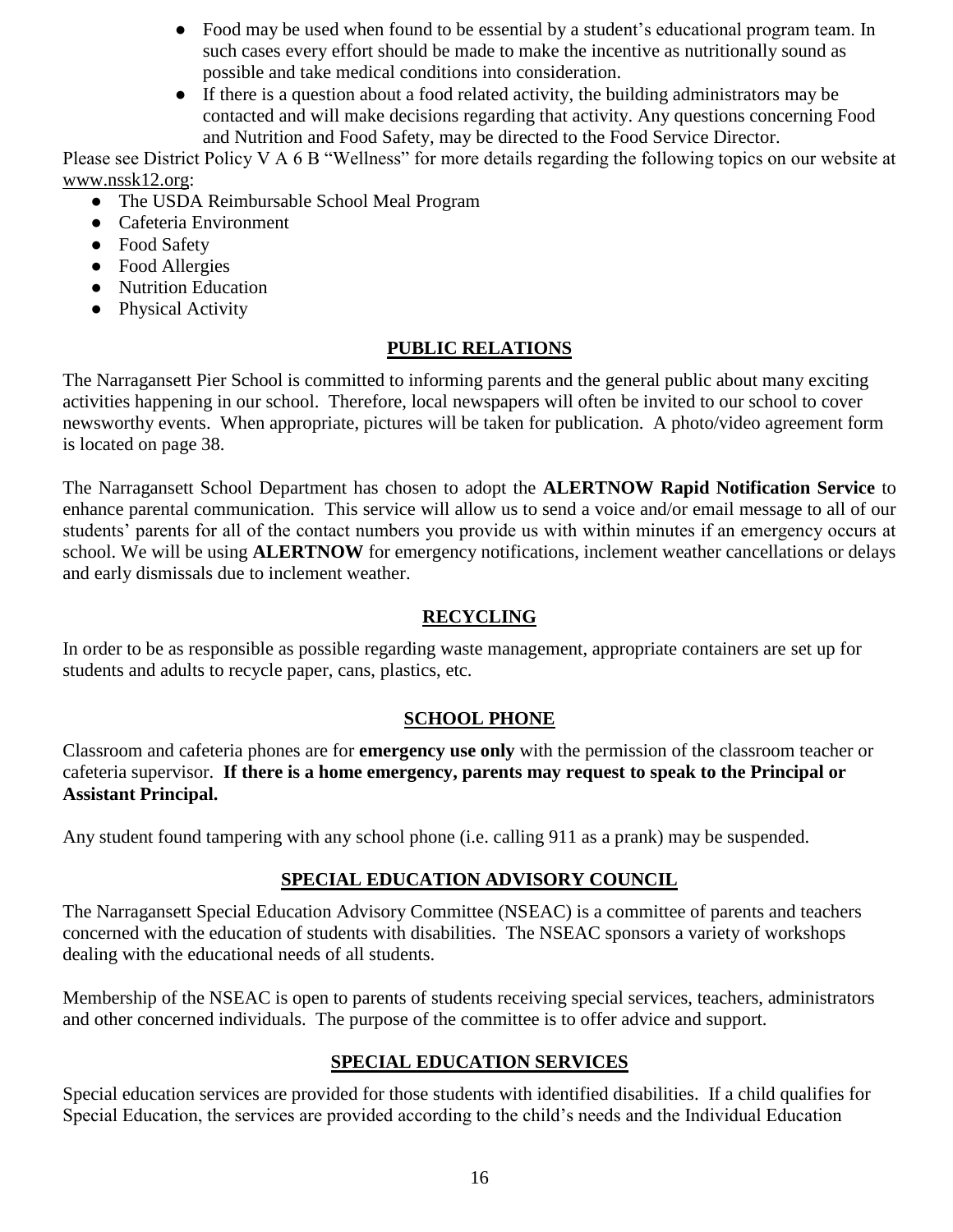Program (IEP), developed cooperatively by parents, special and regular education staff, and nurse and consultants when appropriate.

These services may include, but are not limited to resource, intensive resource and self-contained classes; adaptive physical education, occupational and/or physical therapy; speech and/or language resource, and counseling. If you suspect that your child may have a disability and you wish to refer your child, please contact your child's teacher or call 792-9426.

#### **TELEPHONE MESSAGES**

We will be happy to forward parent messages to students during lunch/recess time and during 2:00 announcements. **PLEASE UNDERSTAND IT IS NOT POSSIBLE TO INTERRUPT CLASSES TO SPEAK DIRECTLY TO YOUR CHILD UNLESS THERE IS AN EMERGENCY.** Please be assured that all information you wish your son/daughter to have will be given to him/her before the day ends.

#### **TRANSFERS**

In the event that you plan to move to another community, please notify us at least one day prior (preferably earlier) to your child's last day of attendance so that we can complete all transfer records. This will make enrollment much easier in your child's new school. Please be aware that all textbooks, laptops, and charges must be returned to the Pier School prior to the release of records.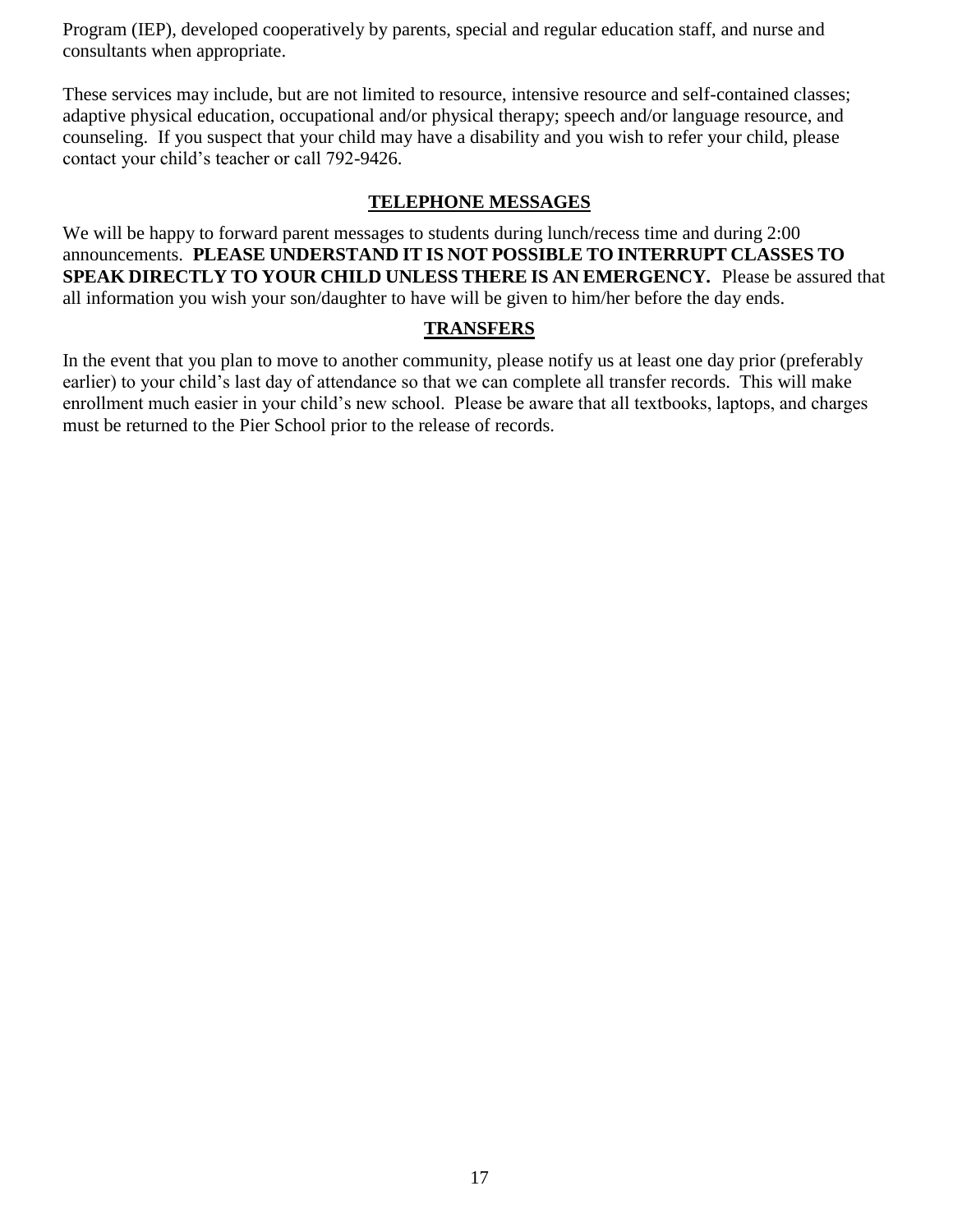# Academic Policies and Procedures

# **REPORT CARDS**

Reports of students' progress are available anytime by accessing the Power School portal. A password to the portal will be issued to both you and your student. Report cards are available approximately one week after each quarter ends. Report cards are handed out to students in November, January, and April and **parents are asked to sign the report cards and have students return them to their homeroom/first period teacher**. Report cards will be mailed home in June. The format of the report card may vary from each grade and subject. Also, selected comments will be listed dealing with student behaviors and class participation. All subjects will be listed on the report card.

# **PROMOTION CRITERIA**

### General Guidelines:

- Narragansett Pier School believes that given time and effort, all students will learn.
- When determining an individual student's eligibility for promotion to the next grade, factors such as IEP or 504 designations, age of student, grades, and previous and/or on going interventions, will be considered.
- For the purpose of this policy, academic subjects include mathematics, English/literacy, science, and social studies.

#### Failure of Mathematics and/or English/Literacy:

- A student who fails mathematics must attend and pass a mathematics summer program.
- A student who fails English/literacy must attend and pass a literacy summer program.
- The student must complete and pass the summer course(s) to be promoted to the next grade.
- A cost may be incurred for summer courses.

#### Failure of Subjects Other Than Mathematics and English/Literacy:

- A student who fails any two academic subjects must complete and pass one summer course, the content of which will be prescribed by the summer school coordinator, in order to be promoted to the next grade. If one of the subjects is math or English/literacy, the policy stated above applies.
- A student who fails any three academic subjects must complete and pass two summer courses in order to be promoted to the next grade.
- A student who fails any four academic subjects may be ineligible for summer school and can be retained.
- A cost may be incurred for summer courses.

Eligibility to Participate in 8<sup>th</sup> Grade Promotion Ceremony:

● Any student who fails two or more academic subjects will not be allowed to participate in the eighth grade promotion exercises.

# **EXTENDED SCHOOL DAY PROGRAM**

If a student is failing a class at progress report time or they begin to fall behind in class assignments prior to progress report time, they may be assigned to an extension of the school day to make up work that is missing or receive additional supports to succeed in class work. If a student is assigned to Extended School Day for incomplete school work, they will be on social suspension until he/she exits the program for work completion.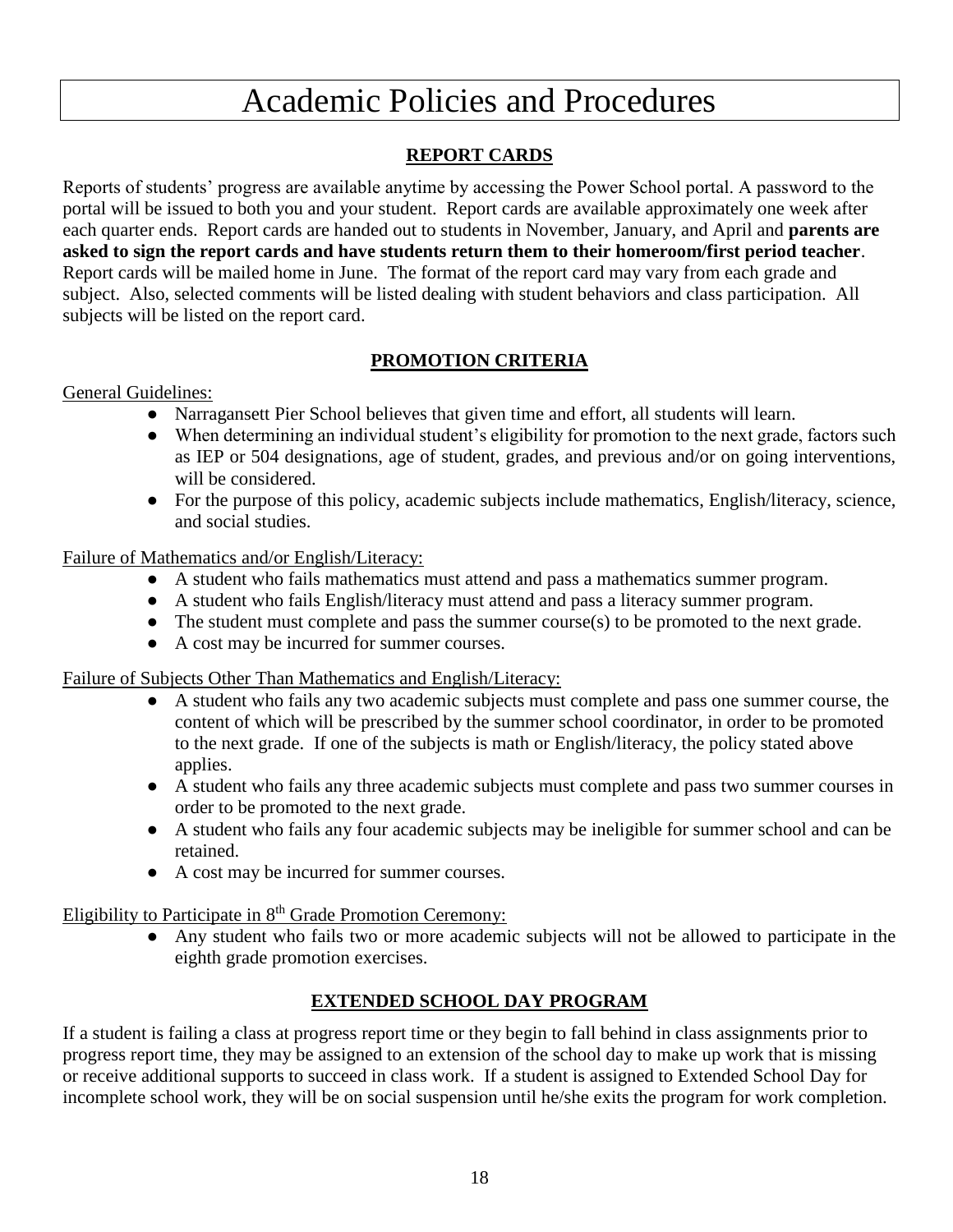# **RULES FOR STUDENTS ENROLLED IN SUMMER LEARNING PROGRAM**

- 1. Students must be on time for all classes.
- 2. Students must attend every class in order to receive credit. More than two absences (for emergency reason only) will result in failure or termination from the program. **All absences must be verified by a parent/guardian.**
- 3. Students must remain in class until dismissed by the instructor.
- 4. Misbehavior of any kind will not be tolerated. Any student who cannot behave properly and respectfully will be terminated from the summer program.
- 5. All Narragansett Pier Middle School student rules are expected to be followed. This includes such things as no gum chewing, proper attire, no hats, electronic devices, etc. Please refer to the School Code of Behavior section of this handbook for more information.
- 6. Students may not loiter in the building before or after classes.
- 7. Students may not interrupt classes for any reason.
- 8. Promotion to next grade is contingent upon successfully completing the requirements of the program. A parent conference may be requested with a teacher and/or administrator.

# **HONOR ROLL**

Pier Middle School has an honor roll in grades seven and eight. In order for students to be eligible, they must achieve all grades of 80% (B-) or above in ALL classes.

# **NATIONAL JUNIOR HONOR SOCIETY**

Our seventh and eighth grade students are also eligible for induction into the Mariner Chapter of the National Junior Honor Society. These honor students stand out in their excellence in character, citizenship, and public service. They are recognized for their excellence in academics by maintaining an average of 90% or better. In addition, students must complete 12 hours of community service. Once inducted, students must maintain their high caliber of excellence in order to remain members.

### **STATE ASSESSMENT PROGRAM**

Students in Grades 5 – 8 are required to participate in state assessments for mathematics and English language arts. Additionally,  $5<sup>th</sup>$  and  $8<sup>th</sup>$  grade students are required to participate in state mandated science testing. The results of these assessments are given to school districts upon completion. We are then able to share the information with parents and include the data in students' files, enabling us to consider additional information when reviewing their progress and educational plans. The testing dates will be posted on the school website, as soon as they become available.

We consider this component of our students' school experience to be very important. We ask for parents' help and cooperation by making sure students attend school on time on all testing days, get sufficient rest, and eat a healthy breakfast.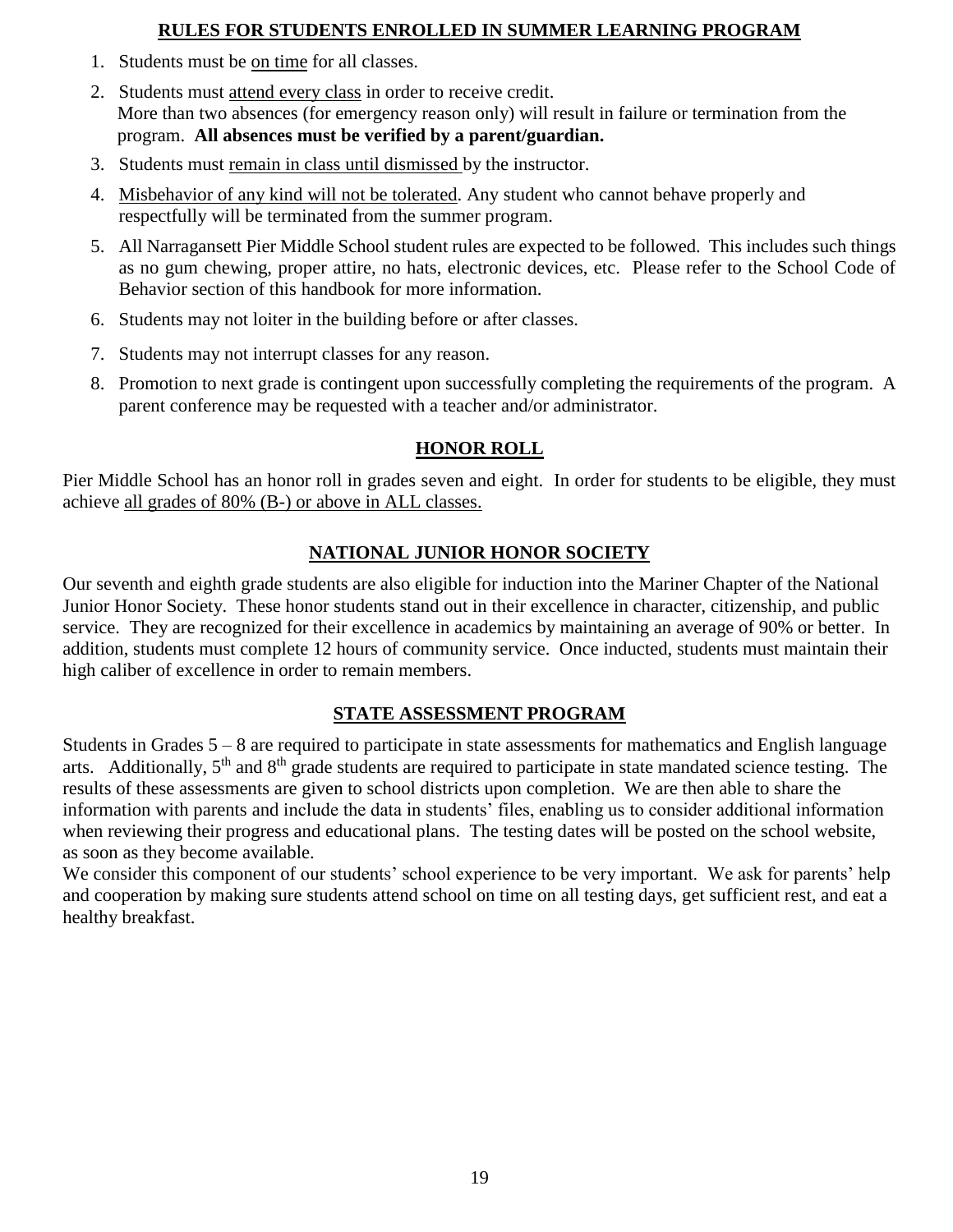# Code of Behavior

Life at Pier School is guided by the principles of respect, responsibility and safety between and among the adults and young adults who comprise our school community. At Narragansett Pier School, we expect students to demonstrate self-discipline in managing their behavior. We encourage self-discipline when we acknowledge that students are responsible for their own behavior and when we organize our classrooms and our activities to reflect our belief in their ability to make good choices.

We realize, however, that at times individual students do not exercise self-control, despite the positive and caring attitude of the teacher, and that they consequently do not meet their responsibilities as school citizens. At such times, we must assist the student in establishing self-control through a combination of efforts. We need to gather our resources around that student; administrators, teachers, guidance counselors, support staff and parents must be called together to help the student seek a solution to the problem.

We use an incident report system for student discipline. This system was designed to ensure consistency in the overall discipline at the Pier School. When a student misbehaves (frequently talking in class, fooling around, gum chewing, being disruptive), the behavior may be reported and filed in the office. When an incident has been filed, the Assistant Principal may hold a conference with the student. At this time, parents/guardians may be contacted. If deemed necessary, a conference will be arranged with the parent, student, and the teachers involved to develop a plan for correcting the misbehaviors.

When a student commits a serious offense such as swearing, fighting, insubordination (any intentional failure to follow the directions of a staff member), etc., the student will be sent directly to the office. A report will be filed recording the appropriate consequences for the offense and the circumstances involved. Actions taken will range from detention to school suspension, in addition to other possible consequences. Parents will be notified and a meeting and/or restorative conference - potentially including any students, parents and school staff involved - may be scheduled. In the case of school suspension, a reinstatement conference is necessary with a parent in order for a student to be readmitted to school on the day she/he is scheduled to return.

Also, please note that skipping teacher detention is recorded as a serious offense. This type of behavior will result in the student being sent to the office to meet with the Dean of Students.

Lastly, appropriate behavior is not only expected in class, but also in the cafeteria, hallways, and at recess. These disciplinary procedures apply to all areas of our school and anytime NPS students participate in school sponsored trips or activities. **FOR EACH TEACHER DETENTION MISSED, TWO OFFICE DETENTIONS MAY BE ASSIGNED.**

Please Note:

If school is cancelled for inclement weather, that day may not constitute a suspension day and any office detentions would be rescheduled.

Student Athletes should also reference "**STUDENT ATHLETE CODE OF CONDUCT**" on page 32.

The following range of disciplinary sanctions is in place:

### ● **Administrative Detention**

Administrative detention will be served afterschool from 2:30-3:30 PM. Students must report with study materials and remain quiet. No student will be excused, after the fact, for not reporting to detention. Inappropriate behavior during administrative detention may result in additional detentions or suspension.

All assigned administrative detentions should be served within three school days of the infraction. Students who fail to serve detentions within the allotted time period will be placed on indefinite social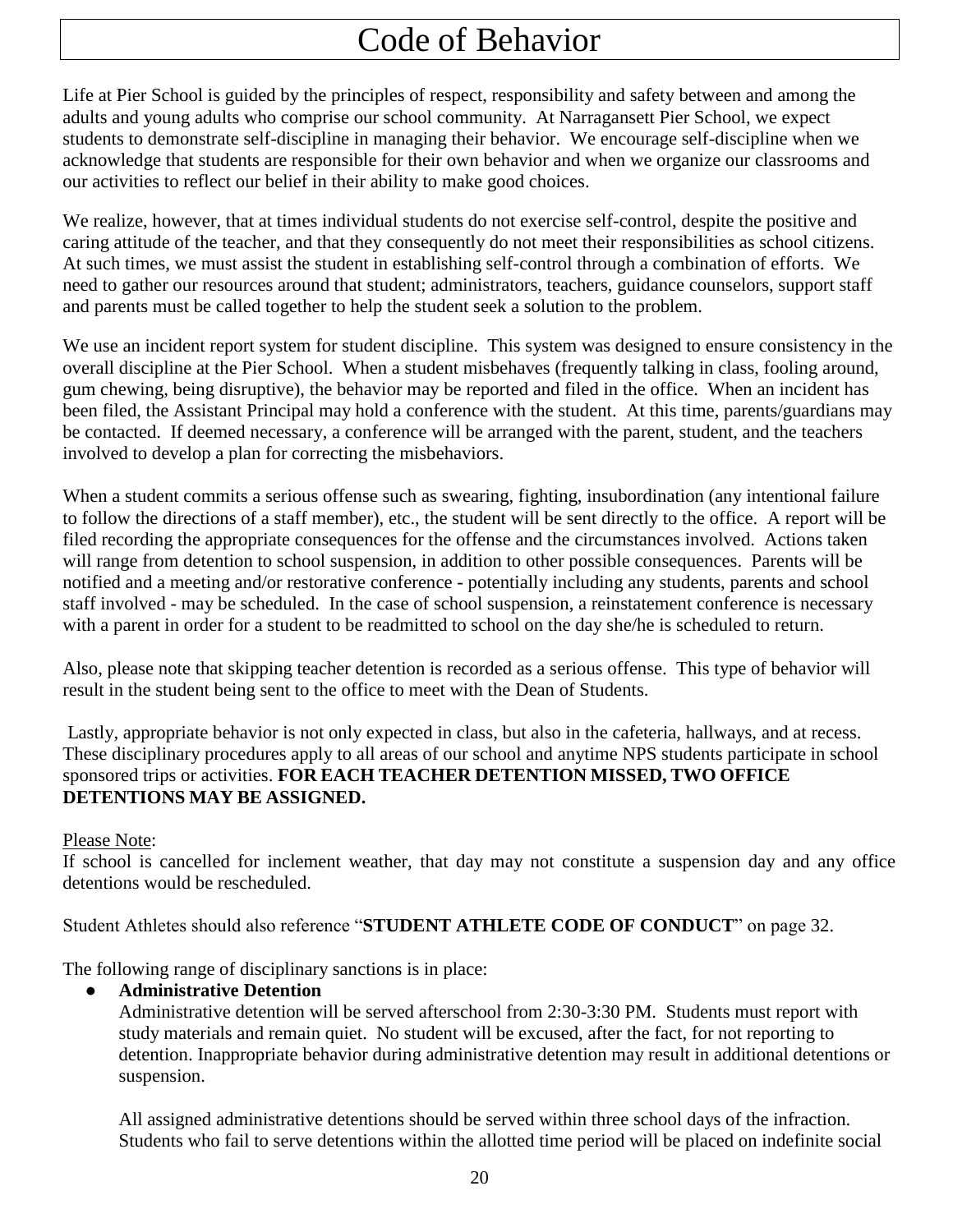suspension until the detentions are completed. Under no circumstances will detentions be allowed to accumulate from one month to the next.

#### ● **Social Suspension**

Social suspension is exclusion from all extra-curricular activities. This includes such activities as dances, sports (including sports tryouts) banquets, recognition ceremonies, school-sponsored trips, and any other activities which are not required by an academic course. Each semester, social suspension may be assigned for up to ten (10) weeks each time a student is suspended or when chronic infractions occur. Generally, a student receives a week of social suspension for each day of suspension. Any student with 3 suspensions in a semester will be placed on indefinite social suspension. A student may also be assigned social suspension for incomplete school work assignments or as a consequence for **general misbehavior** (see page 23).

#### ● **In-School Suspension**

Students can be assigned to In-School Suspension (ISS) for a variety of reasons. Students on ISS must remain in the ISS room all day except for an escorted lunch. Students in ISS may not participate in any extracurricular activities on the day of the ISS.

#### ● **Suspension**

Suspension is exclusion from school privileges by administrators for no more than 10 consecutive school days. Students may not attend or participate in any school activities, including sports, during the suspension period. Except in cases of an emergency, or where a student's presence constitutes a threat of disruption, no student will be suspended without an informal due process hearing. All reasonable efforts will be made to contact the student's parent(s) prior to suspension. When parental contact cannot be made, the student will be assigned ISS for the remainder of the day. A parental conference is required before the suspended student is readmitted.

#### ● **Expulsion**

Expulsion is exclusion from school privileges for more than 10 and up to 180 consecutive school days. Any student faced with expulsion will be given the opportunity for a formal due process hearing before the school committee.

#### ● **Other**

Other alternatives (including, but not limited to mediation, community service, restitution, morning administrative detention, lunch detention, extended after school detention and Saturday detention) will be considered to assist students in establishing self-control and/or resolving conflict.

#### **DUE PROCESS**

Students are entitled to receive a written statement of the school's major rules and regulations. In disciplinary cases carrying the potential of suspension, students are entitled to a limited form of due process which includes the right to:

- 1. Notification of specific charges and evidence against them.
- 2. Present their defense in an informal hearing with a building administrator/Dean of Students.
- 3. Receive notice (oral or written) of the decision reached.
- 4. Appeal a decision containing a substantial error to the principal.

In cases involving a possible expulsion, due process provisions are expanded and formal.

(R.I.G.L. 16 - 21 - 27)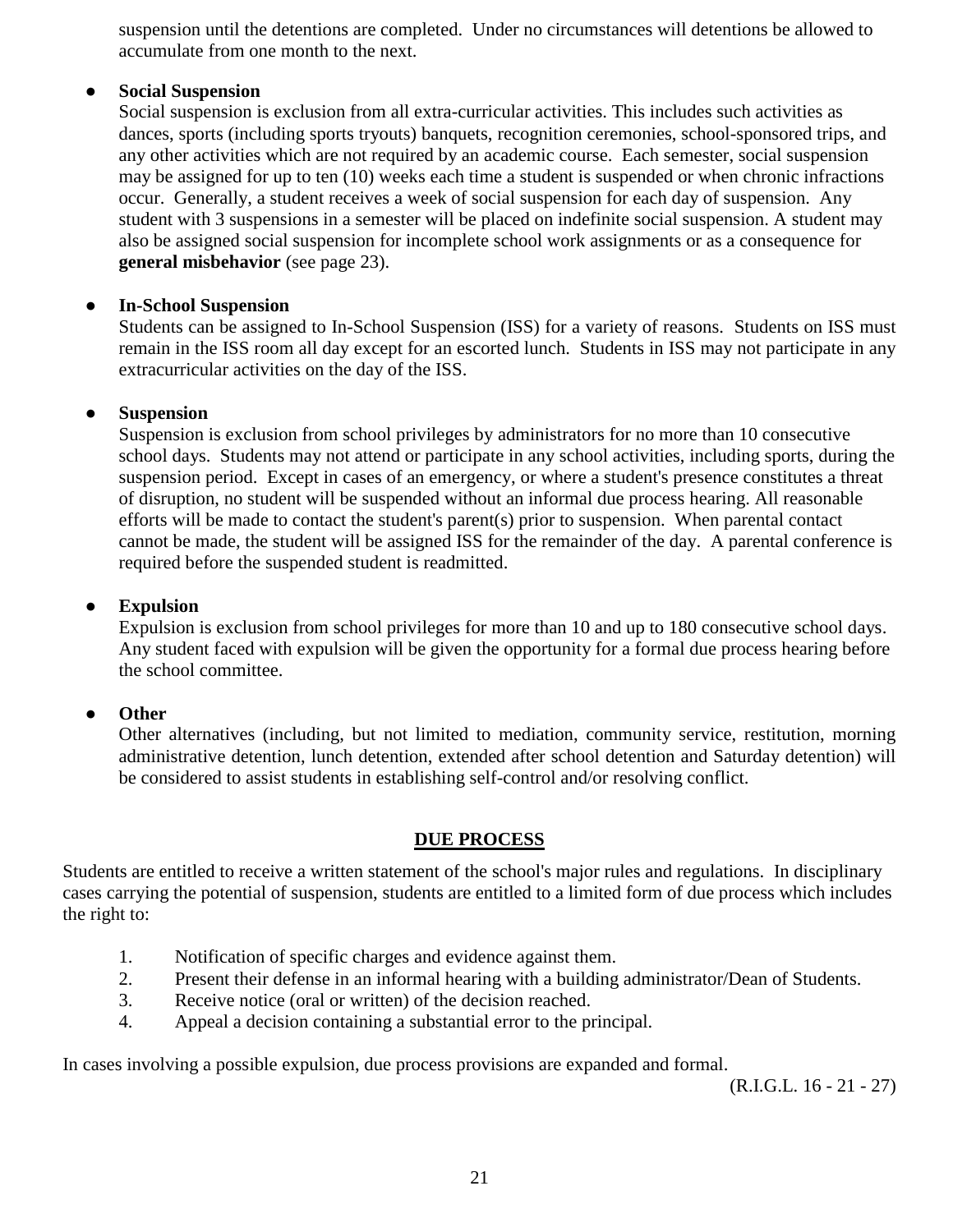# **BREACHES OF CONDUCT**

The following breaches of conduct during school, on school transportation or while attending any school sponsored or related school activity whether held on or off school property, will lead to disciplinary action:

# **Articles for Sale Other Than School Sponsored**

Non-school related organizations will not be allowed to solicit funds on school property under any circumstances or to use students in school for such activities. Also, students are not allowed to sell any items (soda, etc.) on school grounds.

# **Articles Not Permitted in School**

The following are some categories of articles not permitted in school:

- Skateboards, "Heely's" and/or any footwear with wheels
- Alcohol, drugs, cigarettes, or any tobacco product, Nicotine Devices, Vapes
- Cigarette lighters
- Gambling
- Squirt guns or any other toys with projectiles
- Articles for sale other than school sponsored (see above)
- Pizza deliveries or any other deliveries to students
- Laser pointers
- Weapons (see below)
- Fireworks or "pop"fireworks
- Any other articles deemed disruptive to the school process

# **Cell Phones and Electronic Equipment**

Students' personal electronic devices, such as iPods, iPads or cell phones are not permitted to be used anywhere in the school without the permission of an adult in their presence. Cell phones may be confiscated if students use them in school without permission. Confiscated cell phones are subject to review and may be returned to the student at the end of the school day (first and minor offense) or must be picked up by a parent/guardian (major and/or subsequent offenses). The school will not be responsible for any loss or damage pertaining to cell phones or other electronic devices brought into school. Any student who refuses to hand a cell phone over to a faculty member will be sent to the Principal or Dean of Students for disciplinary action**.**

# **Refusal to Wear Face Coverings/Masks:**

*In the event CDC requires face masks due to the* COVID-19 pandemic, Narragansett School System may ask all students to wear a face covering/mask at all times when inside a school. Students may remove their face covering/mask when they are within their stable grouping when social distancing can be accomplished and during snack/meal times. If a student is refusing to comply, the following consequences will be used as guidelines for disciplinary action.

**FIRST OFFENSE** - the student will be addressed by faculty and administration

**SECOND OFFENSE** - the student will be assigned school based consequence and a parent/guardian will be asked to pick up their student.

**THIRD OFFENSE** - the student, parent/guardian and a school administrator shall hold a conference to determine whether the students will comply with the face covering requirement in order to continue to participate in in-person learning or whether the student will assess school through a distant learning format.

### **Conduct Endangering Property**

Students causing or attempting to cause damage to school or private property may be suspended up to five days for the first offense and up to ten days for a second offense. Students responsible for the loss or intentional damage to property will be required to make monetary restitution.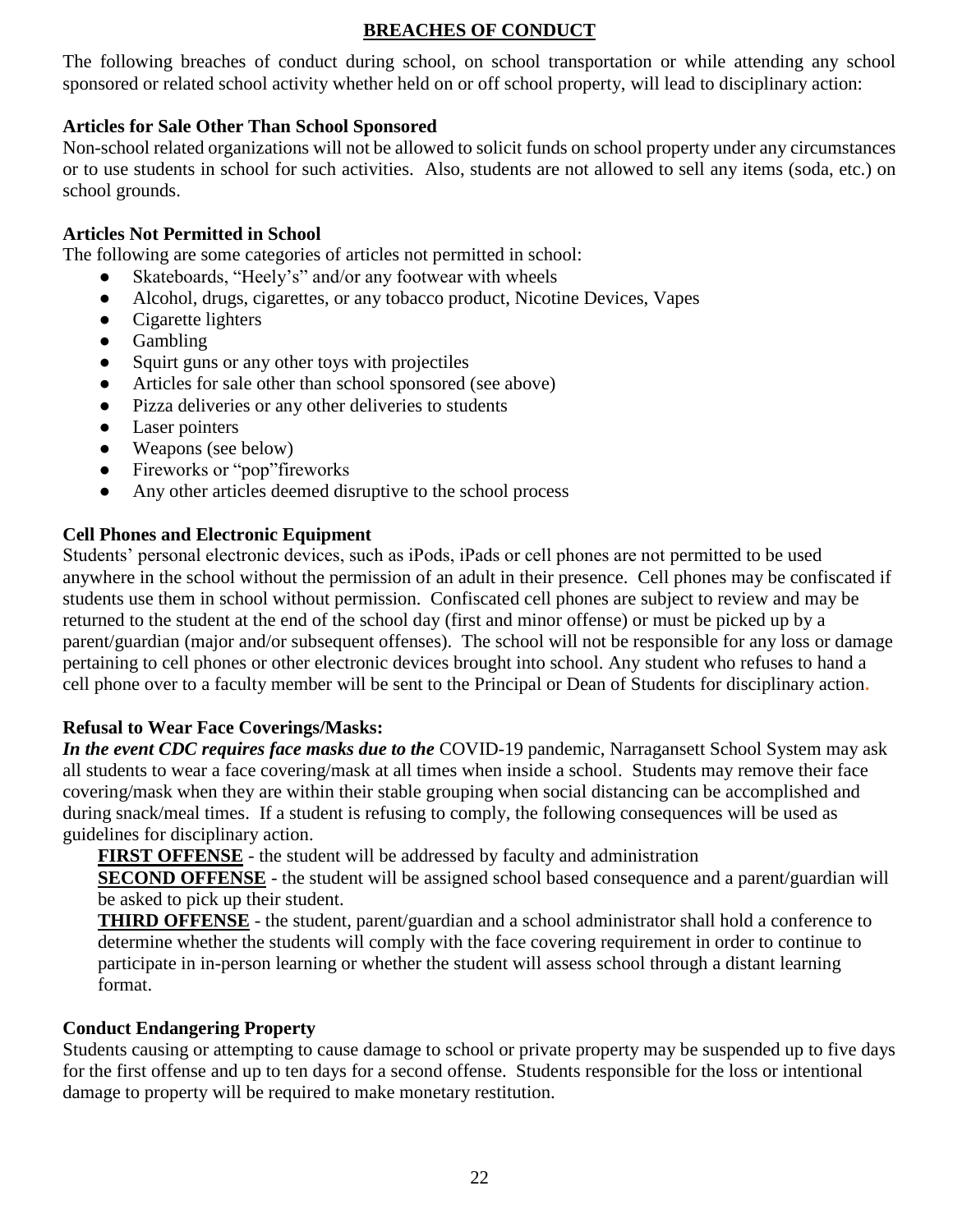### **Disruptive Behavior**

Obscene, abusive, and/or vulgar language directed toward faculty or staff will not be accepted or tolerated. A student using such language will be suspended from school based on the discretion of the Dean of Students and the staff member involved. Parents will be notified in each instance.

Students who conduct themselves in a manner which represents a danger to persons or property or a threat of disrupting the educational process may be suspended up to ten days for the first offense and referred to the police department in the case of a criminal offense.

Disruption of the school by bomb threats or false alarms shall be the cause for an automatic request for expulsion by administration in accordance with policy.

#### **General Misbehavior**

Students whose behavior may be regarded as disruptive, an abuse of school privileges or is contrary to the philosophy of self-discipline and responsible citizenship may be assigned to detention or in-school suspension. See Administrative Detention. Repeated behavior of this type may result in suspension.

#### **Harassment and Bullying/Cyber Bullying**

Narragansett Pier Middle School recognizes that a safe and civil environment in school is necessary for students to learn and achieve; that harassment, intimidation and bullying disrupts a student's ability to learn and the school's ability to educate children and provide a safe environment; and that all students and staff members must treat others with civility and respect. The law defines "harassment, intimidation and bullying" as any act, whether written, verbal, or physical, that is motivated or perceived by characteristics such as race, color, religion, ancestry, national origin, gender, gender identity, sexual orientation, mental or physical disability or other distinguishing characteristics, that occurs on school property, at a school-sponsored function, or on a school bus.

### *Expectations Regarding Student Behavior*

All students have the following rights:

- To be treated with respect and courtesy
- To feel safe when traveling about school and on school buses
- To report bullying to a teacher or another school employee without fear of reprisal, retaliation, or false accusation
- To expect the school to investigate such reports and to intervene when necessary to prevent bullying

All students have the following responsibilities:

- To treat others with respect and courtesy
- To refrain from, and to refuse to participate in, name-calling or put downs based on another student's appearance or ability, and other acts of bullying
- To report bullying as soon as it is observed, to a teacher or administrator, immediately fill out a complaint form in the main office which will be forwarded to the building administrator

### *Consequences of Violation of Policy*

Students, who are found to have engaged in bullying, or to have retaliated against another for reporting such conduct, will be subject to discipline in accordance with school rules. A student who is found to have made a knowingly false report of bullying will likewise be subject to discipline. In lieu of discipline, such students may be required to forgo school privileges, including participation in athletics and school sponsored functions; and to participate in counseling and training.

District Policy can be accessed at: www.nssk12.org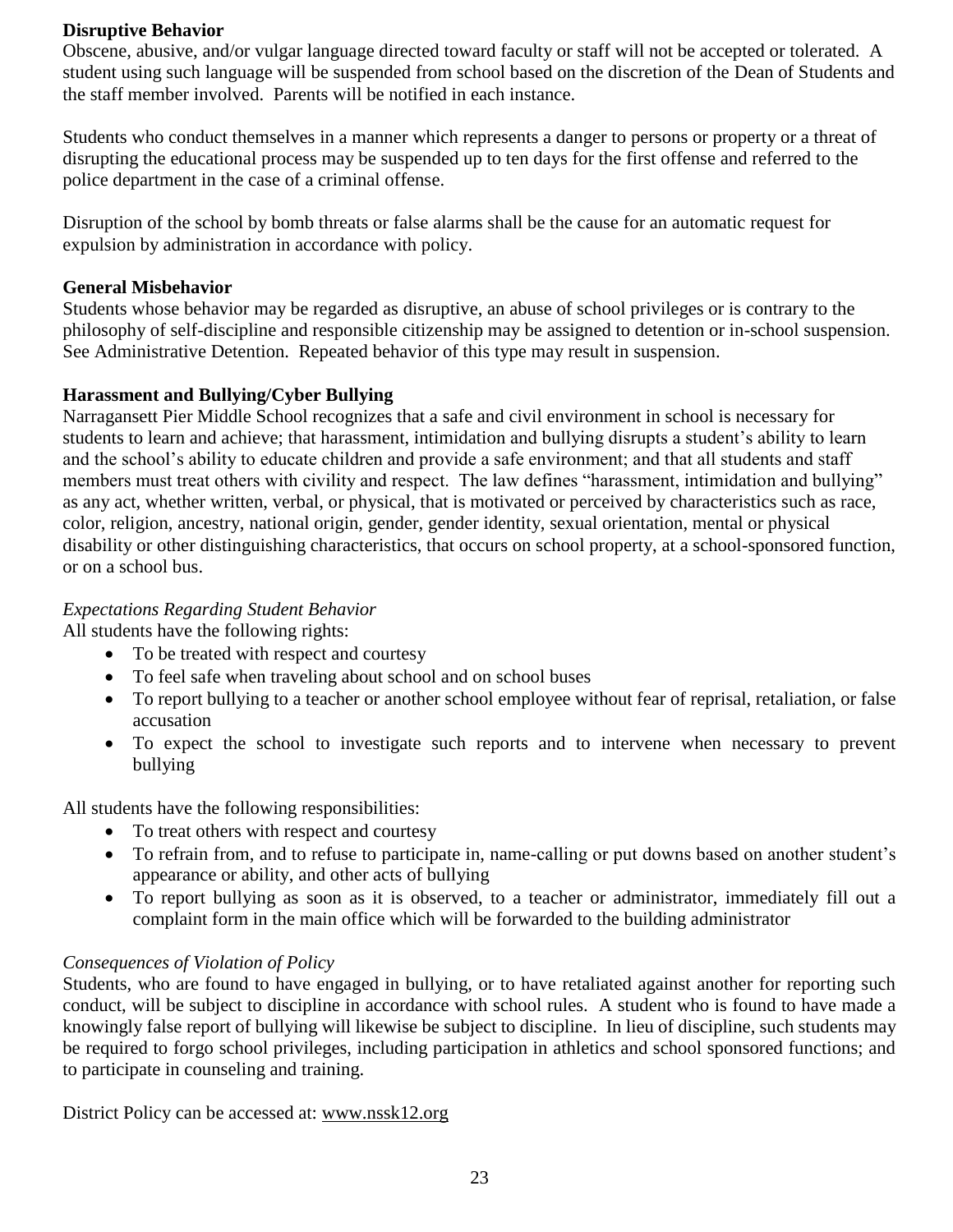### **Insubordination**

Students who willfully disobey a reasonable request by any member of the school staff will have their parents notified and will be assigned detention(s) for the first offense. Repeated offenses may result in suspension from school. Students who continue to violate school rules will be subject to more stringent disciplinary action.

### **Loitering, Causing Disturbance or Unauthorized Leave**

Any person who loiters on or about any school building or grounds or who unlawfully interrupts or disturbs any public school session shall be subject to arrest and prosecution. This policy shall also be applied to students who have been duly suspended, reassigned, or expelled and who remain at school to loiter or cause a disturbance. Teachers and staff members will immediately fill out a complaint form in the main office, which will be forwarded to the building administrator. Truancy and unauthorized leave from school property during the school day may result in detention and up to suspension.

Students are not allowed to be in the building, before or after school hours, without adult/staff supervision.

#### **Manner of Dress and Grooming**

### **All students should...**

- Be able to dress comfortably without fear of discipline or body shaming.
- Focus on learning.
- Attend school without fear of unnecessary barriers.
- Be held to consistent standards among peers
- minimal conflict whenever possible. (humiliation)

### **Goals of the dress code are put in place to…**

- Promote a safe learning environment for all students and faculty (including classes where supportive clothing is necessary)
- Allow students to feel comfortable in clothing of their choice
- Give students the opportunity to wear clothing that expresses their self-identified gender
- Allow students to feel supported when wearing religious attire
- Prohibit students from wearing clothing that has offensive images, language, hate speech, and/or pornography
- Prohibit students from wearing clothing that promotes or hosts images or language regarding violence, alcohol, or drugs.
- Continue to support all students equitably regardless of gender/gender identification, sexual orientation, race, ethnicity, body type/size, religion, and personal style

### **Students Must Wear:**

- Shirt/Top
- Bottom: Pants, Sweatpants, Shorts, Skirts, Dress, Leggings
- Shoes

*Note: If a specific course includes attire as part of the curriculum (ie. professionalism, job readiness, etc.) these courses may require an assignment-specific dress, but will remain consistent with the goals of the intended dress code.*

### **Students May Wear:**

- Religious Headwear
- Hooded Sweatshirts provided the hood is not over head
- Fitted pants, leggings, and yoga pants
- Midriff baring shirts, such that a majority of the stomach is covered
- Ripped jeans, whereas undergarments are not exposed
- Tank tops (spaghetti straps)
- Halter tops (such that they do not "tie" behind the neck)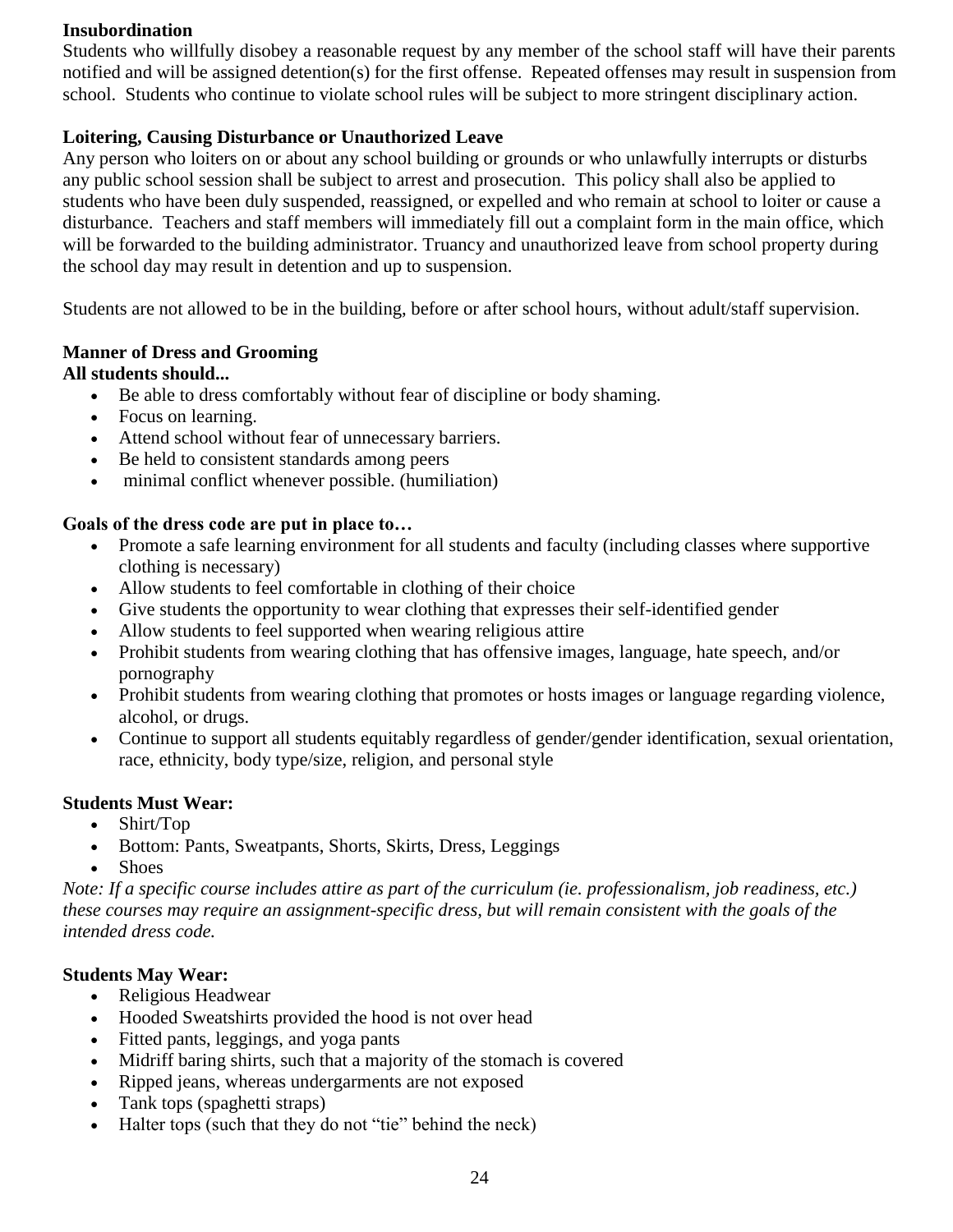#### **Students Cannot Wear:**

- Clothing depicting unlawful acts violence
- Clothing depicting drugs, alcohol, and/or any illegal items/activity
- Hate speech, profanity, and/or pornography
- Any clothing that creates a hostile or intimidating environment based on any protected class
- Visible undergarments
- Swimwear
- Strapless Tops ("tube" tops), Halter Tops that tie behind the neck
- Hats, helmets, and/or headwear that obscures the face (except as a religious observance)
- Accessories that could be considered dangerous or could be used as a weapon

### **Enforcement:**

If students are in violation of the dress code, they will be asked to…

- Put on their own alternative clothing, if available at the school, for the remainder of the day
- If clothing promotes hate speech, violence, profanity, drugs/alcohol, or creates a hostile or intimidating environment based on any protected class, the student will not be allowed to return to class until an alternative garment is available (from school or home).

#### **Teacher Action:**

- A teacher will not call out a student in front of the class and will minimize class time for a dress code infraction
- When a dress code violation is found in the classroom, a teacher will email the assistant principal with the student name and infraction and will have a private, short conversation with the student explaining the infraction.
- Administration will monitor emails regarding dress code violations and if a student has not corrected the infraction by advisory, they will conference with the assistant principal.

|                                       | <b>Student Consequence</b>                                                              |
|---------------------------------------|-----------------------------------------------------------------------------------------|
| <b>First Offense</b>                  | Conference with Assistant Principal                                                     |
| <b>Second Offense</b>                 | Referral to Student Review Board for disciplinary recommendation                        |
| <b>Third Offense</b>                  | Phone call home, conference with student and parent                                     |
| <b>Continued</b><br><b>Violations</b> | May result in further disciplinary action and a second referral to student review board |

### **Possession, Sale, Use or Dispensing of Alcohol, Tobacco, Nicotine Devices, Vapes or Drugs**

The possession of, distribution of, use of (meaning any detectable alcohol or drug within the body), or being under the influence of alcohol or controlled substances as defined in RI General Statutes, or the possession of tobacco, nicotine devices, vapes or drug- related paraphernalia while on school premises, on school-sponsored transportation or at any school-sponsored activity is prohibited and will result in consequences that could include suspension and/or expulsion. Students receiving consequences for alcohol, tobacco, nicotine devices, vapes or drug abuse shall be referred to seek qualified counseling, and, in some cases, shall be required to seek such counseling. The student may also be referred to the School Resource Officer. Additionally, students receiving consequences for smoking or using vapes may be cited/fined for violation of the state statute regarding use of tobacco or vaporizer products in a public building.

*11-9-14. Use of tobacco by minors. No person under eighteen (18) years of age shall use or possess, when such possession is clearly visible, tobacco in any public street, place, or resort, any tobacco and/or electronic nicotine delivery system in any form whatsoever. Any person under eighteen (18) years of age violating the provisions of this section shall be required to perform up to thirty (30) hours of community*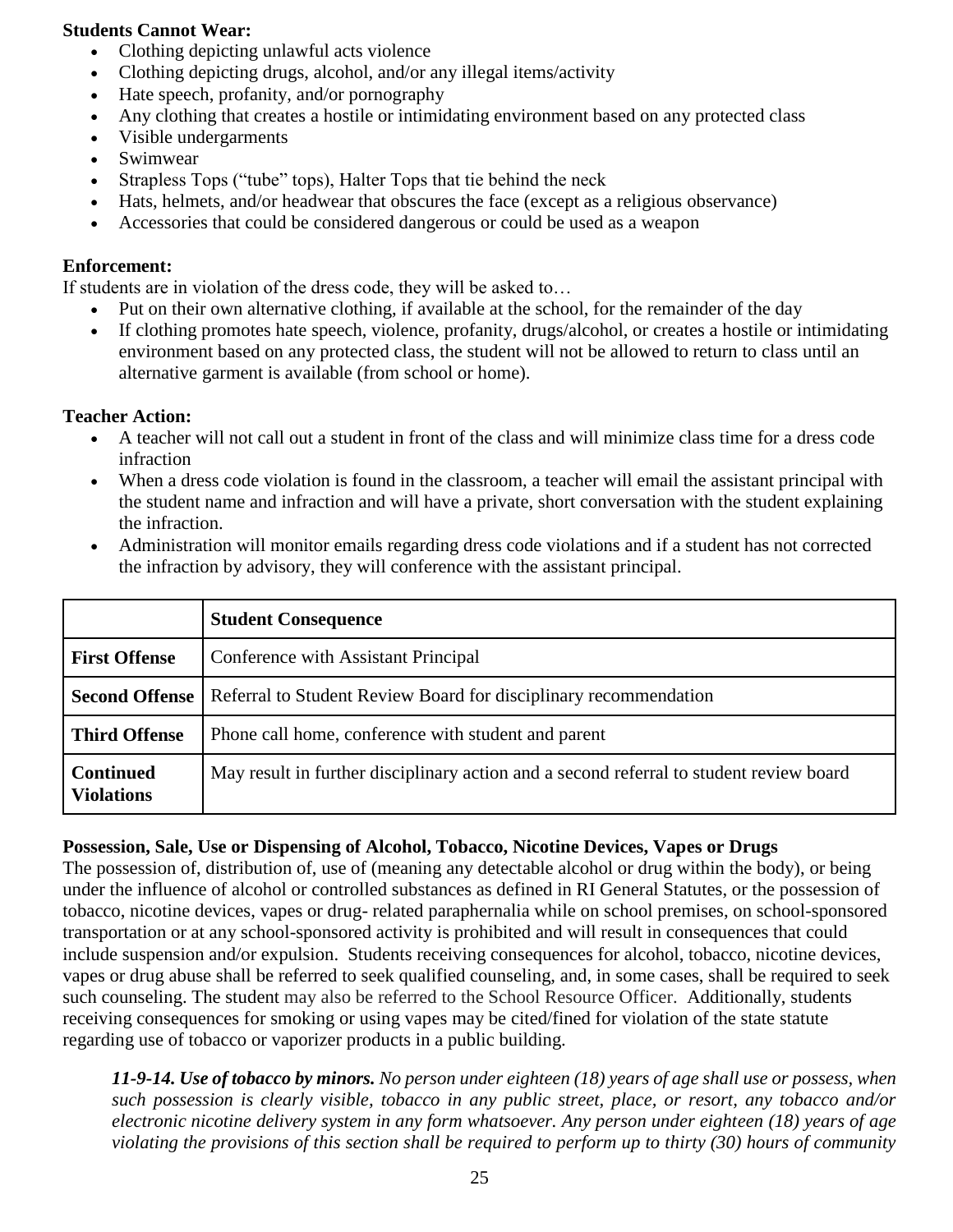*service or shall be required to enter into a tobacco treatment program, approved by any local substance abuse prevention task force, at the option of a minor charged with a violation of this section.* 

#### **Teen Dating Violence**

### Dating Violence

A pattern of behavior where one person uses threats of, or actually uses, physical, sexual, verbal or emotional abuse to control his or her dating partner.

#### Sexual Violence

Includes behaviors that are attempted or perpetrated against a victim's will or when a victim cannot consent because of age, disability or the influence of alcohol or drugs. Sexual assault may involve actual or threatened physical force, use of weapons, coercion, intimidation, or pressure.

#### Prevention

The Principal of each school shall ensure that students and staff are instructed on how to identify, prevent and report teen dating violence and sexual violence. The Principal shall also ensure that the school health program and counseling services include the appropriate social skills and training to help students avoid isolation and help them interact in a healthy manner.

### **Theft**

Students stealing or attempting to steal school or private property may be suspended up to five days for the first offense and may be referred to the police department.

#### **Threats or Intimidating Behavior**

Students who threaten or attempt to intimidate another student or staff member may be suspended for up to ten days for the first offense and referred to the police department. Extremely serious violations and second offenses may be grounds for expulsion. Any staff member who experiences threats or intimidation by a student should notify the administration immediately when the incident occurs. However, please be advised that the school administration cannot file charges on behalf of an individual.

#### **Weapons**

Students, who possess, handle or transmit any object that can reasonably be considered a weapon will have that weapon confiscated, will be referred to the police department, and will be referred to the superintendent with a recommendation for suspension or expulsion. Bringing onto school premises or possession on school premises of a firearm or a replica of a firearm will result in an expulsion for the period of a year unless the Superintendent recommends shortening the term of suspension or the individual is a student with a disability.

**This list is not meant to be all-inclusive, and other situations may develop which may lead to suspension or expulsion. The building administrators shall forward to the police any information involving a violation of the law taking place on school property.**

### **PROCEDURES REGARDING PREVENTION AND CRISIS INTERVTION/PHYSICAL RESTRAINT FOR SAFETY PROMOTION**

### **Crisis Intervention: Physical Restraint- Restraint Procedures**

It is the policy of the Narragansett School Department that physical restraint/crisis intervention is used only in the following circumstances:

- 1. Non-physical interventions were not or would not be effective or appropriate.
- 2. The student's behavior poses a threat of imminent, serious physical harm to self and/or others.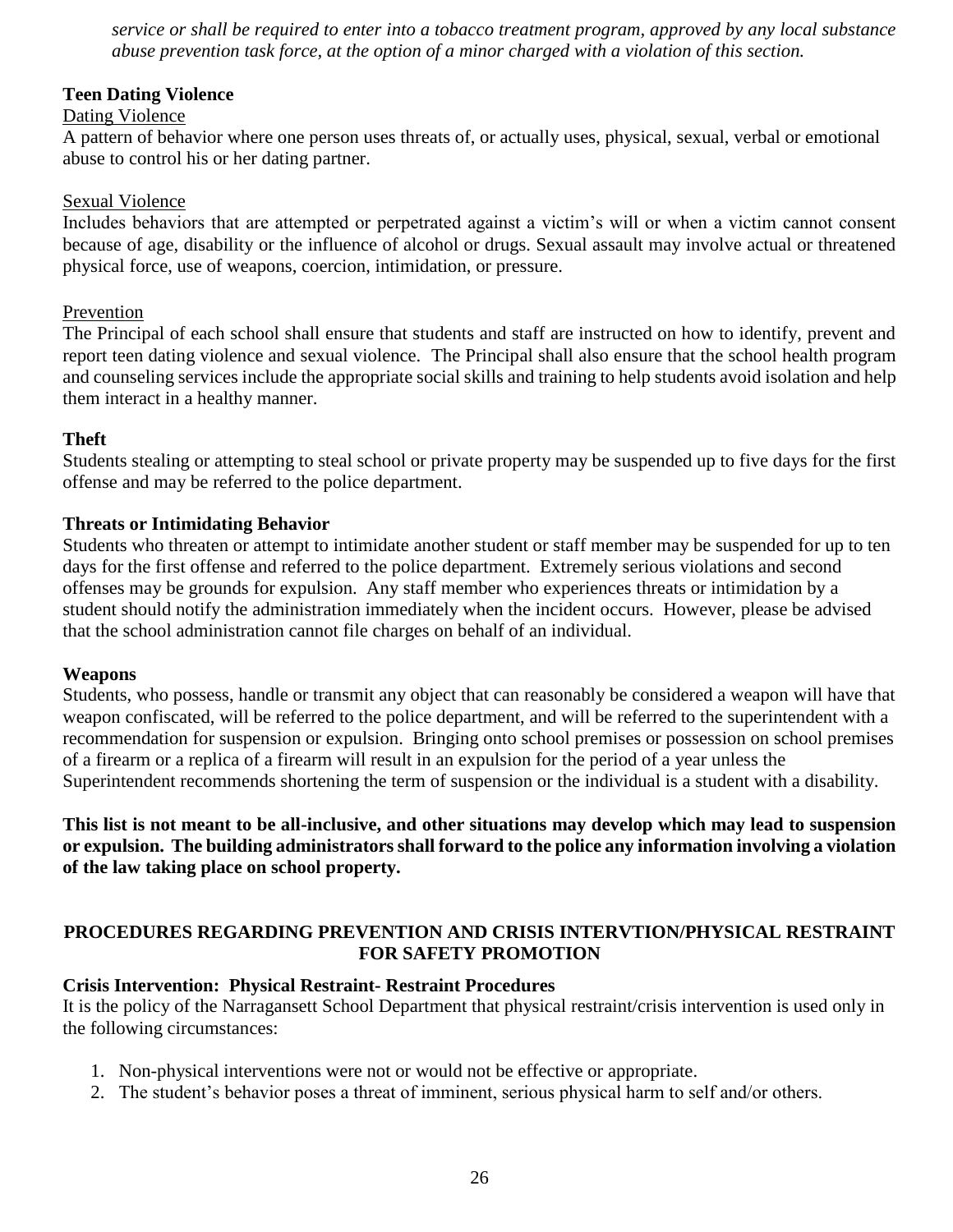In circumstances where a behavioral intervention plan is already developed for the student, the plan has been fully implemented as specified.

The Narragansett School Department limits the uses of such force to the amount and duration necessary and reasonable to protect a student or another member of the school community from assault or imminent, serious physical harm.

#### **Advanced Training for Authorized Staff: Training Requirements**

In addition to the basic training provided to all staff regarding these procedures, advanced training is required for staff considered by the Narragansett School Department to be qualified to administer physical restraint/crisis intervention procedures with students as well as serve as staff trainers.

#### **Restraint Safety Procedures**

The following safety procedures are in effect, consistent with Rhode Island Physical Restraint Regulations effective September 1, 2002:

Restraint is administered in such a way so as to prevent or minimize physical harm. If, at any time during a physical restraint/crisis intervention, the student demonstrates significant physical distress, the student is released from the restraint immediately and school staff are directed to take steps to seek medical assistance.

Program staff must review and consider any known medical or psychological limitations and/or behavioral intervention plans regarding the use of physical restraint/crisis intervention on an individual student.

### **BUS SAFETY CODE**

The bus operator is in charge of the bus and all passengers. S/he is responsible for the safety of pupils and for their conduct on the bus. A student's time at the bus stop and on the bus shall be considered an extension of the school day. Riding the bus is a privilege that can be denied temporarily or permanently, if the pupil's behavior warrants it. The operator reports to the Dean of Students violations of rules, and a pupil may become ineligible for transportation if his or her behavior creates a problem on the school bus.

It is necessary for pupils to observe the following rules:

- 1. Only eligible students are allowed to ride the bus. Eligibility is determined by grade and distance from the school.
- 2. It is a violation for a pupil to ride a bus other than the one to which he or she is assigned, and to meet or leave the bus at a stop other than his or her assigned stop. Requests to change buses to visit with schoolmates or for day care purposes must be made in advance by parents or guardians in writing and must be approved by the Principal or Dean of Students in writing.
- 3. When the school bus does not arrive at the bus stop on time because of mechanical failure, road, or weather conditions, the pupil is expected to wait for the bus a "reasonable" length of time, dependent on weather conditions.
- 4. Pupils must be at the stopping place at the time designated and ready to get into the bus with the least possible delay in order to keep the bus on schedule.
- 5. Pupils may not stand or play in the roadway while waiting for the bus.
- 6. Pupils must remain in line at least five feet from the bus when it stops to pick up and may move toward the bus only when the door opens.
- 7. Pupils may not bring animals, pets, reptiles, firearms, or explosives on the bus.
- 8. Pupils must obey the bus operator at all times while under his or her supervision.
- 9. Pupils must maintain an acceptable manner of conduct at all times; smoking, use of tobacco, nicotine devices or vapes, vulgarity, and boisterous and other improper conduct will not be permitted. Conduct on the bus is that which is acceptable while in school. The bus driver is in charge of the bus and responsible for each student's safety. Students must obey the driver promptly and cooperatively in order to insure the safety of all riders.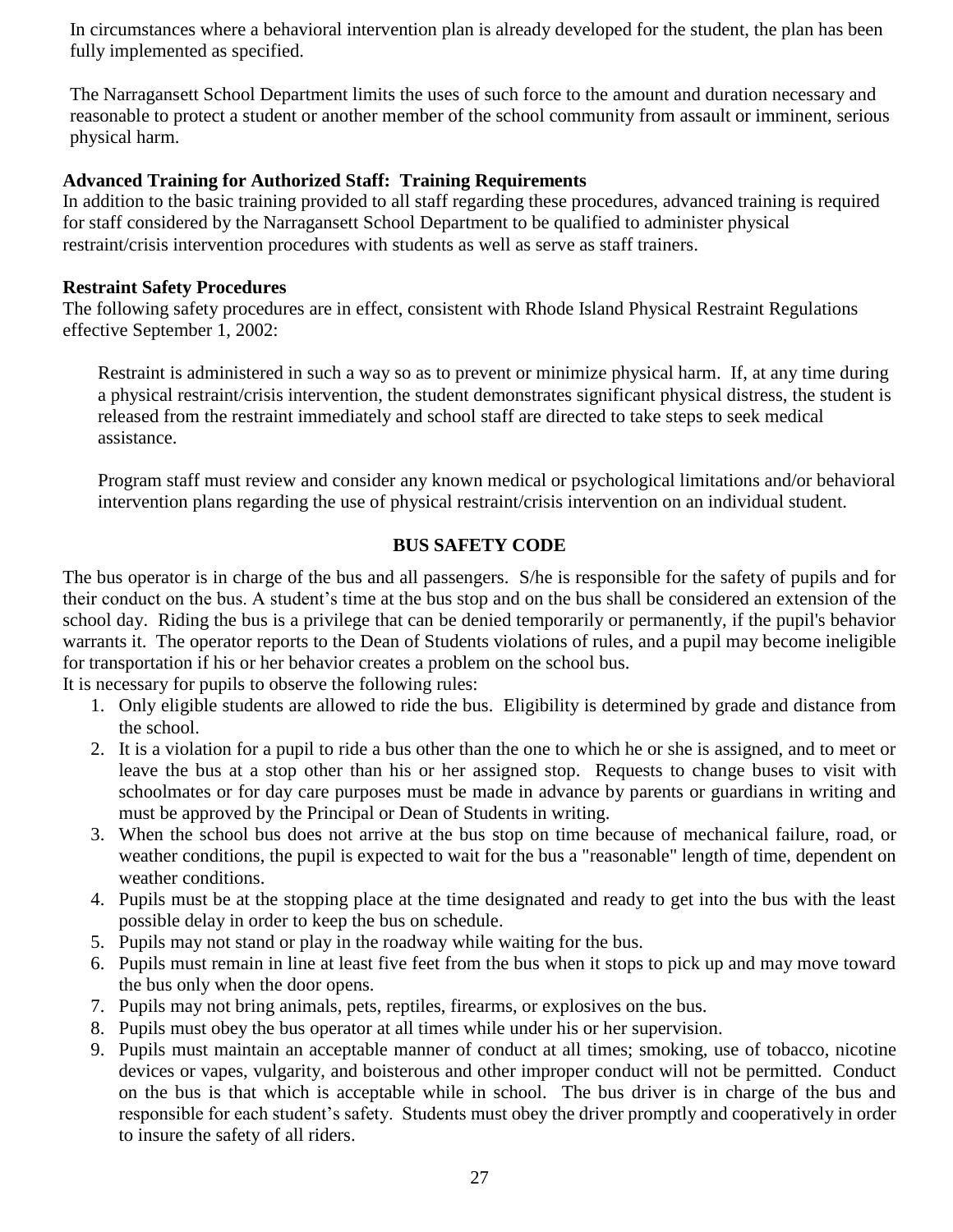- 10. Pupils will remain seated while the bus is in motion.
- 11. Pupils may not extend arms or head out of the bus windows at any time.
- 12. Articles that could cause injury to other students, such as sticks, breakable containers, firearms, skateboards, etc., are not permitted on buses. Other items not allowed are golf clubs/bags, oversized sports duffel bags, and large instruments such as trombones, saxophones, or any other instrument which cannot be held on the student's lap or between their feet on the floor.
- 13. Pupils must assist the driver in keeping the bus clean by not eating or drinking on the bus.
- 14. Pupils must not damage or deface any part of the bus.
- 15. Pupils must remain absolutely quiet when approaching a railroad crossing.
- 16. Pupils may not play radios on the bus.
- 17. Pupils must not tamper with the operating mechanism on the emergency doors.
- 18. Pupils may not operate the service door; this is the responsibility of the bus operator.
- 19. In crossing the highway after alighting from the bus, pupils may cross only after the driver signals that it is safe to cross. Pupils should pass ten feet in front of the bus and look for the traffic in both directions before crossing the highway.

20. Safety rules:

- A. Use the crosswalk areas.
- B. When walking along the highway, walk on the left facing oncoming traffic.
- C. Remain seated if the bus is delayed on the road.
- D. Use emergency door only in case of an emergency.
- E. Be of assistance to smaller children.
- F. Go home promptly after leaving the school bus.

# **EXPECTATIONS FOR RIDING THE BUS**

**Behavior on the Bus:** A student's time at the bus stop and on the bus shall be considered an extension of the school day**.** Students should take assigned seat promptly on entering the bus and remain seated until arrival at destination. No one is permitted to save seats and students must sit only in his/her assigned seat. The driver will assign seats soon after school begins, after students have had an opportunity to note seating preference. The driver may reassign seats as necessary. Conduct and expectations for riding the bus are the same as the conduct and expectations for school.

The stops for this courtesy service are posted on the transportation web site as they are different from your student's regular bus stop. As this is a courtesy service; any safety or behavior violation may result in the suspension or loss of late bus privileges.

The bus driver is in charge of the bus and responsible for each student's safety. Students must obey the driver promptly and cooperatively in order to ensure the safety of all riders. Articles that could cause injury to other students, such as sticks, breakable containers, firearms, skateboards, etc., are not permitted on buses. Other items not allowed are golf clubs/bags, oversized sport duffel bags, and large instruments such as trombones, saxophones, or any other instrument which cannot be held on the students' lap or between their feet on the floor. The following offenses shall generate the disciplinary actions indicated:

### *CLASS I*

- 1. Getting on/off at a stop other than the student's assigned stop (without prior approval)
- 2. Riding an unassigned bus without prior approval
- 3. Bringing animals and/or pets on the bus
- 4. Chewing gum, eating (including candy) or drinking on the bus
- 5. Distributing gum, candy, etc. to other students on the bus
- 6. Littering
- 7. Verbal harassment (not including sexual)
- 8. Not sitting in assigned seat
- 9. Not sitting in seat properly
- 10. Destruction of property belonging to another person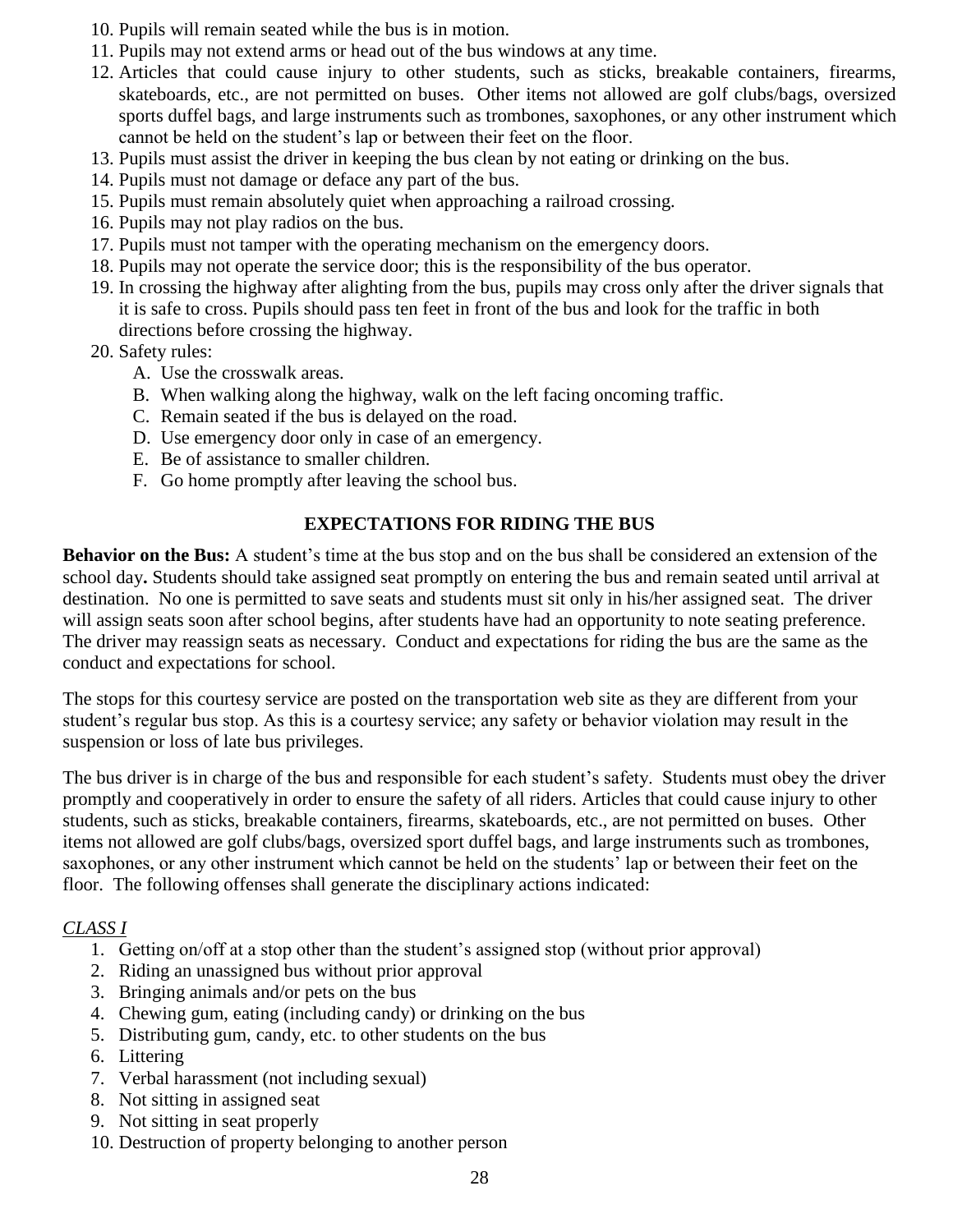- 11. Volume on headphones distracting to driver
- 12. Bringing prohibited items on the bus.

# *Discipline*

First offense – warning

Second offense–warning and conference with parents. If the parent does not respond within 3 school days, the student will serve detention.

Third and subsequent offenses – detention

# *CLASS II*

- 1. Crossing behind the bus or refusing to wait for the driver's instruction to cross
- 2. Failure to follow directions from a driver or monitor
- 3. Obstructing safe passage down the aisle
- 4. Refusing to identify oneself to the driver when asked
- 5. Extending head, hands or feet out of bus window
- 6. Shooting elastic bands or throwing any object inside the bus or out the window
- 7. Spraying perfumes, deodorants, etc. on the bus
- 8. Wrestling and/or horseplay
- 9. Creating disruptive noise levels
- 10. Making racial slurs
- 11. Harassing other students
- 12. Being disrespectful to the driver, aide, or monitor
- 13. Moving out of assigned seat while the bus is in motion which includes climbing over or under bus seats at any time during the route
- 14. Spitting
- 15. Stealing
- 16. Using obscenity (language, gestures)
- 17. Vandalism to the bus
- 18. Hitting, pushing, tripping, biting, pinching, or pulling hair of another student
- 19. Verbal or non-verbal threat to do bodily harm
- 20. Students obtaining late bus passes after leaving campus or presenting forged/stolen passes
- 21. Overt display of affection (kissing, fondling, etc.)

# *Discipline*

First offense – detention

Second offense  $-2$  day suspension from school bus transportation

Third and subsequent offenses – 5 day suspension from school bus transportation; referral to the Superintendent. NOTE: At the elementary level, detention will be replaced by lunch or recess detention.

# *CLASS III*

- 1. Fighting on the school bus (If the fighting occurs while a bus is on school grounds, school staff will be called and the student will be subject to the school behavior code.)
- 2. Possession of tobacco products, nicotine devices, vapes, matches or lighters
- 3. Verbal assault directed at the school bus driver, aide or monitor
- 4. Sexual harassment (definition and considerations are as listed in Narragansett School's policy)
- 5. Behavior that jeopardizes the safe operation of the bus
- 6. Boarding a bus during suspension from bus-riding privileges

# *Discipline*

Five (5) day suspension from school bus transportation; referral to the superintendent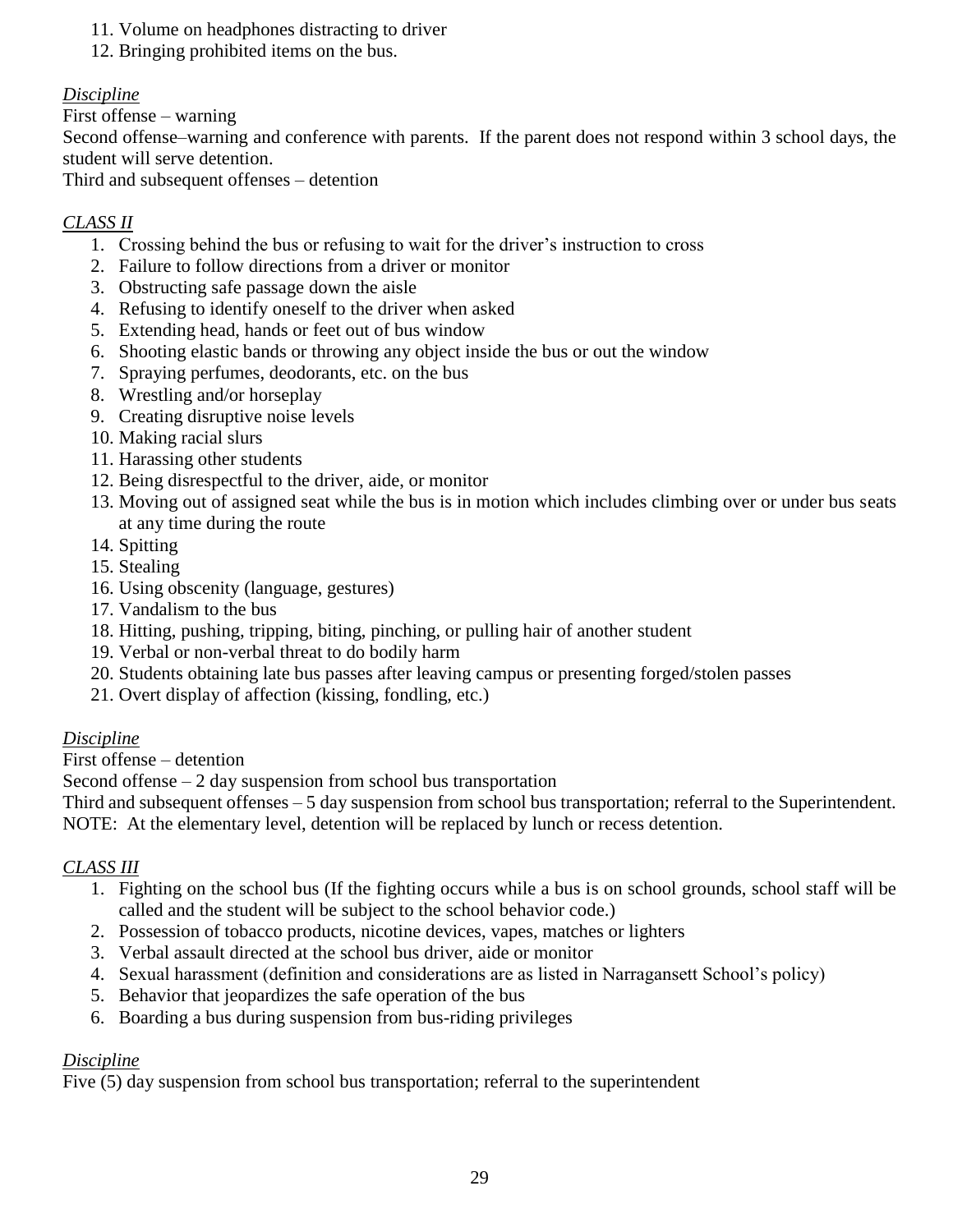# *CLASS IV*

- 1. Opening or exiting through any emergency exit of the school bus (i.e., rear door, side door, emergency windows)
- 2. Substance use or abuse on the school bus (possession or use of alcohol/drugs/tobacco products, nicotine devices, vapes)
- 3. Physical assault of another student on the school bus
- 4. A second Class III infraction in the same school year

# *Discipline*

Ten (10) days suspension from school bus transportation; referral to the superintendent

# *CLASS V*

- 1. Possession or use of a weapon on the school bus
- 2. Physical assault on the school bus driver or monitor
- 3. A second Class IV infraction in the same school year

# *Discipline*

Ten (10) day suspension from school bus transportation, referral to superintendent for additional discipline, followed by a recommendation from the superintendent to the school committee for discipline; this recommendation may include exclusion from school bus transportation for the balance of the year, as well as inschool disciplinary measures, which may also include a recommendation for indefinite suspension from school.

# **General Bussing Information**

All infractions of Classes III-V will be reported by the transportation supervisor to the superintendent of schools and Classes IV and V will be reported to the appropriate police department.

# Request to Change Buses

Requests to change buses to visit with schoolmates or for childcare purposes must be made **in advance** by parents or guardians **in writing** and approved by the Principal, Dean of Students or designee. NO STUDENT WILL BE ALLOWED TO RIDE A DIFFERENT BUS WITHOUT WRITTEN PARENTAL PERMISSION. If a bus is filled to capacity that day, no change will take place. Also, students must only get off at their assigned bus stop each day.

# Late Bus

We are fortunate to have a late bus on Monday – Thursday each week that picks students up at school at 3:30 PM (one bus for Narragansett - South and one for Narragansett - North).

Respectful and cooperative behavior on the late bus is expected. You will not be allowed to ride the late bus if you are responsible for any disruptions or interfere with the safety of others on the bus.

### Time of Arrival

Whether you ride a bus, walk, ride a bike, or are transported to school by a parent, **YOU CANNOT ENTER THE SCHOOL BEFORE 8:00 AM**. Students, with the exception of those participating in a school sponsored program or event must wait outside upon arrival. At 8:00, all students should enter through the main entrance and report directly to their team/class/homeroom area.

# **Bike Riders**

If you ride your bike to school, you may park it in the bike rack near the Cafeteria on the side of the building. You should have a bike lock to secure it to the rack. When you enter school grounds, you should ride your bike directly to the rack, secure it, and then proceed to the proper area. There should be no loitering at the bike rack.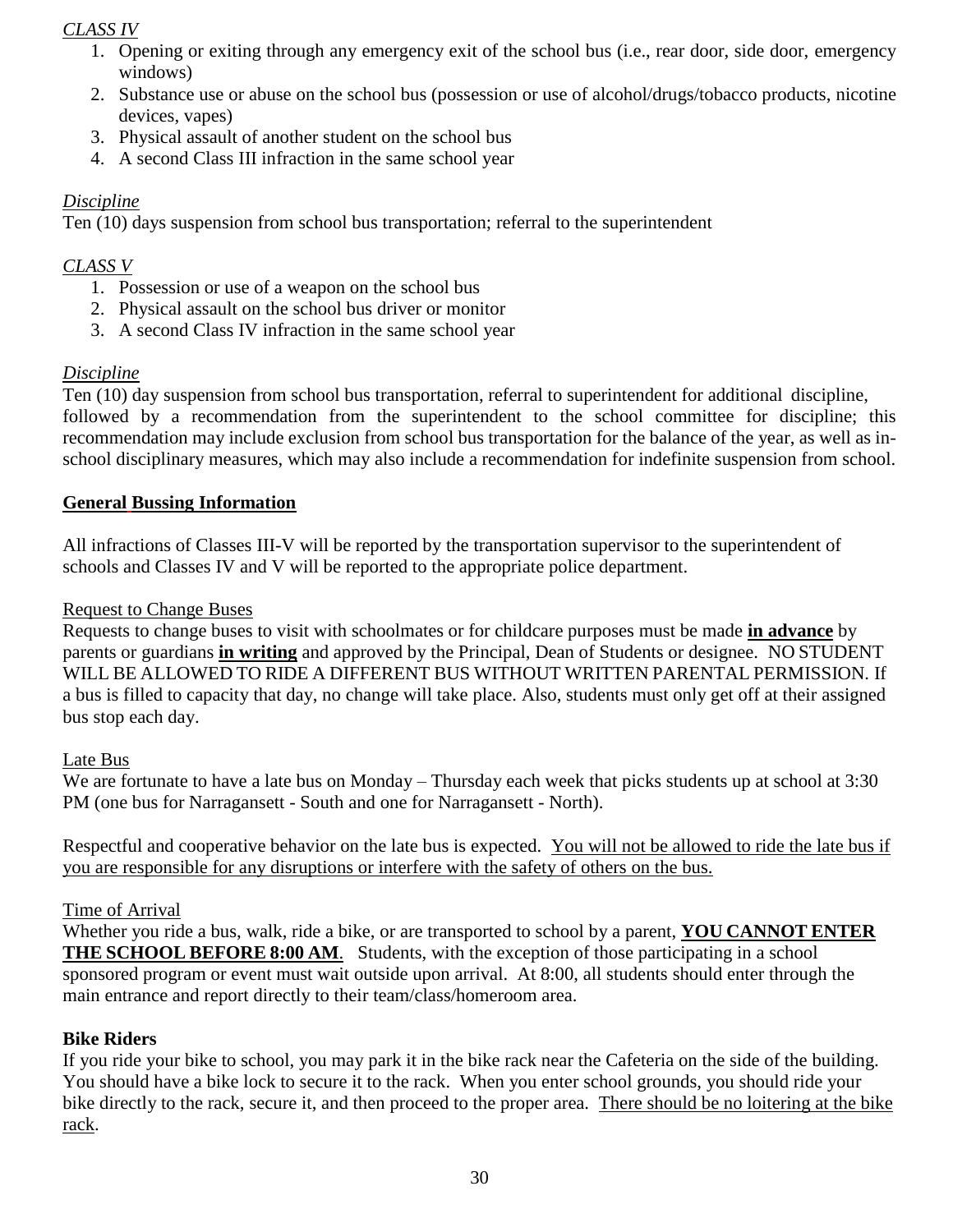# Sports

NPMS offers an Interscholastic Sports Program for Grades 6, 7 and 8 and an Intramural Program for Grades 5- 8. The following is a list of Interscholastic Sports that NPMS has declared for the school year: boys' and girls' soccer, basketball, cross country, track and field, cheerleading, boys' baseball, and girls' softball. Announcements for tryouts will be made prior to each season.

The RI Interscholastic Sports League requires that students be in good academic standing. They also require student athletes to complete a participation form and have a current physical prior to participation. Also, school administrators will be in regular contact with coaches to ensure that students are in good behavioral standing. Athletes accept the responsibility of being leaders and taking pride in representing NPMS in a positive manner.

# **ATHLETIC PARTICIPATION PROCEDURES**

# $6^{\text{TH}}, 7^{\text{TH}}$  &  $8^{\text{TH}}$  GRADE ATHLETICS

The staff of the Narragansett Pier Middle School believes that extra-curricular activities should be a vital component of a student's experience in a middle school community. In order to provide athletic opportunities for our students, the Pier School offers both an intramural program and an interscholastic sports program. The staff also believes that participation on athletic teams is not a right, but a special privilege and that our studentathletes must realize the extra responsibility that goes with being a representative of the Pier School. Therefore, in order to ensure that the integrity of the student's academic experience at the Pier School is maintained, the following guidelines must be adhered to in order to participate in the interscholastic sports program:

# **STUDENT ATHLETE ACADEMIC CODE**

- 1. All students in grades 6, 7 and 8 may participate in tryouts.
- 2. All athletes' grades will be reviewed each Monday. Any student receiving a grade of 64 and below in English, Mathematics, Social Studies, Reading/Writing, or Science will be considered ineligible and may not participate in any games or practice until a satisfactory report of Grade 65 or better is reported on the following or subsequent Monday. During that period, students are on academic probation and will attend a mandatory homework club 2 days a week.
- 3. Any student entering grades 6, 7, or 8 in the fall of the current school year who received a grade of 64 or below in any class on the final report card of the previous school year, may participate in Fall Sports, but will start the school year academically ineligible. Refer to #2 above.

# **STUDENT ATHLETE CONDUCT CODE**

- 1. School suspension (first of school year) the student may be suspended from all athletic practices and contests for two weeks.
- 2. School suspension (second of school year) the student may be suspended from all athletic practices and contests until the end of the current school year.
- 3. School suspension during tryouts the student may be ineligible to play sports for that season.
- 4. Any student who continually disrupts classes and is consistently removed from class may be suspended from play for one week. Repeated disruptions will result in further suspensions and possible removal from the team.
- 5. Any student found to be possessing, distributing or using tobacco, nicotine devices, vapes, alcohol or a controlled substance while on school premises, on school transportation, or at any school sponsored activity will be suspended from their team for the remainder of that season.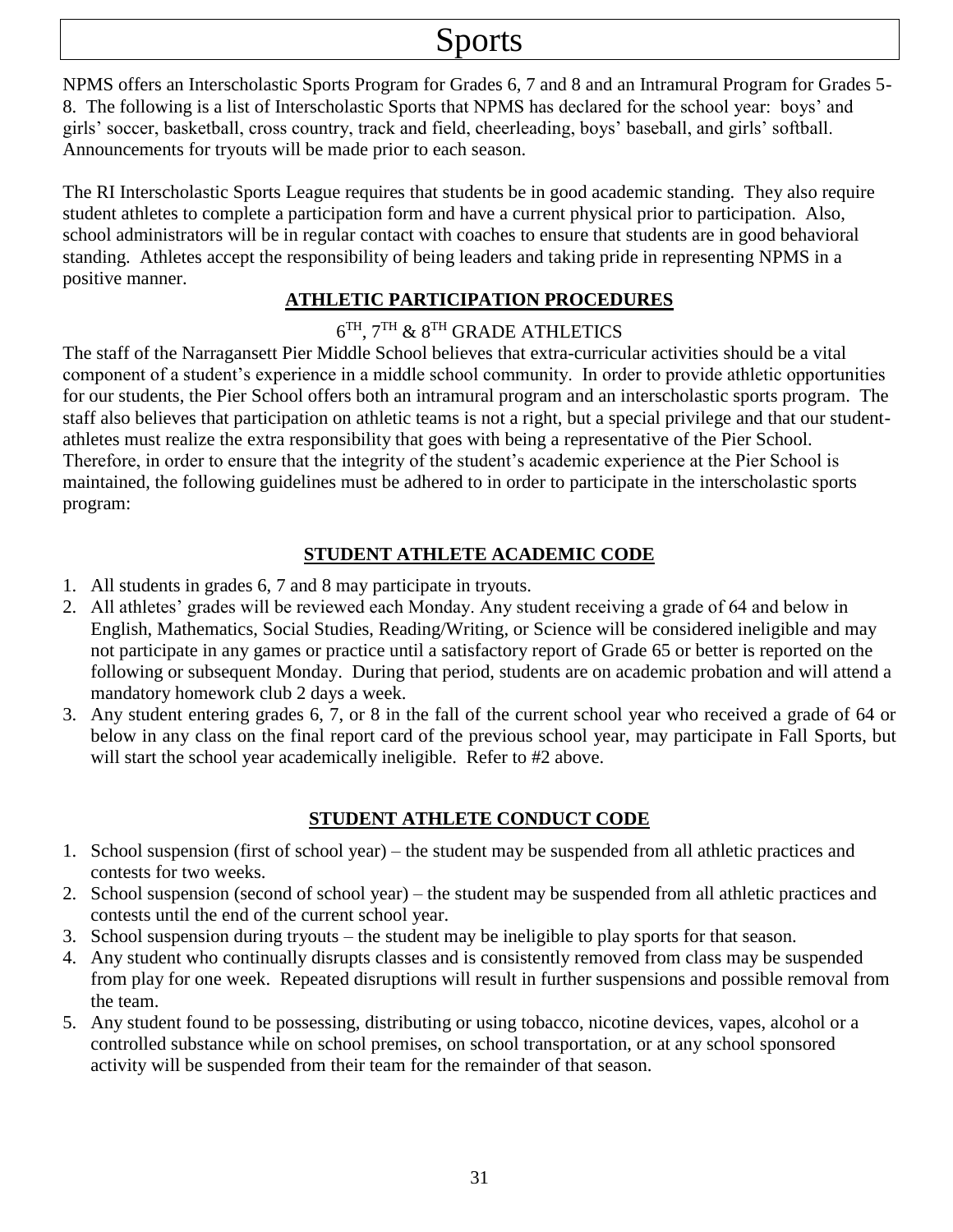# State and Federal Policies

# **AMERICANS WITH DISABILITIES ACT – SECTION 504**

The Narragansett School System does not discriminate on the basis of race, color, national origin, sex, disability, or age in its programs and activities and provides equal access to all sponsored programs and activities.

The Narragansett School System has taken action to comply with Section 504 of the Rehabilitation Act of 1973, a national law that protects *qualified* individuals from discrimination based on their disabilities. Under this law, *individuals with disabilities* are defined as persons with a physical or mental impairment which substantially limits one or more major life activities. Such individuals shall not, solely by reason of handicap be excluded from the participation in, be denied the benefits of, or be subjected to discrimination under any school program or activity receiving federal financial assistance. In some cases, plans may be written to guide actions by school staff to ensure that the individual has access to school programs and activities. The Narragansett School System has written a handbook for Section 504 procedures. The designated Section 504 Coordinator is responsible for updating these procedures on an annual basis.

Inquiries of any discrimination relating to this Act should be made to the designated Section 504 Coordinator, c/o Director of Student Services, Narragansett School System, 25 Fifth Avenue, Narragansett, RI 02882 (telephone 792-9450).

For more details regarding protocol and procedures surrounding AMERICANS WITH DISABILITIES ACT - SECTION 504 policy, please check our district website at www.nssk12.org

# **EDUCATIONAL RECORDS**

Parents of students and students 18 years of age and older have rights under federal (Family Educational Rights and Privacy Act) and state (Educational Records Bill of Rights Act) law pertaining to education records. Those rights include the following:

- The right to inspect and review the student's education records within ten days of making the request. The request must be in writing and submitted to the director of guidance.
- The right to a reasonable explanation and interpretation of the records, along with copies of the records.
- The right to request that a student's education records be amended if the information contained in them is inaccurate, misleading, or otherwise in violation of the student's privacy rights.
- The right to confidentiality of personally identifiable information contained in the student's records unless the student's parents have given written consent to release it.
- When seeking consent to disclose information contained in a student's records, the school must specify the records that will be disclosed, the purpose of the disclosure, and the parties seeking the information. Upon written request, the school must also provide the parent and the student with a copy of the records that have been disclosed. The school may release information contained in the student's records without parental consent.
- When the information is designated as "directory information." Directory information may include, but is not limited to, the following: student's name, address, telephone number, date and place of birth, dates of attendance, participation in officially recognized sports and activities, height and weight (for members of athletic teams), awards received. The school may disclose directory information if it has notified the student's parents of the types of personally identifiable information the school has designated as directory information. Parents have the right to object to the school's release of any or all types of information designated directory information if the objection is put in writing within 10 days of the student's enrollment. If there is no objection within 10 days, the school may release directory information regarding the student without parental consent.
- To school officials who have a legitimate educational interest in the information or to officials of a school in which the student intends or seeks to enroll. Information may be released in connection with a student's request for or receipt of financial aid. Information may be released for the purposes of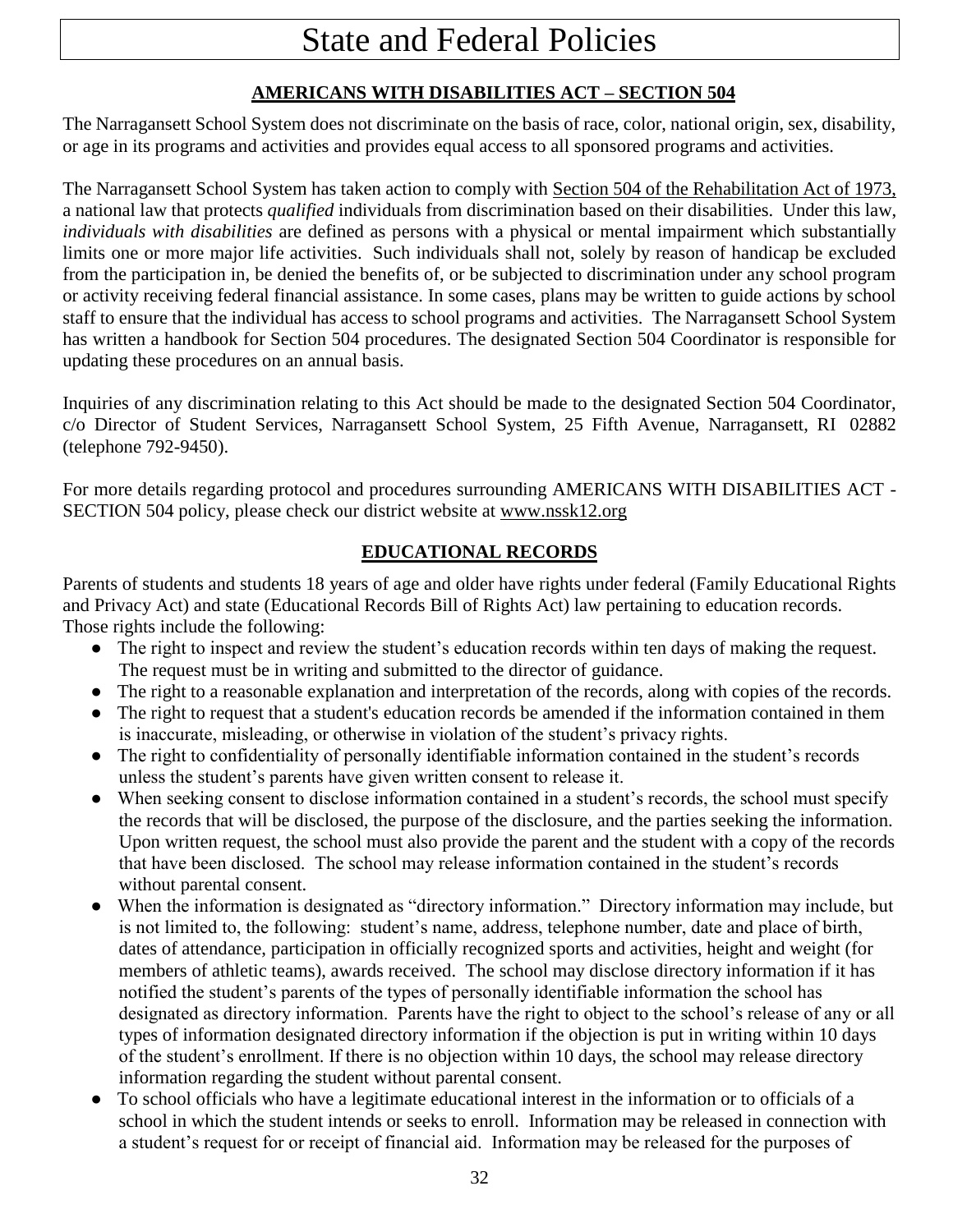school accreditation, the auditing or evaluating of certain state or federally supported educational programs, or for the purpose of conducting certain studies on behalf of the school district. The school may also release information to state and local juvenile justice officials and authorities and to appropriate parties in the event of a health or safety emergency. The school must also release information requested by a judicial order or subpoena.

# **Health Clinic Procedures & Medical Requirements**

# **Face Coverings/Masks**

In the event CDC requires face masks due to the Covid-19 pandemic, Narragansett Schools may ask Facecovers/Masks be worn by all who enter Narragansett High School. Students will wear Facecovers/Masks at all times when in school. Families should wash their Face Coverings/Masks as recommended by the manufacturers.

# **School Health Requirements**

*Immunizations:* Students are required to receive immunizations according to RI School Health Regulations. In addition to vaccines required for Kindergarten as of August 2015, 7<sup>th</sup> grade students are required to have 1 dose of meningococcal conjugate (Meningitis) vaccine, one dose of Tdap (Tetanus, Diphtheria and Pertussis) vaccine and one dose of HPV (human papilloma virus) vaccine. Students not in compliance with required immunizations may be excluded from attending school until the requirements are met. More information about these requirements can be found at [www.health.ri.gov/immunization/for/schools](http://www.health.ri.gov/immunization/for/schools)

*Physical Exam:* All students entering the 7<sup>th</sup> grade are required to have a physical exam. Forms can be obtained from the school office, clinic or web site: www.nssk12.org

*Vision Screening:* Is required in Grade  $5<sup>th</sup>$  and  $7<sup>th</sup>$  and will be performed by the school nurse unless documentation has been received that shows the student has received a vision exam within the past 12 months.

*Dental Screening:* Documentation of a dental examination within the past 12 months is required for 5th<sup>th</sup> grade students. The school dentist will screen students that do not provide documentation.

*Scoliosis Screening:* Is required in Grades 6<sup>th</sup>, 7<sup>th</sup>, and 8<sup>th</sup> and is conducted by the school nurse in the spring.

# **Health Services**

*Illness / Injury:* A certified school nurse teacher is available during the school day to assess and treat injuries and illnesses as needed. When injured or ill, all students should report to the nurse's office with a pass from their teacher or to the main office if the nurse is not available. **Students are not allowed to call/text a parent directly and ask to be picked up from school because of illness.** Students must be assessed by the nurse and be excused only with permission from the nurse or an administrator.

Chronic illnesses, severe allergic reaction to foods, insects, etc. or any health condition that is hazardous to the student unless controlled, should be discussed with the school nurse prior to the start of school

*Medication Policy:* When necessary, the school nurse may administer medications as prescribed by a physician during the school day. **Students are not allowed to self-carry and self-administer medication, including over-the-counter medications without prior authorization of their physician, parent and school nurse.** Any medication required during the school day must have a Medication Authorization Form completed by the physician and received in a Pharmacy labeled container. The medication form is available on the school website and in the Nurse's Office and can be faxed to the school. All medication orders must be renewed each school year as needed.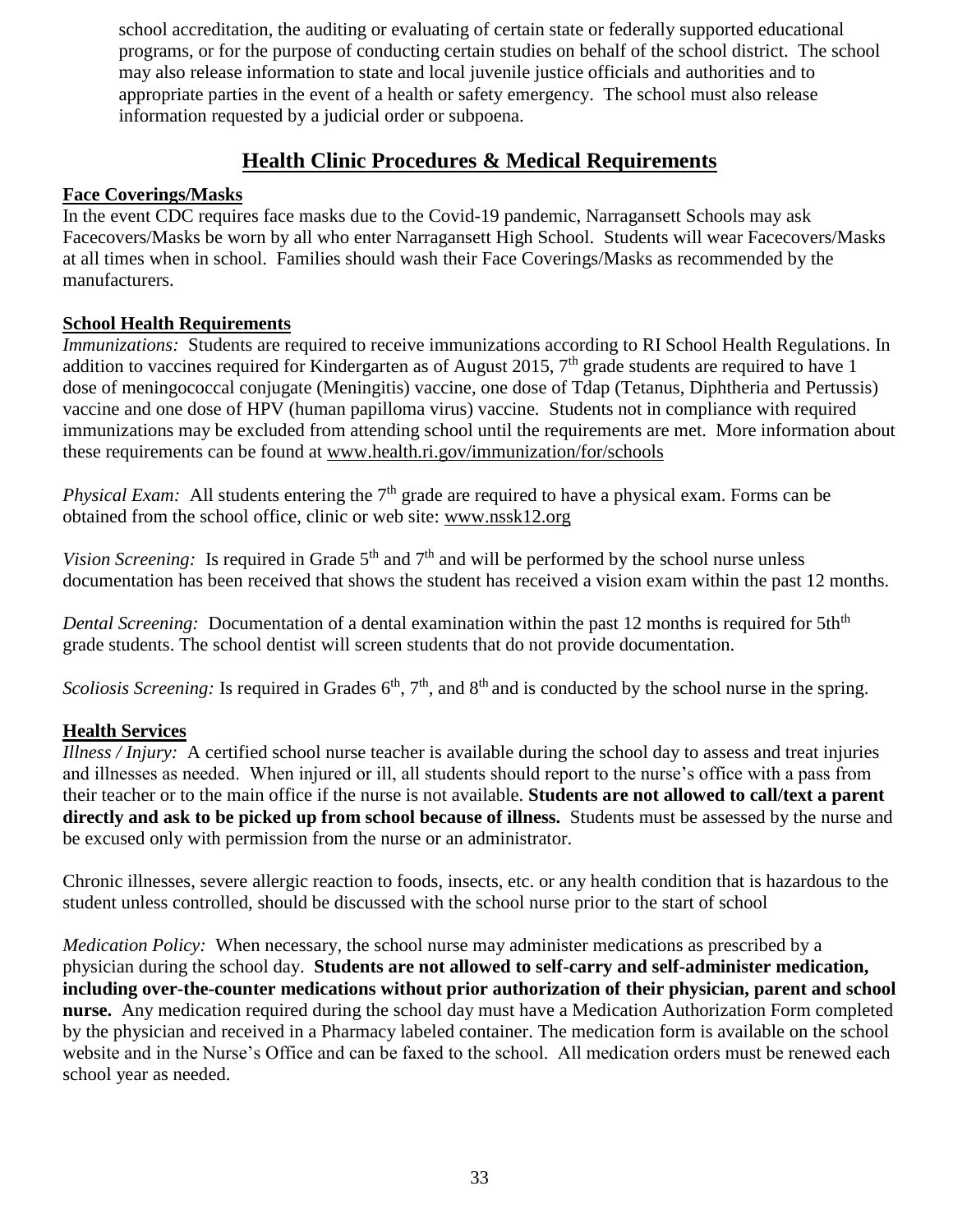\*Students may receive Acetaminophen (Tylenol) from the nurse if permission is given by the parent on the Emergency Form that is sent home at the beginning of each school year. Please contact the school nurse if you have any questions or concerns about our Medication Policy.

*Physical Examination:* All students entering the 7<sup>th</sup> grade are required to have a physical exam. Forms can be obtained from the school office, clinic or web site. Camp and sports physicals are acceptable. Please send the completed form to the school as early in September as possible.

# **Narragansett School System - Division of Operations**

# **Asbestos Management Plan**

The Asbestos Hazard Emergency Response Act (AHERA), signed into law on October 22,1986, requires all local education agencies to identify asbestos containing materials in their buildings and take appropriate action to control the possible release of asbestos fibers. We are required to inform all personnel and occupants at least once a year about inspections, response actions, and post response activities including periodic re-inspection and surveillance activities, which are planned, or in progress.

In September 2020, a three-year AHERA inspection of Narragansett Schools was conducted as required by the Rhode Island Department of Health. A Bi-annual re-inspection of all schools was conducted in February 2021 and the next inspection is scheduled for September 2021.

Narragansett School System asbestos related information, including the results of any inspection and corresponding recommendations, have been compiled in the asbestos management plan, which is available for review. A copy of the management plan is located in the Division of Operations Office and is available for inspection during normal hours.

Please contact Steve Gormley at (401)792-9416 if you would like to make arrangements to inspect the management plan.

### **Integrated Pest Management Plan**

The Narragansett Schools follow a pest management plan whereas control is achieved using progressive steps including:

- Selection of the least hazardous method and/or materials that will provide effective for control of targeted pests.
- Non-chemical prevention of pests using methods such as sanitation, exclusion, and cultural methods.
- Application of pesticides only, "as-needed" to correct verified problems.
- Precision targeting of applied pesticides to areas not contacted or accessible to the children, faculty and staff.

Notifications will normally be made to registered staff and parents/guardians at any building **before** any pesticide application. Staff, parents/guardians are reminded that they can request "pre-notification" of any pesticide application. Written "pre-notification" request should be submitted to the principal at each building. These requests must be resubmitted at the beginning of each school year, or when you, or in the case of a parent/guardian your child enters the school building. The request must include your name, complete address including telephone and e-mail when possible.

Emergency pesticide applications may occur, when a sudden need to mitigate or eliminate a pest which threatens the health & safety of a student or staff member. In the event that an, "emergency" application of a pesticide occurs, notifications will be forwarded no later than the day of the application.

# *All notifications will include:*

- The affected building and the applications location.
- The common trade name of the pesticide.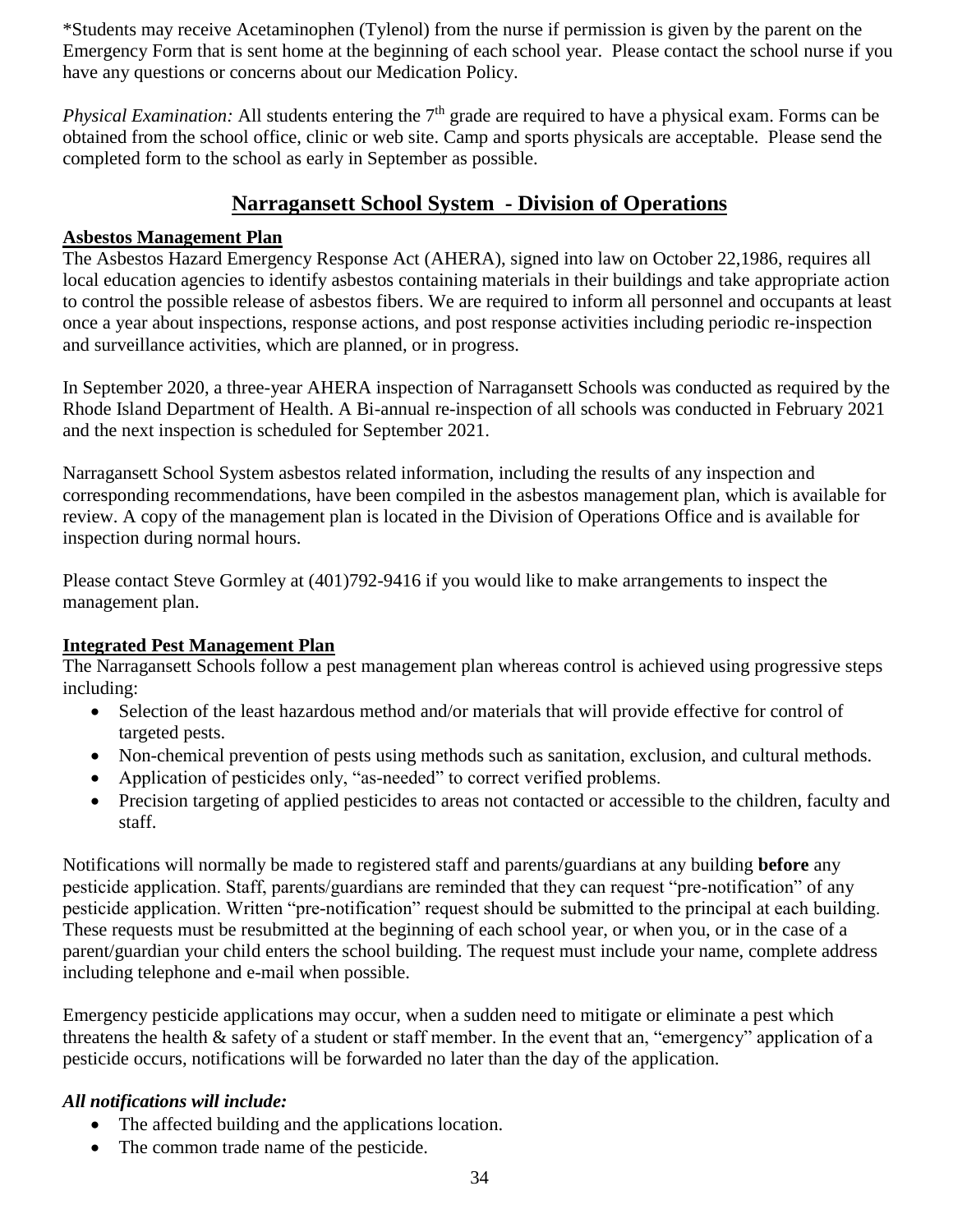- The EPA registration number
- The targeted pest.
- The date of the application
- A School Administrator's contact information to call if you have any further questions.

*Since our last, "annual" notification:* No pesticide application occurred at Narragansett Pier Middle School.

*This handbook, regarding rules, regulations, and disciplinary procedures, is to be considered a reference only and not inclusive of any other items or incidents deemed inappropriate or unsafe within a school environment.*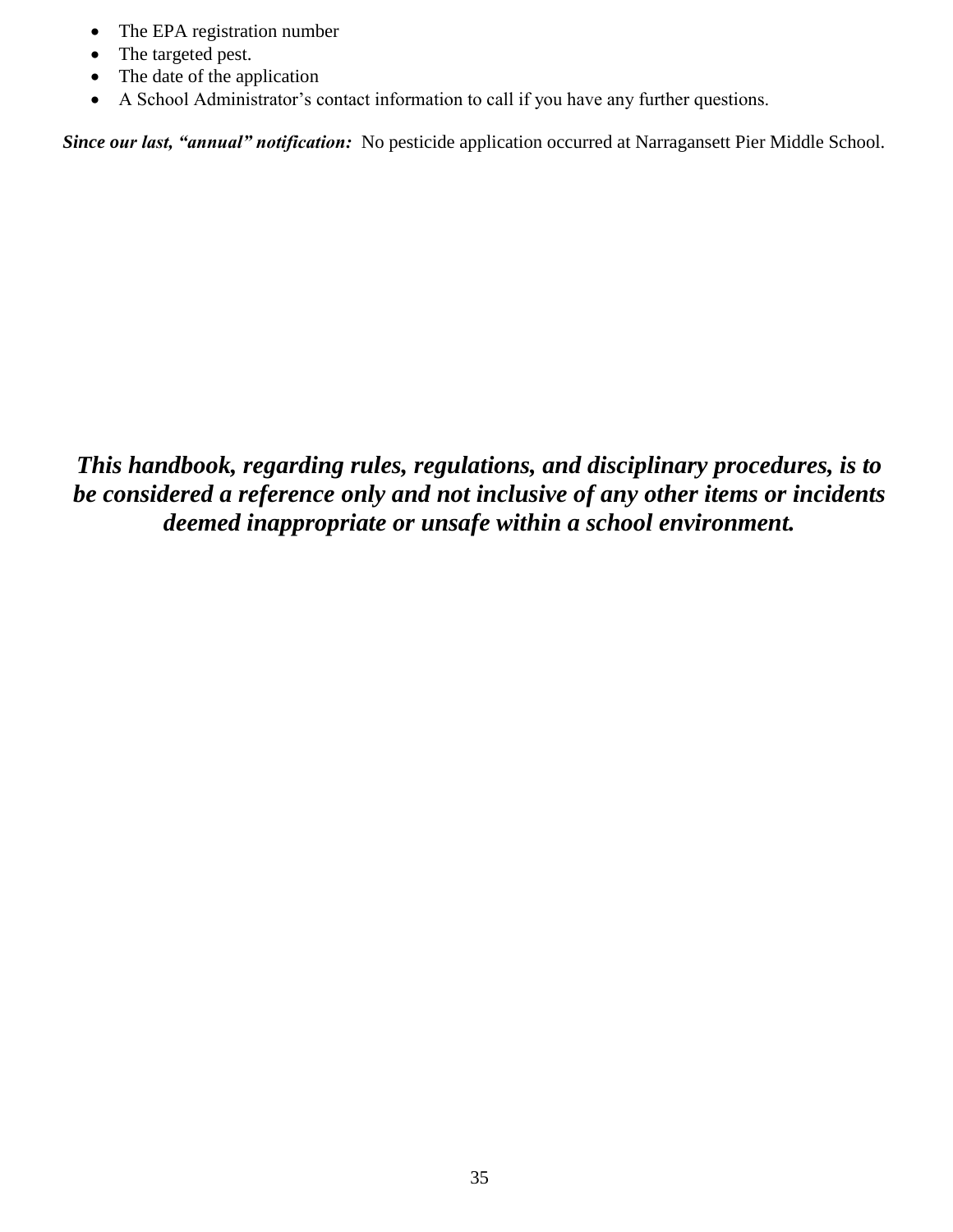# INDEX

| <b>Academic Policies and Procedures</b>                        | 18-19     | Li             |
|----------------------------------------------------------------|-----------|----------------|
| <b>Administrative Detention</b>                                | $20 - 21$ | M              |
| Advisory                                                       | 9         | M              |
| <b>ALERTNOW Rapid Notification Service</b>                     | 16        | Tı             |
| Americans with Disabilities Act - Section                      |           | M              |
| 504                                                            | 32        | M              |
| Articles for Sale Other Than School                            |           | M              |
| Sponsored                                                      | 22        | M              |
| Articles Not Permitted in School                               | 22        | N <sub>i</sub> |
| Asbestos Management Plan                                       | 34        | O <sub>1</sub> |
| Assemblies                                                     | 9         | N.             |
| <b>Athletic Participation Procedures</b>                       | 31        | U:             |
| Attendance                                                     | 9         | N:             |
| Automated External Defibrillators (AED)                        | $9-10$    | $N_1$          |
| <b>Bike Riders</b>                                             | 30        | $N_1$          |
| <b>Breaches of Conduct</b>                                     | 22-26     | $N_1$          |
| <b>Bus Safety Code</b>                                         | 27-28     | O <sub>1</sub> |
| Cell Phones and Electronic Equipment                           | 22        | P <sub>f</sub> |
| <b>Central Office Administration</b>                           | 7         | Pł             |
| Code of Behavior                                               | 20-30     | P <sub>C</sub> |
| Computer/Technology Responsible Use                            |           | $\mathbf{A}$   |
| Policy                                                         | 10        | $V_i$          |
| <b>Conduct Endangering Property</b>                            | 22        | Pr             |
| Conscious Discipline                                           | 10        | Pr             |
| Dances                                                         | 10        | C <sub>1</sub> |
| Disruptive Behavior                                            | 23        | Sa             |
| Distance Learning                                              | $10 - 12$ | Pr             |
| Distance Learning/Virtual Absences                             | 9         | P <sub>l</sub> |
| Due Process                                                    | 21        | $R_0$          |
| Early Dismissal or Non-Bus Dismissal                           | 12        | R <sub>6</sub> |
| <b>Educational Records</b>                                     | 32-33, 37 | R <sub>6</sub> |
| <b>Expectations for Riding the Bus</b>                         | 28-30     | $R_1$          |
| <b>Expectations Regarding Student Behavior</b>                 | 23        | L              |
| Expulsion                                                      | 21        | Sc             |
| <b>Extended School Day Program</b>                             | 18        | Sc             |
| Face Coverings/Masks                                           | 33        | Sc             |
| <b>Faculty and Staff Directory</b>                             | $6 - 7$   | Sc             |
| <b>Field Trips</b>                                             | 12        | Se             |
| General Bussing Information                                    | 30        | Sc             |
| General Misbehavior                                            | 23        | Se             |
| Guidance                                                       | 12        | Sc             |
| Harassment and Bullying./Cyber Bullying                        | 23        | Sp             |
| Health Clinic Procedures and Medical                           |           | Sp             |
| Requirements                                                   | 33-34     | Sp             |
| Handbook Signoff                                               | 38        | St             |
| <b>Health Services</b>                                         | 33-24     | St             |
| Honor Roll                                                     | 19        | St             |
| <b>Human Resources</b>                                         | 3         | St             |
| Illness/Injury                                                 | 33        | St             |
| In-School Suspension                                           | 21        | Su             |
| Insubordination                                                | 24        | $T\epsilon$    |
| <b>Integrated Pest Management Plan</b>                         | 34-35     | Tε             |
| Lockers                                                        | 13        | Tł             |
|                                                                |           | Tł             |
| Loitering, Causing Disturbance or<br><b>Unauthorized Leave</b> | 24        | Tı             |
|                                                                | 13        | Vi             |
| Lost Or Damaged Property                                       |           |                |

| Lunch                                         | $13 - 14$                |
|-----------------------------------------------|--------------------------|
| Make-Up Time/Teacher Detention                | 14                       |
| Mandatory Safety Drills/A.L.I.C.E             |                          |
| Training                                      | 14                       |
| Manner of Dress and Grooming                  | $24-25$                  |
| <b>Medication Policy</b>                      | 33-34                    |
| Middle School Telephone Numbers               | 5                        |
| <b>Mission</b>                                | $\overline{\mathcal{L}}$ |
| Narragansett School System - Division of      |                          |
| Operations                                    | 34-35                    |
| Narragansett School System Responsible        |                          |
| Use Policy - Computer and Technology          | 39-40                    |
| National Junior Honor Society                 | 19                       |
| Nutrition                                     | $14 - 16$                |
|                                               | $14-16$                  |
| Nutrition - Nutrition Specifics               | 14                       |
| Nutrition - Wellness Policy                   | 7                        |
| <b>Operations and Transportation</b>          |                          |
| Photo/Video/Digital Agreement                 | 38                       |
| <b>Physical Examination</b>                   | 34                       |
| Possession, Sale, Use or Dispensing of        |                          |
| Alcohol, Tobacco, Nicotine Devices,           |                          |
| Vapes or Drugs                                | $25 - 26$                |
| Principal's Message                           | 2                        |
| Procedures Regarding Prevention and           |                          |
| Crisis Intervention/Physical Restraint for    |                          |
| <b>Safety Promotion</b>                       | 26-27                    |
| <b>Promotion Criteria</b>                     | 18                       |
| <b>Public Relations</b>                       | 16                       |
| Recycling                                     | 16                       |
| Refusal to Wear Face Coverings/Masks          | 22                       |
| <b>Report Cards</b>                           | 18                       |
| Rules for Students Enrolled in Summer         |                          |
| Learning Program                              | 19                       |
| <b>School Committee</b>                       | 7                        |
| <b>School Health Requirements</b>             | 33                       |
| <b>School Phone</b>                           | 16                       |
| <b>School Policies and Procedures: Parent</b> |                          |
| Section                                       | 8-9                      |
| School Policies and Procedures: Student       |                          |
| Section                                       | $9 - 17$                 |
| Social Suspension                             | 21                       |
| <b>Special Education Advisory Council</b>     | 16                       |
| <b>Special Education Services</b>             | $16-17$                  |
| <b>Sports</b>                                 | 31                       |
| <b>State and Federal Policies</b>             | 32-33                    |
| <b>State Assessment Program</b>               | 19                       |
| <b>Student Athlete Academic Code</b>          | 31                       |
| <b>Student Athlete Conduct Code</b>           | 31                       |
| <b>Student Services</b>                       | 7                        |
| Suspension                                    | 21                       |
| <b>Teen Dating Violence</b>                   | 26                       |
| <b>Telephone Messages</b>                     | 17                       |
| Theft                                         | 26                       |
| Threats or Intimidating Behavior              | 26                       |
| Transfers                                     | 17                       |
| Vision                                        | $4 - 5$                  |
|                                               |                          |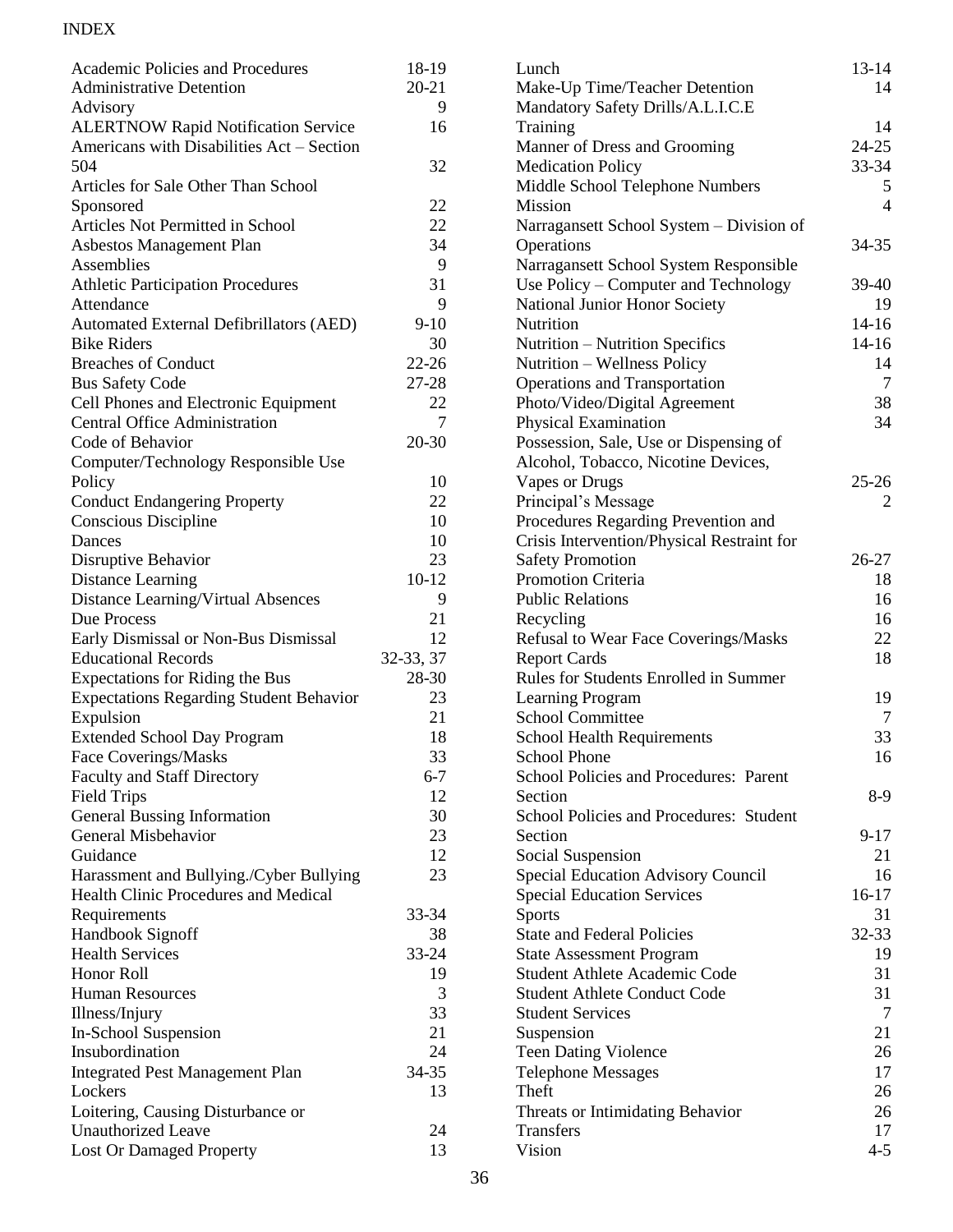# **Narragansett School System Notice to Parents (and students 18 years or older) Regarding Release of Educational Records**

Under federal law (the Family Educational Rights and Privacy Act) and in accordance with "No Child Left Behind" (NCLB) with regard to military recruiters and institutions of higher education, this school district must obtain your written consent before we disclose personally identifiable information from your child's education records. This school district, however, may release some information, known as "directory information," without your prior written consent, unless you have asked us not to do so.

The primary purpose of releasing directory information is to allow this school district to include this type of information from your child's educational record in certain publications, such as playbills, yearbooks, honor rolls or recognition lists, graduation programs, and sports-activity sheets.

We have designated the following information as directory information:

- Student's name
- Participation in officially recognized activities/sports
- Address
- Telephone listing
- Weight and height of members of athletic teams
- E-mail address
- Photograph
- Degrees, honors, awards
- Date and place of birth
- Dates of attendance and grade level

If you do not want this school to release any or all of this information without your prior written consent, please use the attached form to notify us as to which information should not be released without your prior written consent.

# **This form must be submitted to the school office by October 16, and it will be in effect until the beginning of the next school year.**

Please *do not* release directory information without my prior written consent to:

**Military Recruiters** 

Institutions of High Education

Name of student(s):

Parent/Legal Guardian (or student 18 or older) Signature & Date: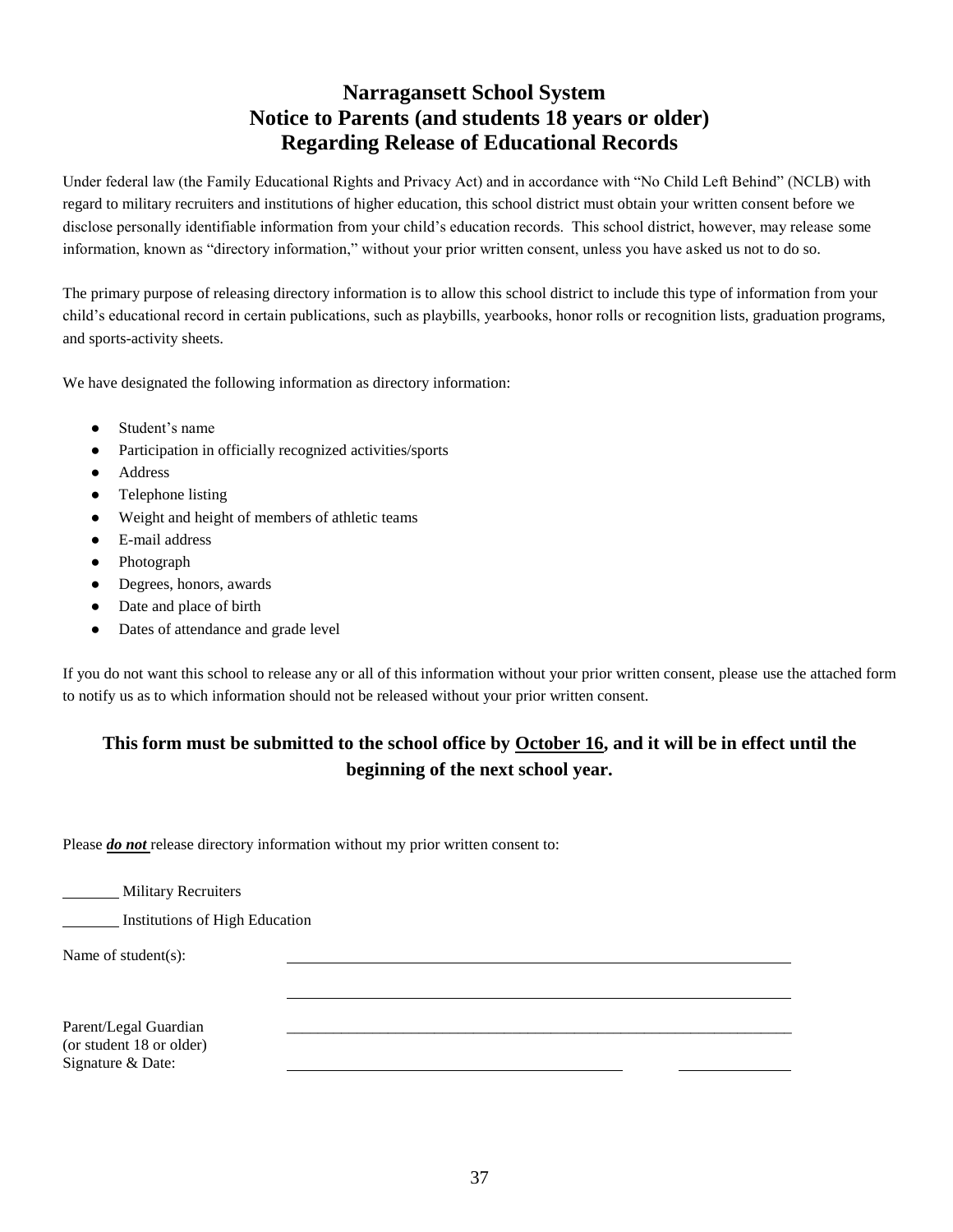# NARRAGANSETT PIER MIDDLE SCHOOL STUDENT/PARENT HANDBOOK SIGN-OFF SHEET

Dear Student and Parent/Guardian:

Signed return of this page signifies that you have reviewed and are aware of the contents of the Narragansett Pier Middle School Handbook for Students and Parents. Please put this handbook in a safe place for easy reference.

After review and signature of this page, cut off the bottom portion and have your son/daughter return it to his/her homeroom teacher as soon as possible, but no later than **Friday, October 16.** It is essential that we receive this signed page indicating your review of the handbook.

Thank you.

Please cut off bottom portion and return

| <b>NARRAGANSETT PIER MIDDLE SCHOOL</b><br><b>SIGN-OFF SHEET</b> |                               |  |                  |            |  |
|-----------------------------------------------------------------|-------------------------------|--|------------------|------------|--|
| <b>Student (Please Print)</b>                                   | Grade                         |  | Homeroom Teacher |            |  |
| <b>Student Signature</b>                                        |                               |  |                  |            |  |
| Parent/Guardian (Please Print)                                  |                               |  |                  |            |  |
| <b>Parent Signature</b>                                         | Date                          |  |                  |            |  |
| Street, Apt. #                                                  | City or Town, State, Zip Code |  | Home Phone       | Cell Phone |  |

# **PHOTO/VIDEO/DIGITAL AGREEMENT**

I \_\_\_\_\_\_\_\_\_\_\_\_\_\_\_\_\_\_\_\_\_\_\_\_\_\_\_\_\_\_\_\_\_\_\_\_\_\_\_\_\_ give my permission to the Narragansett Public Schools to use all images, sound, and videography of my child recorded during school activities for educational and promotional purposes. I understand and agree to allow The Narragansett Public Schools to use all photography, videography, and audio recordings of my child in any present or future media, including television and internet broadcast. These publications may include social media sites and other internet sources for purposes of highlighting our work as a district. As a guardian you reserve the right to revoke permission at any time.

| $\sim$<br>$\mathbf{u}$<br>51 g<br>. |  |
|-------------------------------------|--|
|-------------------------------------|--|

*Parent Signature*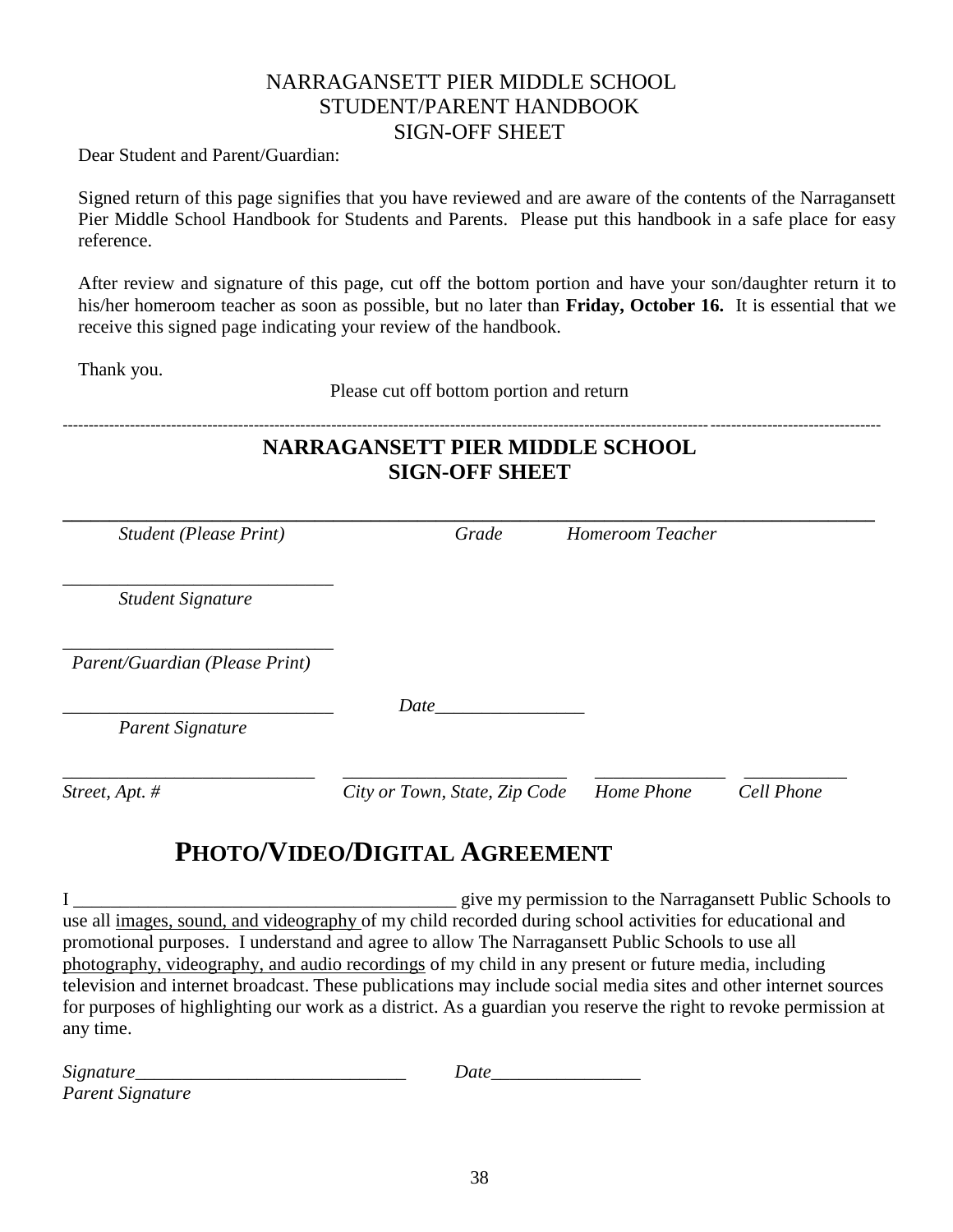# **Narragansett School System Responsible Use Policy: Computer and Technology**

This policy governs the access and use of all means and methods of communications including but not limited to telephone, voice mail, electronic mail, mail, computers, handheld devices, mobile phones, faxes and the use of the internet, sent by or received by a member of the Narragansett School System (NSS) community (staff, volunteer, students) using NSS communication and computer systems. This policy also applies to the electronic disclosure of student information, such as names, photos or videos. Before access may be obtained, the following policy must be read carefully, signed and returned to the school.

**\_\_\_\_\_\_\_\_\_\_\_\_\_\_\_\_\_\_\_\_\_\_\_\_\_\_\_\_\_\_\_\_\_\_\_\_\_\_\_\_\_\_\_\_\_\_\_\_\_\_\_\_\_\_\_\_\_\_\_\_\_\_\_\_\_**

The use of NSS systems is intended for educational use only. Use of these systems for any other reason is prohibited. All information transmitted, received or stored using these systems is the property of the NSS. NSS reserves the right to monitor its systems and content, including all emails. You should not have an expectation that the information in the system, or in any system at NSS or at all connected to NSS, is confidential or private.

You may not use our systems in any way that may be seen as offensive, harmful, insulting or disruptive. You may not use the systems to cyberbully; this includes but is not limited to: sending derogatory, threatening, insulting or harassing remarks, sexually explicit messages, explicit comics/cartoons/jokes or other potentially offensive material, access pornography or other offensive sites, gain access to others computers, steal computer files, or to damage in any way NSS systems or any other system or computer, or junk mail, or other documents not related to school.

NSS prohibits the use of any software or files that violate applicable copyright or intellectual property laws on its systems. You may not store or transmit confidential information that includes the personal information of students or staff such as social security numbers, dates of birth, addresses, etc on any removable storage devices, cloud, or software services.

NSS does not use device location tracking systems. NSS will not remotely activate any device's camera or microphone on a school owned device unless technology support is required or access is ordered pursuant to a judicial warrant or if doing so is necessary in response to an imminent threat to life or safety, and access is limited to that purpose.

Personally owned devices may not access school networks without prior authorization. Any personally owned device that is brought to school is done at the risk of the individual. NSS will not be responsible for any lost, stolen or damaged personal property.

In accordance with CIPA (Child Internet Protection Act), NSS filters internet content to prevent access to pornography and material that is otherwise inappropriate for minors. However, it is recognized that this filter alone, or any other, is no guarantee that users will not be able to access internet resources which are profane, offensive, obscene, or otherwise objectionable. Students should report accidental access to inappropriate content to a teacher or administrator for blocking.